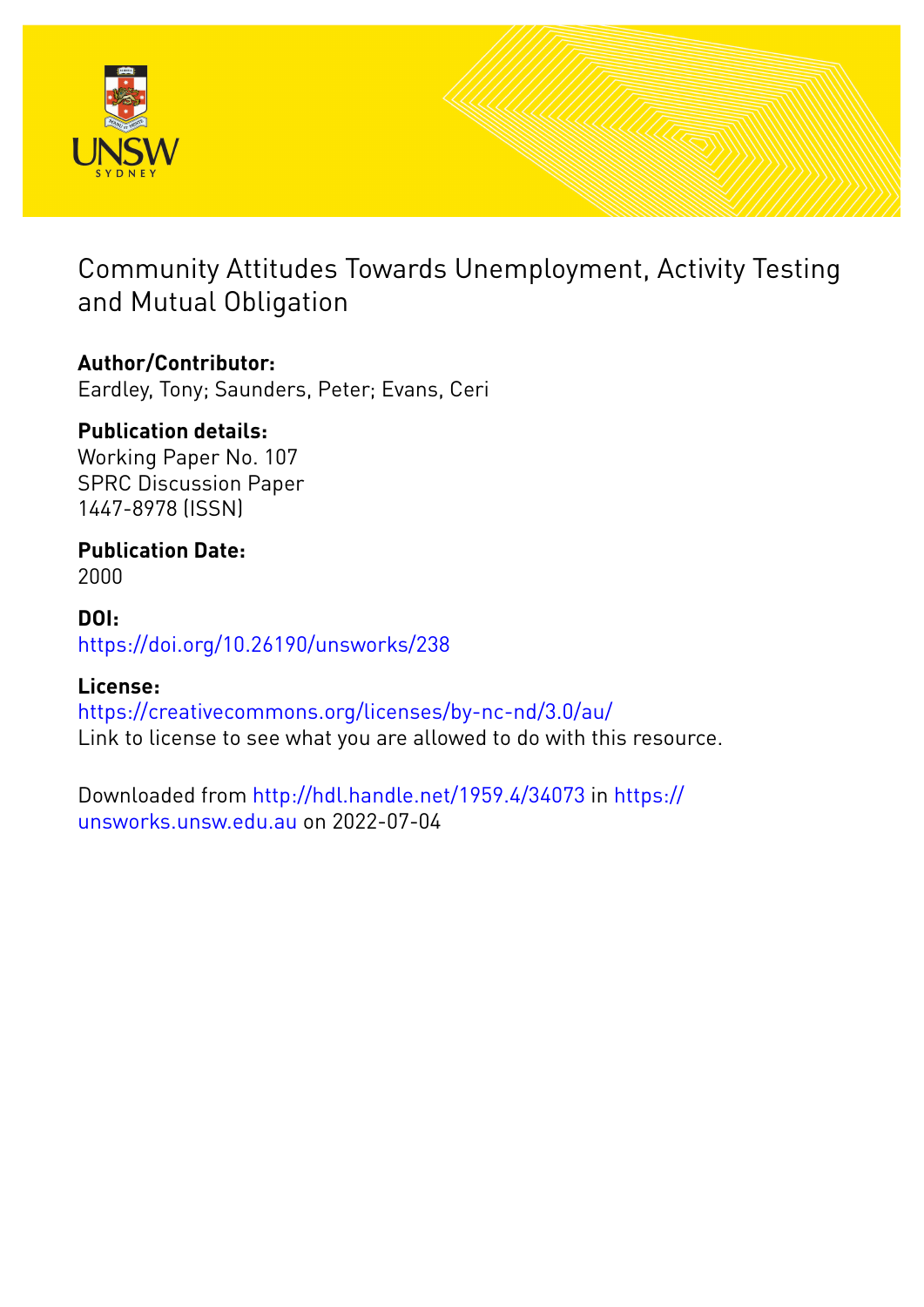

# **COMMUNITY ATTITUDES TOWARDS UNEMPLOYMENT, ACTIVITY TESTING AND MUTUAL OBLIGATION**

Tony Eardley, Peter Saunders and Ceri Evans

SPRC Discussion Paper No. 107 *May 2000*

ISSN 1037 2741 ISBN 7334 0739 0

The authors would like to thank their colleagues Cathy Thomson and George Matheson, both of whom were integrally involved in the survey on which this discussion paper is based. Responsibility for any views expressed and for any errors of interpretation remains that of the authors.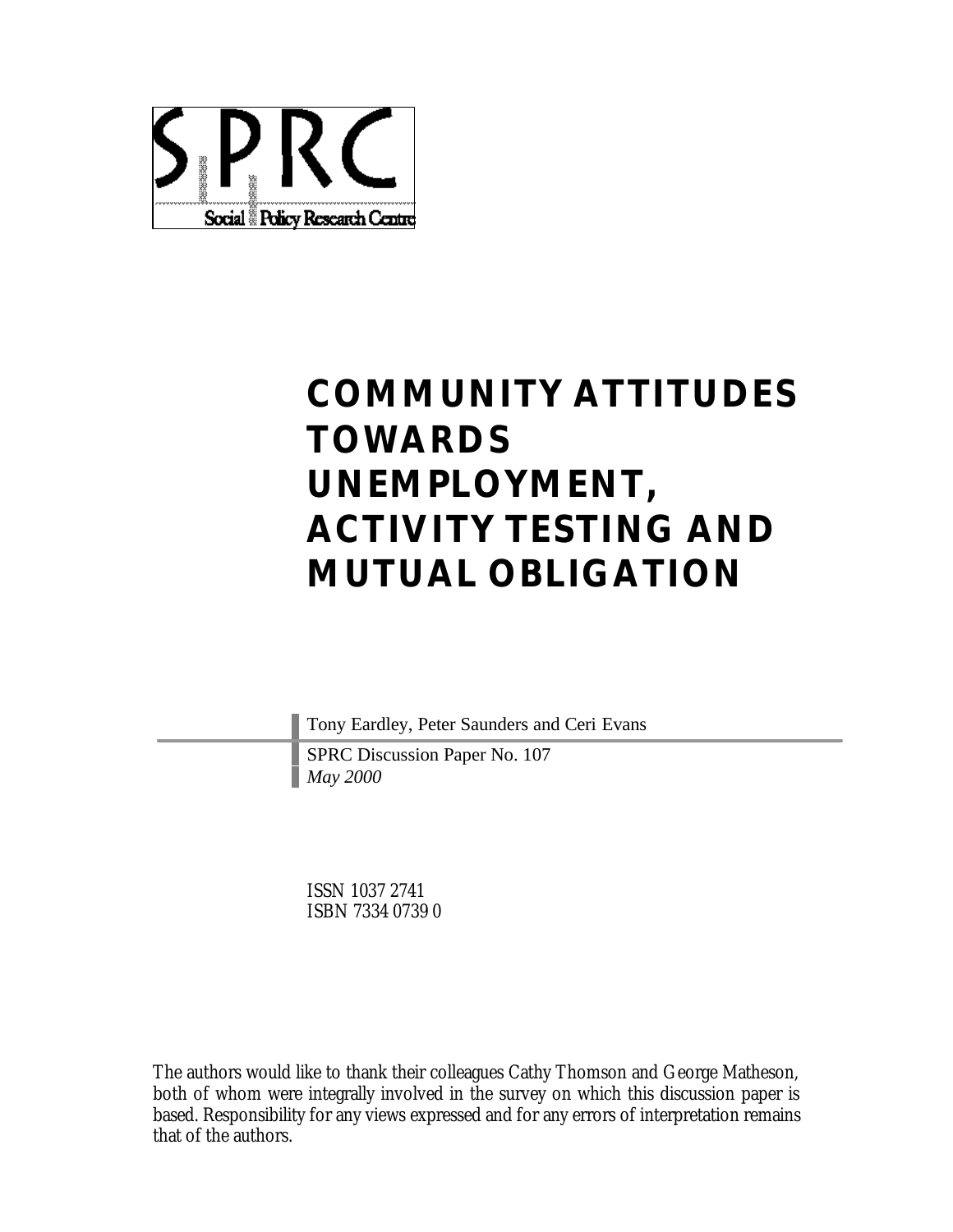The Social Policy Research Centre (formerly the Social Welfare Research Centre) was established in January 1980 under an Agreement between the University of New South Wales and the Commonwealth Government. In accordance with the Agreement the Centre is operated by the University as an independent unit within the University. The Director of the Centre is responsible to the Vice-Chancellor and receives advice in formulating the Centre's research agenda from a Management Board.

Social Policy Research Centre Discussion Papers are intended as a forum for the publication of selected research papers on research within the Centre, or commissioned by the Centre, for discussion and comment in the research community and/or welfare sector prior to more formal publication. Limited copies of each discussion paper will be available on a first-come, first-served basis from the Social Policy Research Centre, University of New South Wales, Sydney NSW 2052, phone (02) 9385 7800. A full list of discussion papers can be found at the back of this discussion paper.

The series is indebted to Diana Encel for her continuing editorial contribution.

As with all of the Centre's publications, the views expressed in this discussion paper do not reflect any official position on the part of the Centre.

Tony Eardley Editor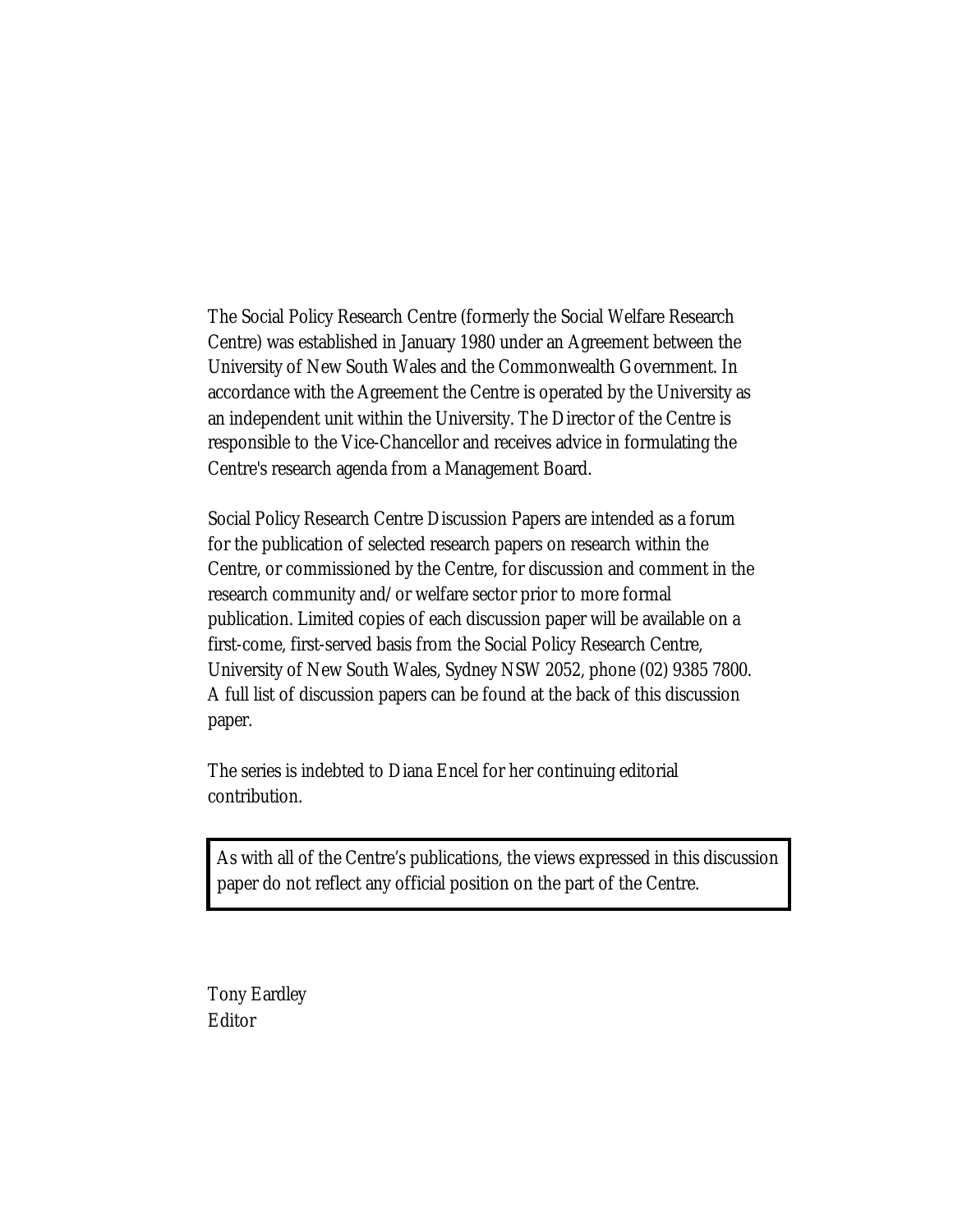### **Abstract**

Those elements of activity testing described as 'mutual obligation' are becoming increasingly important in social security policy towards unemployed people. In order to provide more information about public attitudes to this policy, the SPRC included a set of questions in its survey on Coping with Economic and Social Change, carried out in 1999. The survey found broad support for the application of many, though not all, aspects of mutual obligation principles to young unemployed people and, to a lesser extent, to the long-term unemployed. When applied to other groups, however, especially older unemployed people, those with disabilities and those with parental responsibilities, this support was considerably more qualified. Respondents made clear distinctions in how they viewed the requirements appropriate for different groups.

In relation to most unemployed groups except the young, attitudes varied according to respondents' age, labour force status, income, education, political affiliation and housing tenure. In particular, attitudes to mutual obligation seemed to soften with older age, while they hardened as income and education levels rose. There was also some support for reconsidering the rules of eligibility for income support for sole parents, but no overwhelming view that they should automatically be expected to seek paid work when they still have young children to care for. Although there are differing views on what should be done about unemployment, most Australians believe that government still has an important role. In this sense, people see obligations as needing to be *mutual*, not just a one-sided burden of compliance to be shouldered by the unemployed.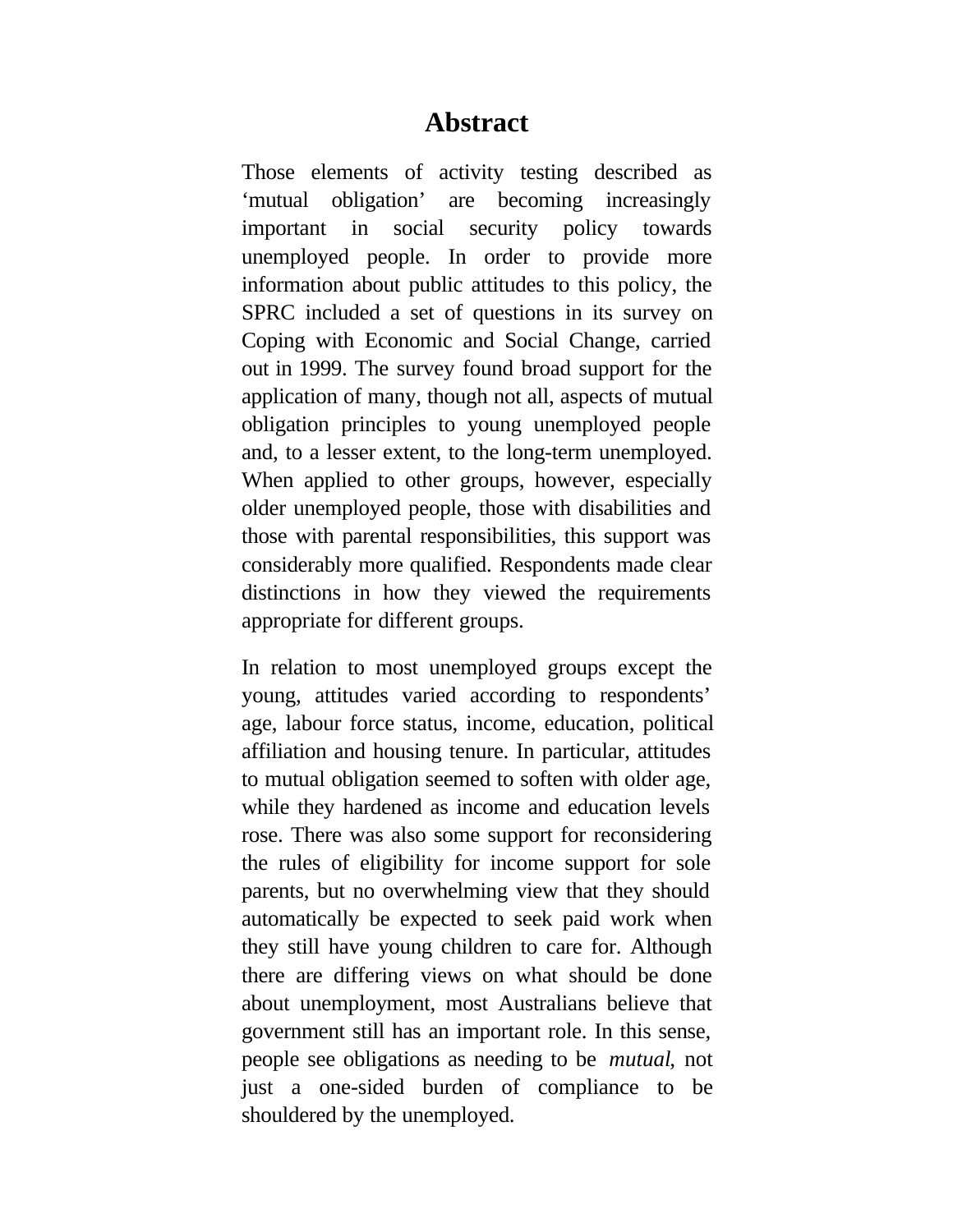## **1 Introduction**

In 1998, the Social Policy Research Centre (SPRC) carried out a study commissioned by the former Department of Social Security reviewing the evidence on community and employer attitudes to unemployment and unemployed people in Australia (Eardley and Matheson, 1998, 1999). The study found that by international standards Australians seemed to take a relatively hard line on the responsibilities of unemployed people especially the younger unemployed - to actively seek and accept work. The limited survey evidence available suggested that Work for the Dole, in principle at least, commanded substantial support among the population in general (Morgan Poll, 1997), amongst employers (Morgan and Banks, 1999) and amongst participants themselves (DEWRSB, 1999). A small-scale independent study of the views and experiences of participants has also found that although there were a number of criticisms of the schemes, both in principle and practice, there were still fairly high levels of overall satisfaction (Sawer, 1999).

On the other hand, there was also considerable sympathy for unemployed people. Although there was some tendency to blame unemployed people for their own predicament - a tendency that seemed to fluctuate over time according to the level of unemployment - there was also resistance to the idea that 'welfare cheating' is widespread. The evidence suggested that the Australian community saw an important and continuing role for government, both in helping unemployed people to find work and in providing income support during periods of unemployment.

The study identified a number of information gaps. In particular, while unemployment clearly remained a matter of deep public concern, there was little detailed information available on what people thought the Government should be doing to solve the problem. Also, although there appeared to be considerable support for schemes like Work for the Dole, it was not clear how far this could be read as generalised support for the whole regime of activity testing for unemployed people. There was little evidence either on what kinds of activities unemployed people should be expected to undertake in return for income support payments, or on whether such expectations should apply across the board to all recipients. It was also unclear what support existed for the sanctions operating for non-compliance with the activity test.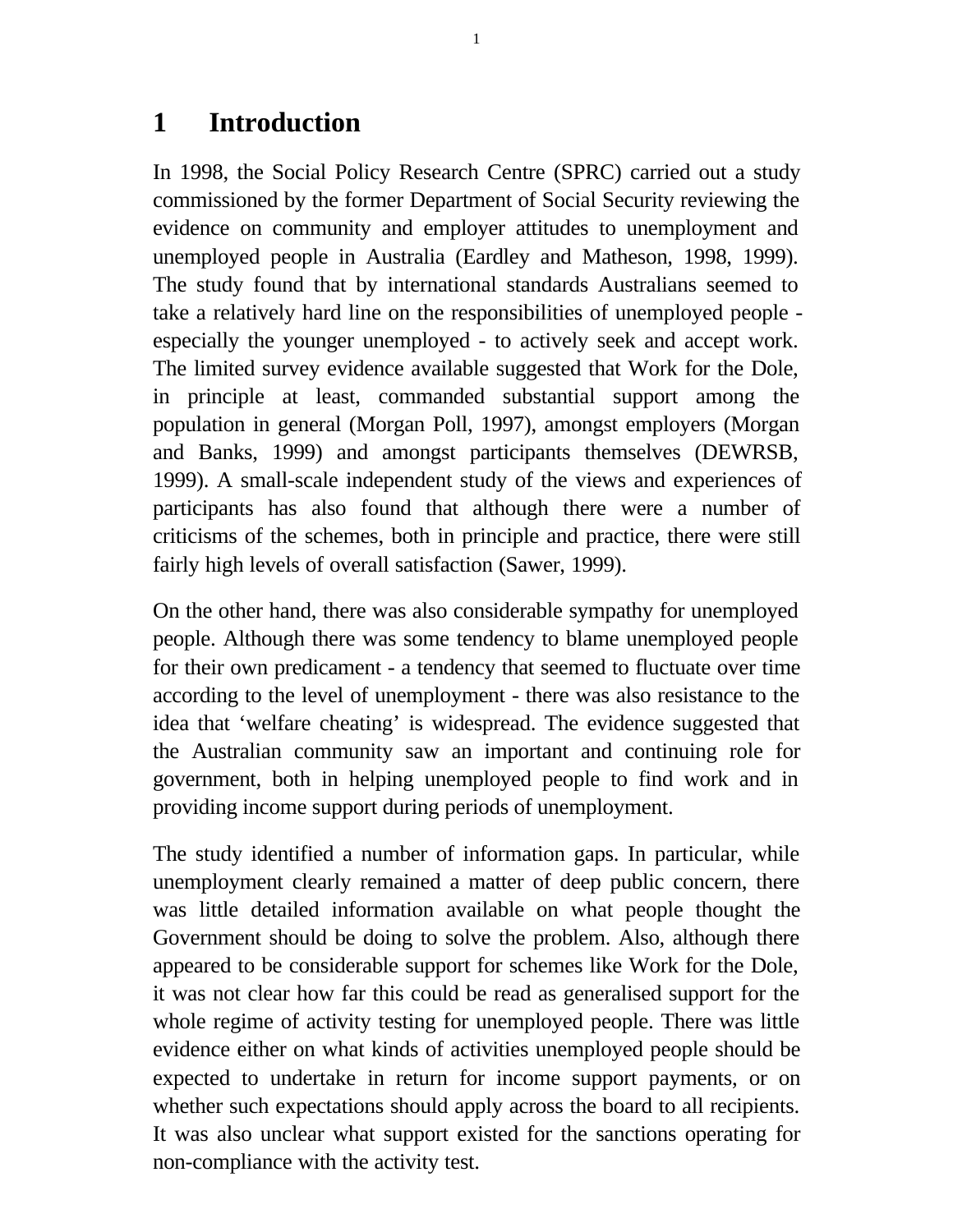Since 'mutual obligation' has become a central plank of government policy on social security, especially in the context of the current Welfare Review, the answers to these questions take on a particular importance. We therefore decided to include a number of items on activity testing and mutual obligation in a wider survey of attitudes to social and economic change already under preparation at the SPRC.

The survey, *Coping with Economic and Social Change* (CESC), was carried out between April and June 1999. The data as a whole are still being analysed, but this paper presents and discusses initial findings specifically concerned with community attitudes towards unemployment and mutual obligation. Section 2 discusses the policy background underlying current interest in mutual obligation. Section 3 provides a brief description of the survey methods and data. Section 4 presents the survey results concerned with views on the causes of and solutions to unemployment. Section 4 then looks at public attitudes to mutual obligation and activity testing. The final section draws out the main conclusions from the study.

# **2 Policy Background**

Despite several years of strong economic growth, unemployment remains high. Recent improvement in the rate of job creation has begun to lower the official unemployment rate - though less so than might be expected because the participation rate has revived (ABS, 1999), presumably because better job prospects have attracted some discouraged workers back into the labour force. This of course is a national picture within which there is substantial regional and local variation. There are areas where something approaching an economic definition of full employment has been reached and where there are effectively skills shortages, and others where unemployment is still well into double figures.

Although work tests have long been a condition of entitlement to unemployment benefits, the persistence of high unemployment, particularly long-term unemployment, even in periods of economic growth has focused policy attention on the supply side of the labour market. Thus social security policy towards people of working age over the last decade has become increasingly conditional on their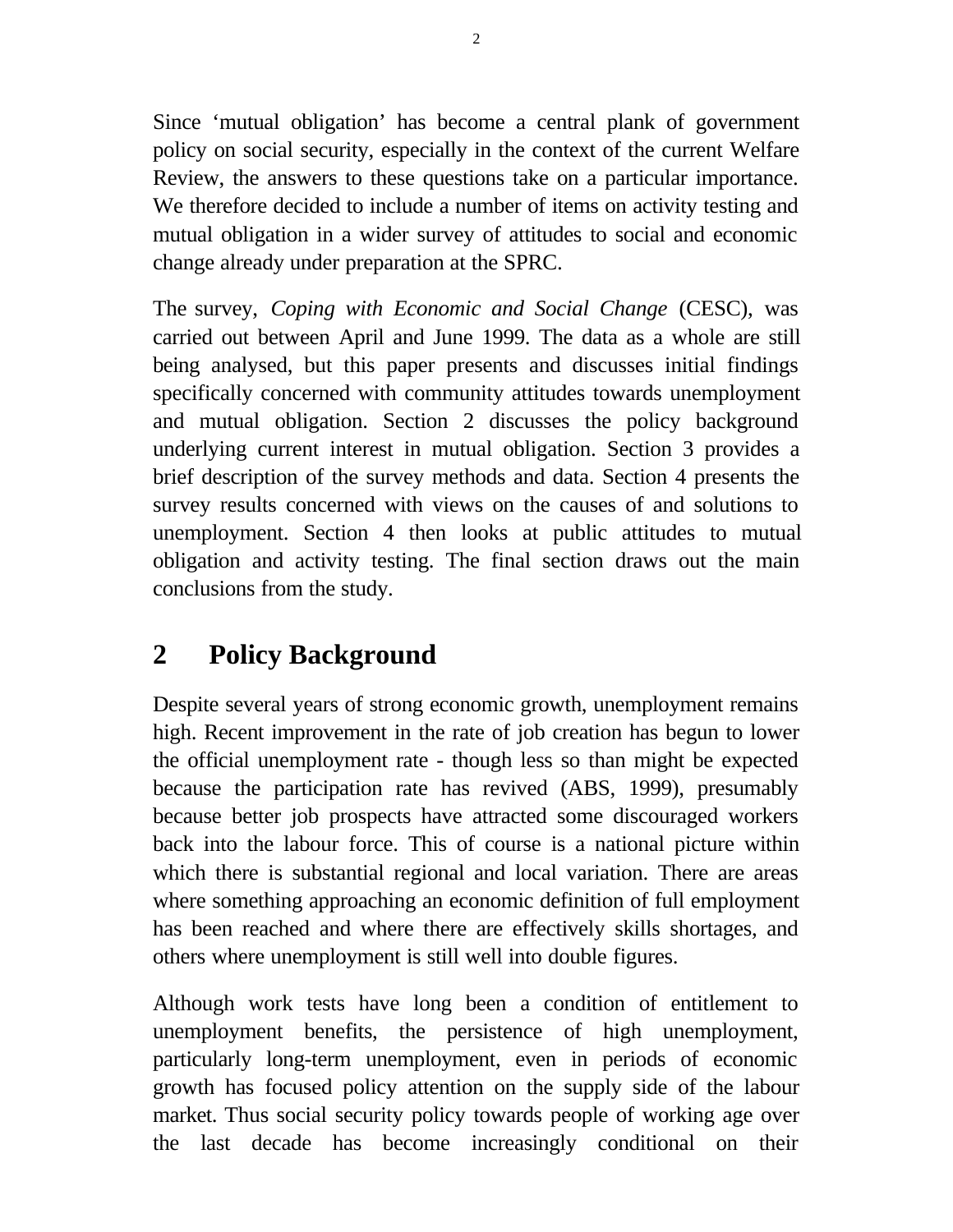demonstrating thorough and continuing job search effort. The argument has been that over-reliance on 'passive' systems of income support can put already disadvantaged people at further disadvantage by allowing them to become dependent on welfare and thus increasingly unable to compete for the jobs that are available.

Initial moves in this direction began under the Labor Government in the mid-1980s, in line with the OECD's 'active society' policies (Kalisch, 1991). Amongst other changes, the work test was widened to take in activities beyond just job search, in recognition that there are other ways in which unemployed people can both improve their job prospects and make a contribution to society. Under Labor's *Working Nation* package, from 1995, there was also an expansion of labour market programs and a guarantee of a job placement for those receiving unemployment allowances for more than 18 months, in return for which penalties for breaches of job search requirements were increased. This was described in the Green Paper which preceded *Working Nation* as a system of 'reciprocal obligations' (Prime Minister's Committee on Employment Opportunities, 1993: 6).

The Coalition Government has taken this approach considerably further since 1996, whilst reducing the role of labour market programs. Recent changes have included a requirement to provide more details of job search activity in the course of fortnightly registration; an increase in the issuing of Employer Contact Certificates, which are used to verify job seekers' approaches to prospective employers; and the introduction of the 'Jobseeker Diary' and 'Mutual Obligation Diary', for recording job search and participation in related activities.

Penalties for non-compliance with activity testing have been increased, and a number of other measures have been put in place to ensure that unemployed people draw on their own resources before receiving public assistance. Benefit control has also been further intensified through periodic and targeted reviews of eligibility for unemployment payments (Nolan, 1997).

In 1997, a number of pilot schemes of Work for the Dole were introduced, initially just for people aged under 25. Since then funding for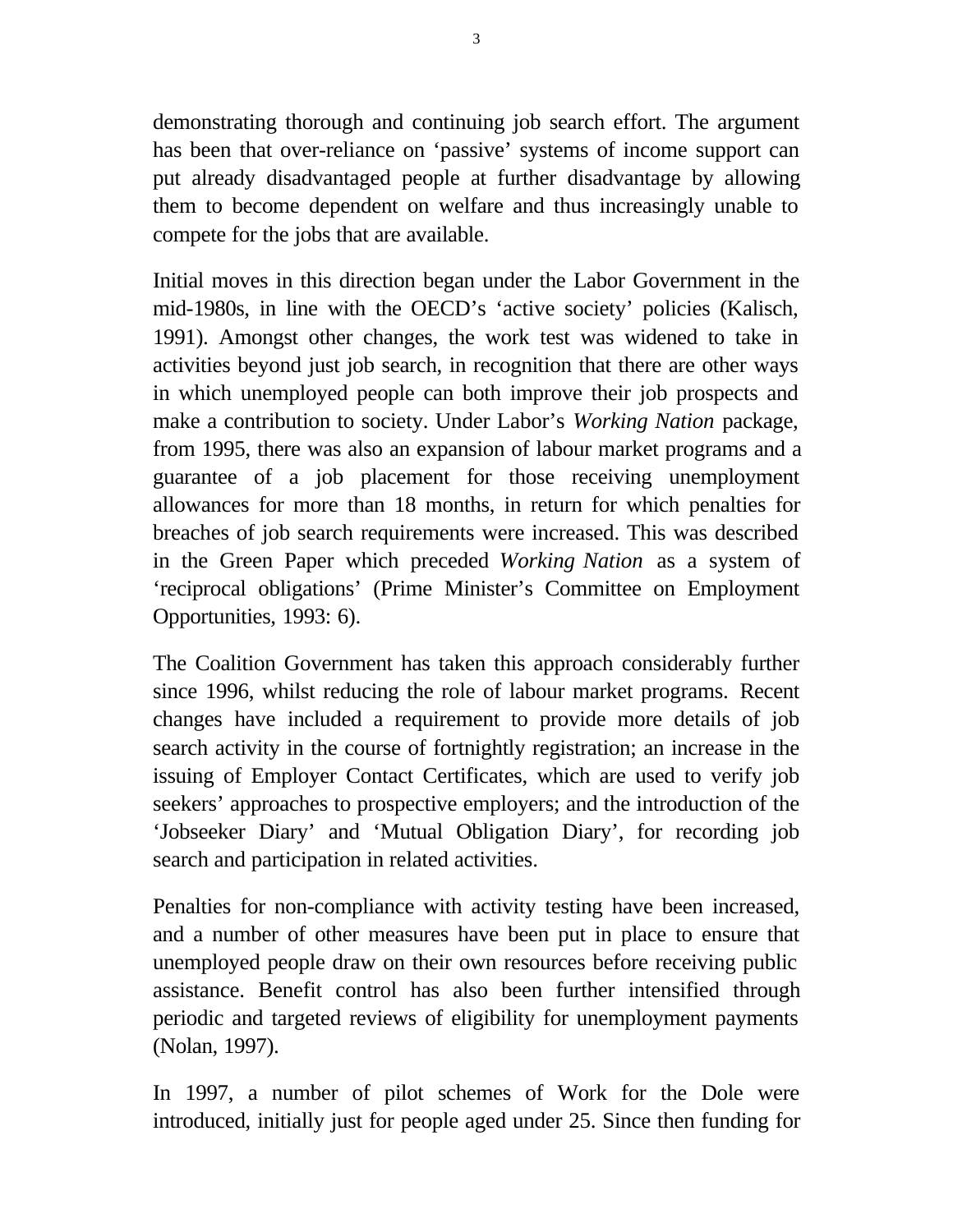Work for the Dole has been expanded in order to provide 50 000 places by 2000/2001, with coverage being extended to those aged up to 34.

The organising principle within which the Government has presented many of these changes has been that of 'mutual obligation'. Currently, eligible unemployed benefit recipients aged between 18 and 24 (who have received payments for six months) and those aged between 25 and 34 (who have received payment for 12 months) must undertake one of a range of mutual obligation activities, in addition to job search. There are 14 ways in which to fulfil a mutual obligation requirement, one of which is to participate in a Work for Dole scheme. Since September 1999, unemployed people who do not commence a mutual obligation activity within six weeks of being required to do are referred to Work for the Dole, while job seekers who are 18 years old or over can also participate voluntarily. They must be receiving the full rate of Newstart/Youth Allowance and have been receiving unemployment payments for six months or more.

In January 1999 the Government also announced that young unemployed people with literacy and numeracy problems would be obliged to undertake remedial courses or face reductions in their benefits.

Alongside these changes in the level and scope of activity test requirements there has been a radical reorganisation of the way in which services to unemployed people are delivered. The responsibility for income support delivery, along with registration and referral of unemployed recipients, has been devolved to a separate agency, Centrelink, while the Commonwealth Employment Service (CES) has been abolished. The delivery of employment services has, since May 1998, been contracted out on a competitive basis to a network of community sector, private and public agencies (the Job Network). In the second round of contracts, which began in March 2000, the corporatised public employment agency, Employment National, lost a substantial proportion of its market share in the Job Network. This means that the responsibility for reporting breaches of activity test requirements now lies, more often than not, with organisations outside the public sector.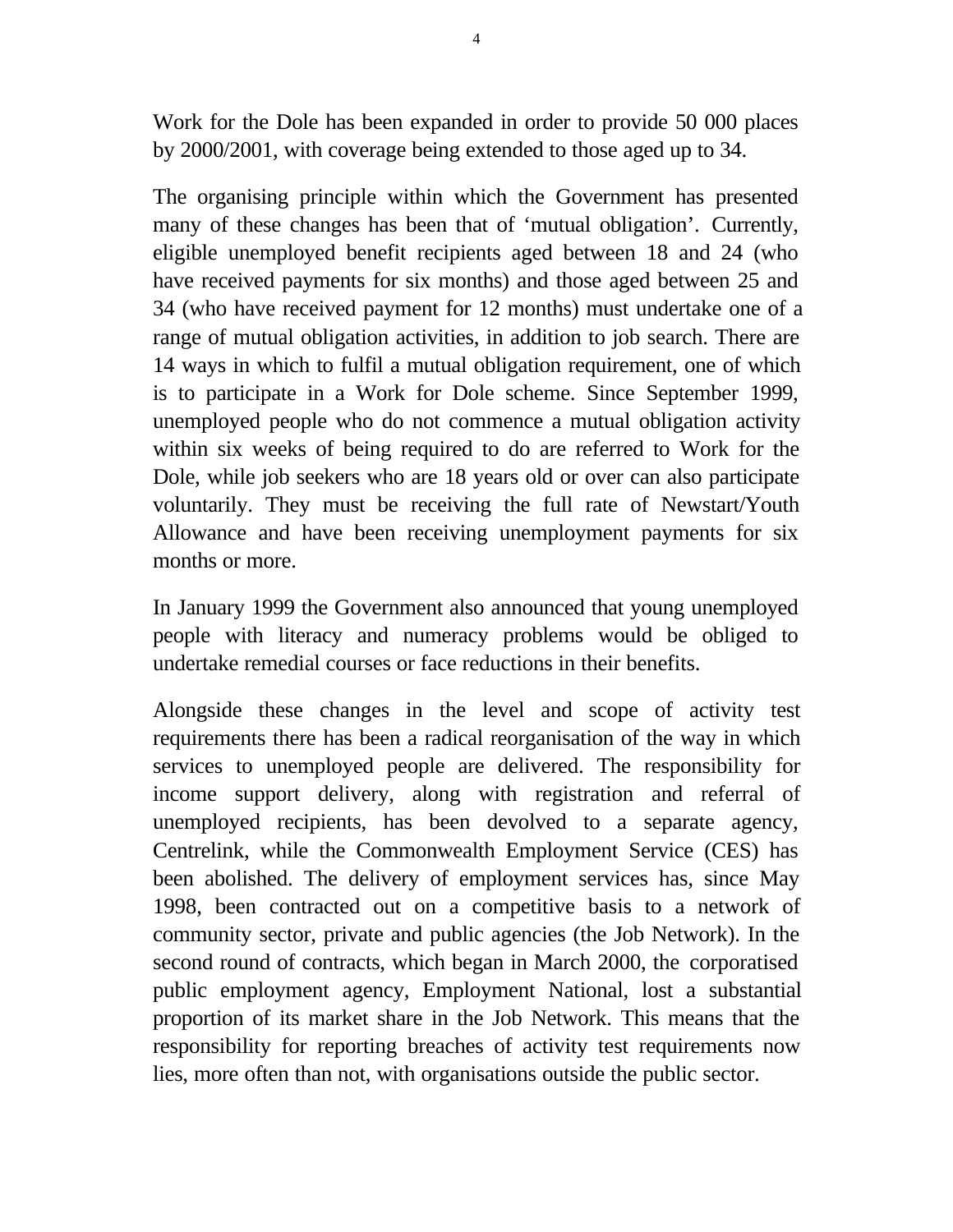In 1999 the Prime Minister outlined his view of mutual obligation in a speech to the Australia Unlimited Roundtable.

> Another defining aspect of our modern conservatism in social policy lies in our strong support for the principle of Mutual Obligation.

> Just as it is an ongoing responsibility of government to support those in genuine need, so also it is the case that - to the extent that it is within their capacity to do so - those in receipt of such assistance should give something back to society in return, and in the process improve their own prospects for self-reliance. (Howard, 1999: 7)

In differentiating the current Government's approach from both older conservatism built on 'noblesse oblige' and from laissez-faire libertarianism, the Prime Minister also noted that obligations are twoway.

> We recognise the obligation on government to support those in need, but we also provide real incentives and assistance to avoid welfare dependency. (Howard, 1999: 7)

These views have been restated by other Ministers in a range of policy announcements. The Minister for Employment, Education and Training, Dr Kemp, for example, described Work for the Dole as being based on

> one … fundamental value – that welfare is a two-way street. The Government is willing to provide financial support to people looking for work. But in return, it is fair and reasonable to ask those people to put something back into their community. (Kemp, 1998)

In October 1999, the Minister for Family and Community Services, Senator Newman, made a policy statement underlining the Government's aim of dealing with what it sees as a problem of 'welfare dependency' (Newman, 1999). Focusing on three groups in particular - older unemployed people, people with disabilities, and recipients of Parenting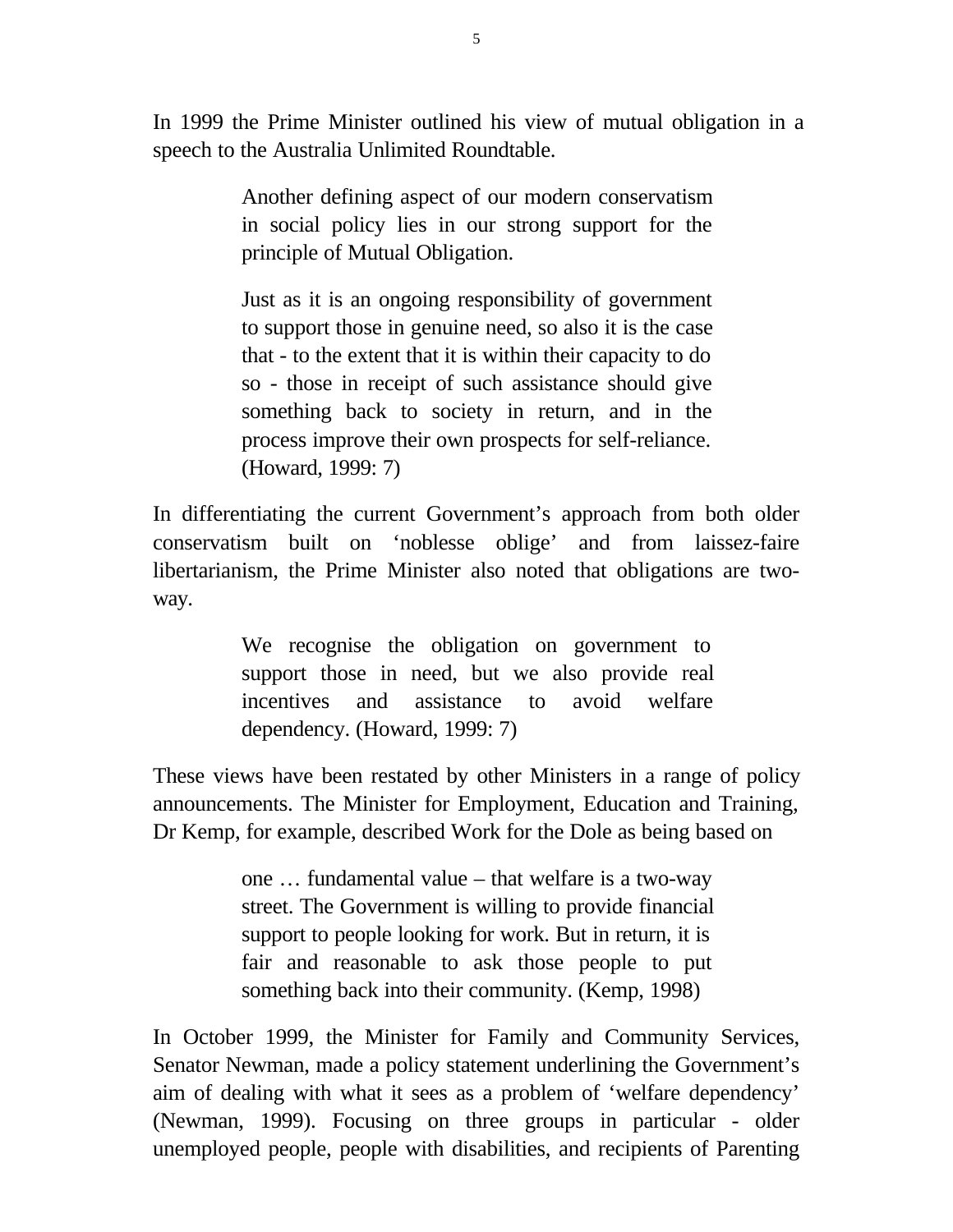Payment, especially sole parents - the speech foreshadowed further application of mutual obligation principles in the context of a Green Paper on welfare reform, to be developed during the first half of 2000. Senator Newman stated that mutual obligation was

> a much broader and more comprehensive concept than some of the superficial treatment and analysis would have people believe … Mutual Obligation, more properly understood, is a broad set of policy initiatives established on the simple yet compelling premise that responsibility between the community and the individual flows both ways. (Newman, 1999: 4)

Yeatman (1999) has argued that mutual obligation is a potentially rich and complex concept which taps in to a new consensus in social policy between approaches such as the 'Third Way' social democracy of UK Labour (Giddens, 1998), the US 'new paternalists' (Mead, 1997) and contemporary communitarians (Etzione, 1995). Certainly it is clear that there is a new paradigm emerging in social policy, particularly in the English-speaking countries, which seeks to replace static concepts of entitlement with active principles of personal responsibility.

In Australia the policy of mutual obligation still has a fairly narrow application, concerned mainly with maintaining incentives through attachment of behavioural requirements to benefit receipt. The focus has also tended to be on the welfare recipient's obligation to society rather than that of the Government's, or society's, obligations to the unemployed.

The Interim Report of the committee set up by the Government to review current welfare arrangements was released in March 2000 (Reference Group on Welfare Reform, 2000). As expected, it proposed that some groups of recipients not currently subject to activity testing, including sole parents and disability support pensioners, should have to demonstrate some form of social or economic participation in return for continuing income support. Although much of the report is framed in terms of support and assistance for participation, it is underpinned by an extension of mutual obligation and sanctions, including withdrawal of all payment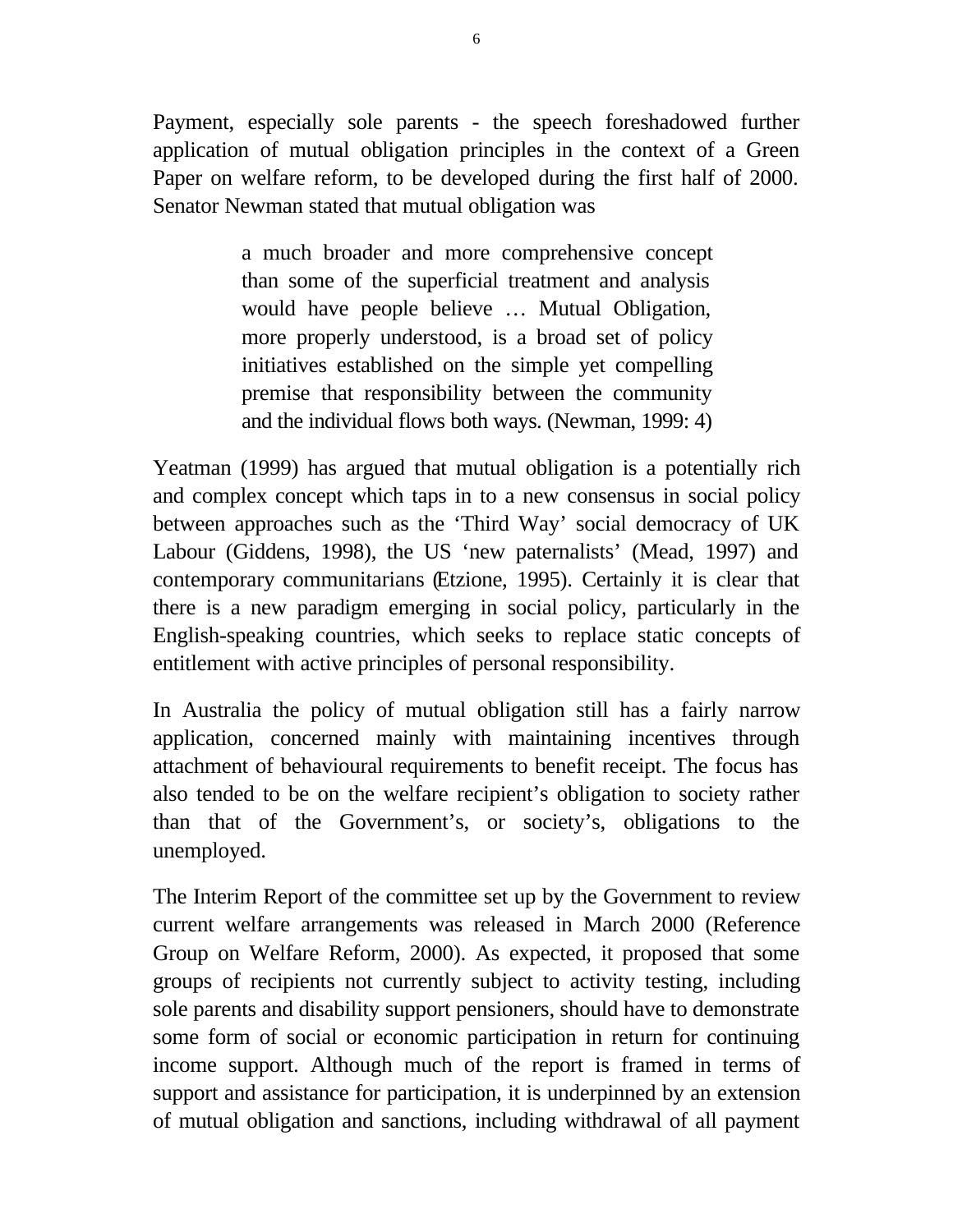'as a last resort'. The Reference Group's final report is not due for release until June 2000, and the Government has not yet indicated what its formal response will be. However, ministerial statements suggest support for many of the recommendations.

In emphasising mutual obligation as a guiding policy principle in recasting social security for the unemployed, the Government argues that it is going with the grain of public opinion. But how far is this right? Does the policy shift over the last decade also represent or reflect a movement in public opinion? Do Australians support the idea that benefits should only be available to unemployed people on condition that they demonstrate ever greater efforts to find work? If so, does this apply across the board or only to particular groups of the unemployed, such as young people? Furthermore, what does the public see as the other side of the mutual obligation contract - the responsibility of government towards the unemployed?

A number of items designed to throw further light on these questions were included in the SPRC's survey *Coping With Economic and Social Change*, and the next Section provides a brief description of the survey.

# **3 The Survey**

Full details of the CESC survey methodology are given in SPRC Discussion Paper No. 106 (Saunders, Thomson and Evans, 2000). The survey was carried out by post between April and June 1999, and involved a national sample of adults selected randomly from the February 1999 microfiche version of the National Electoral Roll. A total of 4041 questionnaires were distributed and 2403 were returned completed. Allowing for a small number which were returned indicating that the person had moved, the effective response rate was just over 62 per cent a good result for a national postal survey of this kind.

Although the survey achieved a good response rate, there were a number of ways in which the characteristics of respondents differed from those of the general adult population. Census data were therefore used to create weights in order to adjust for response bias. There remain some differences in family type, income, housing tenure and country of birth, but broadly speaking the weighted data set is now reasonably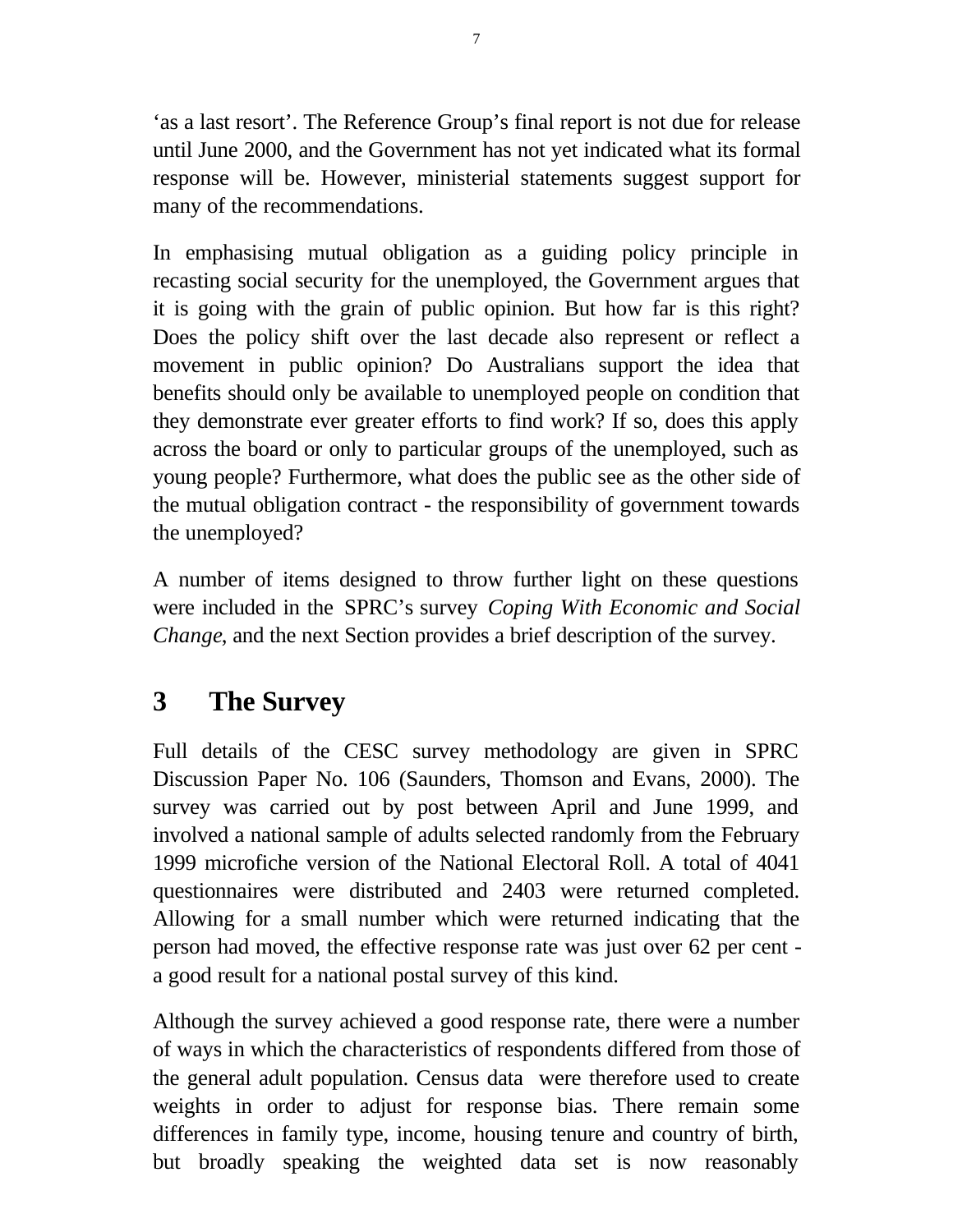representative of the Australian adult population. The analysis reported below is based on the weighted sample.

The main topics covered in the survey as a whole were as follows.

- standards of living and attitudes to change
- perceptions of poverty and its causes
- causes of and solutions to unemployment
- social security treatment of the unemployed
- personal characteristics (including age, sex, family, housing, labour force and health status, job security, income and perceived distributional position).

The questions about mutual obligation and social security policy for unemployed people covered community views on four main issues:

- 1. the *level of support* currently provided for different groups of unemployed people,
- 2. the *requirements* unemployed people should face under an activity test,
- 3. the *level of penalties* people should face if they fail to meet these requirements, and
- 4. when *sole parents* might reasonably be expected to seek paid work in return for receiving social security support.

We begin reporting results from the survey by looking at people's views on the problem of unemployment generally, including their estimation of its extent, their own experiences of unemployment, and their ideas about the causes of and solutions to the problem.

# **4 Unemployment: Knowledge, Experience, Causes and Solutions**

In order to get a sense of how serious people thought the issue of unemployment was and how well informed they were about the scale of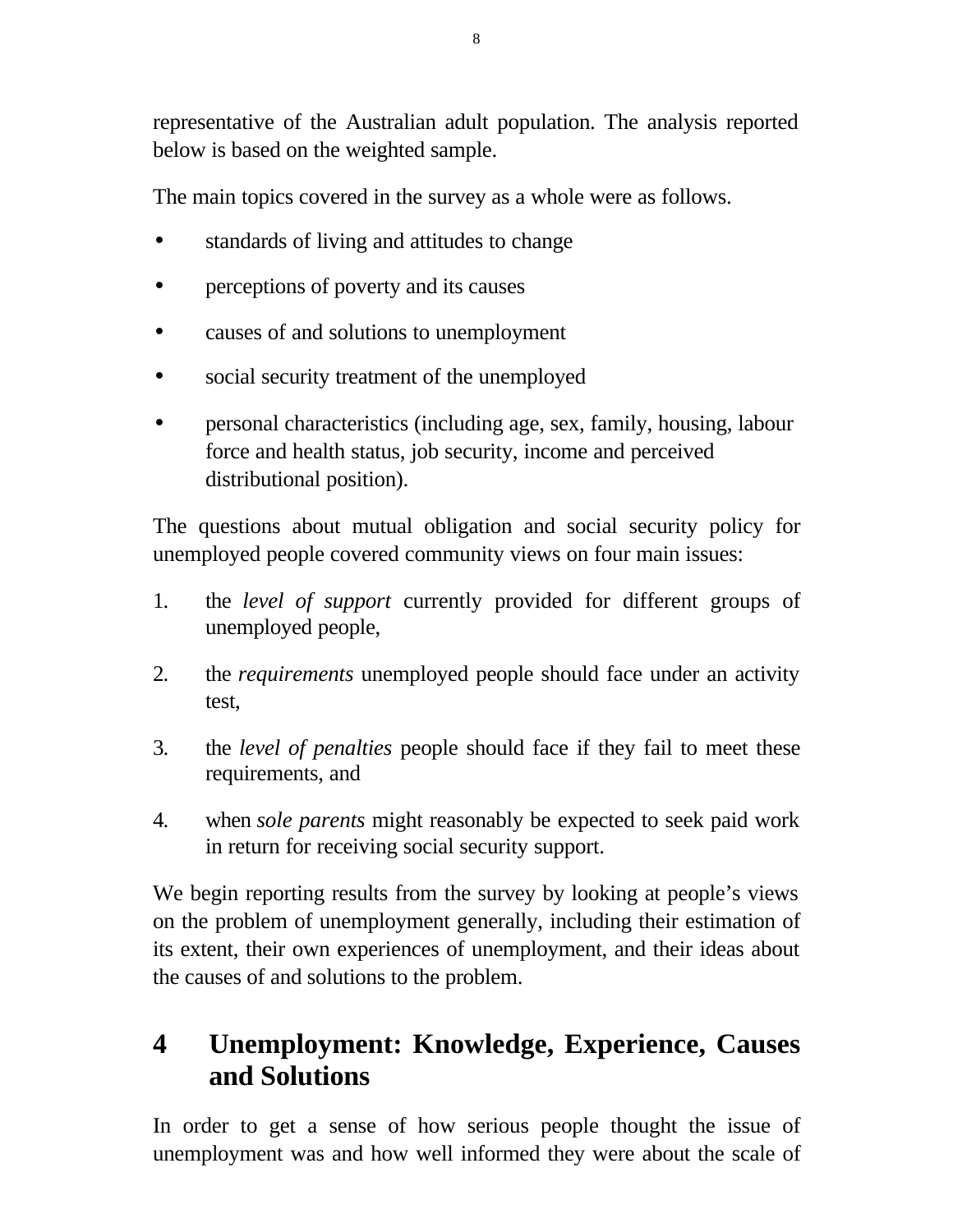the problem, respondents were asked to state, within given bands, what they thought the official unemployment rate was at the time of the survey. They were also asked to indicate what proportion of those officially unemployed they thought had been out of work for one year or more. Tables 1 and 2 give the results for the sample as a whole.

| Question                                                                           | Less<br>than $3%$ | $3 - 6\%$ | 7-9% | $10 - 12%$ | More<br>than $12%$ | Don't<br>know | Total |  |  |
|------------------------------------------------------------------------------------|-------------------|-----------|------|------------|--------------------|---------------|-------|--|--|
| What do you think the<br>current official<br>unemployment rate is in<br>Australia? | 0.2               | 3.9       | 53.5 | 20.6       | 11.5               | 10.3          | 100.0 |  |  |
| Unweighted $n = 2275$ , missing = 128                                              |                   |           |      |            |                    |               |       |  |  |

**Table 1: Estimates of the Current Unemployment Rate (percentages)**

| Question                                                                                                               | Less<br>than a<br>quarter | Between a<br>quarter<br>and a half | More<br>than<br>half | Don't<br>know | Total |
|------------------------------------------------------------------------------------------------------------------------|---------------------------|------------------------------------|----------------------|---------------|-------|
| What proportion of people who are<br>officially unemployed do you think have<br>been out of work for one year or more? | 10.7                      | 38.1                               | 31.5                 | 19.7          | 100.0 |
| Unweighted $n = 2272$ , missing = 131                                                                                  |                           |                                    |                      |               |       |

Just over half correctly assessed official unemployment as being in the 7- 9 per cent range (it was approximately 7.5 per cent in June 1999). However, almost one-third saw it as higher than this, while 10 per cent could not say. A substantial proportion also over-estimated the extent of long-term unemployment, which stood at around one-third of total unemployment in June 1999, while nearly one-fifth were unable to make an estimate.

There was some variation in the distribution of answers to these questions by respondents' characteristics. The detailed breakdown is provided in Appendix Table A1. The greatest differences were by sex, usual voting behaviour, income and education. In general, men, Liberal voters, higher earners, home owners and those with higher qualifications were less likely to overestimate the severity of unemployment.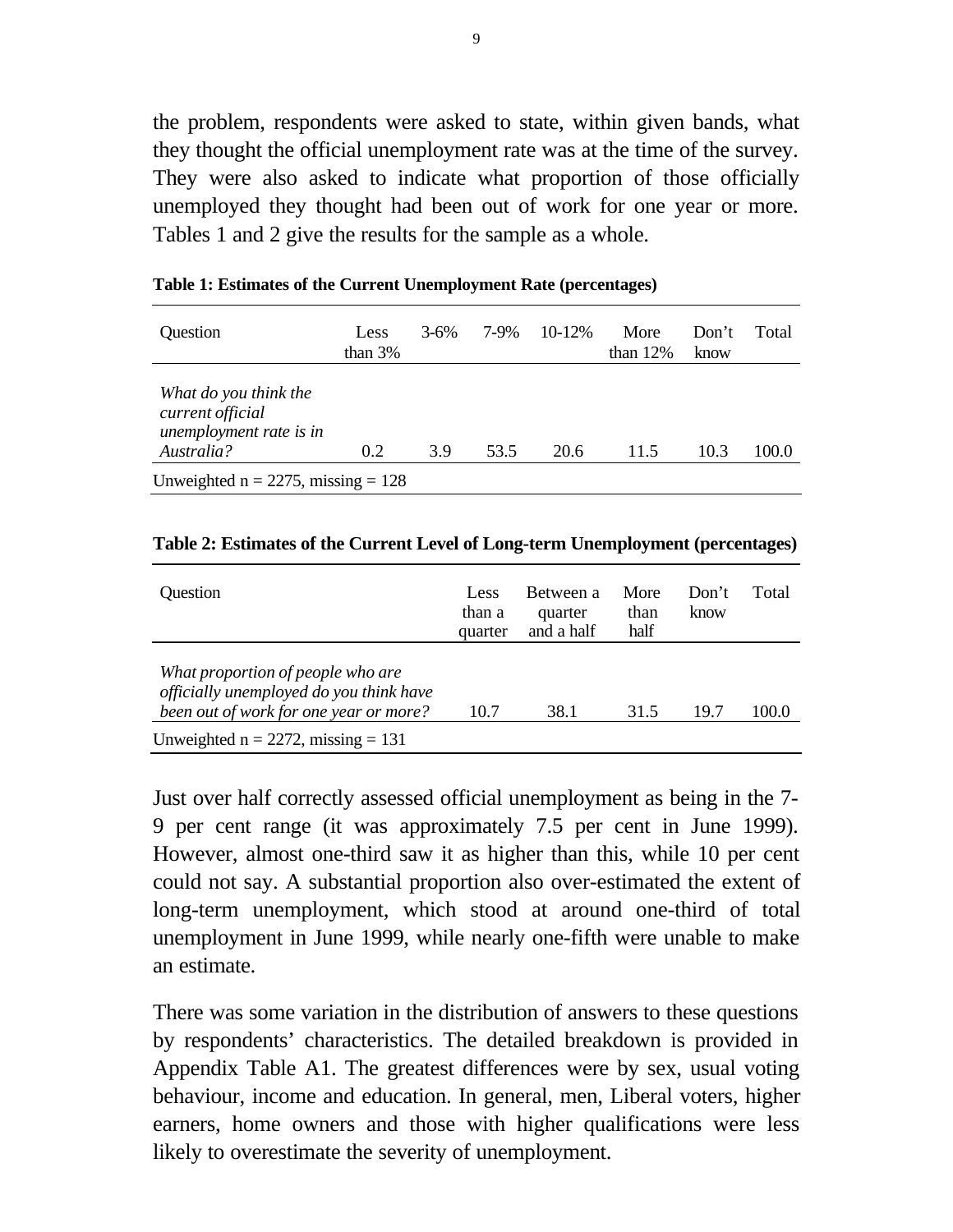In themselves, these results may not be particularly meaningful. It is difficult to know whether they simply indicate that many people are poorly informed about the unemployment figures, or whether there is a distrust of official statistics and a sense that the problem is more severe than is presented. Taken in conjunction with other views, however, they can help to indicate whether opinions about the causes of unemployment and the treatment of the unemployed are linked to people's perception of the scale of unemployment itself. These analyses are reported further below.

Another question in the survey asked whether the respondent or a member of her/his family had been unemployed during the last three years. Overall, 40 per cent had experienced unemployment to this extent, suggesting that many people's views will be influenced at least partly by some direct experience. Later we show to what extent this experience is associated with differing attitudes towards activity testing of unemployed people.

In order to gauge how people perceived the causes of the current high level of unemployment, respondents were asked to indicate agreement or disagreement with a set of statements. Table 3 presents the statements and the responses they generated.

The first pattern to be observed is that on the whole people were more likely to agree with the various propositions offered than to disagree. This is an effect frequently found in attitudinal surveys, but it may also reflect a realistic understanding of the multi-causality of unemployment. Despite this pattern, there was still noticeable variation in the strength of views on different statements. First, looking at the strongest levels of agreement, job loss through technology tops the list at 23 per cent, followed closely by increased ease of obtaining social security and then cheap imports. Looking at broad agreement as a whole, it is clear that people are most inclined to blame technology (76 per cent), followed by cheap imports and then access to social security benefits. Not far behind come skills mismatches and then excessive working hours. The one statement which breaks the pattern of broad support for the questions posed is that concerning migrants. It is interesting in the light of the populist antimigrant views promoted by groups such as One Nation to see that 46 per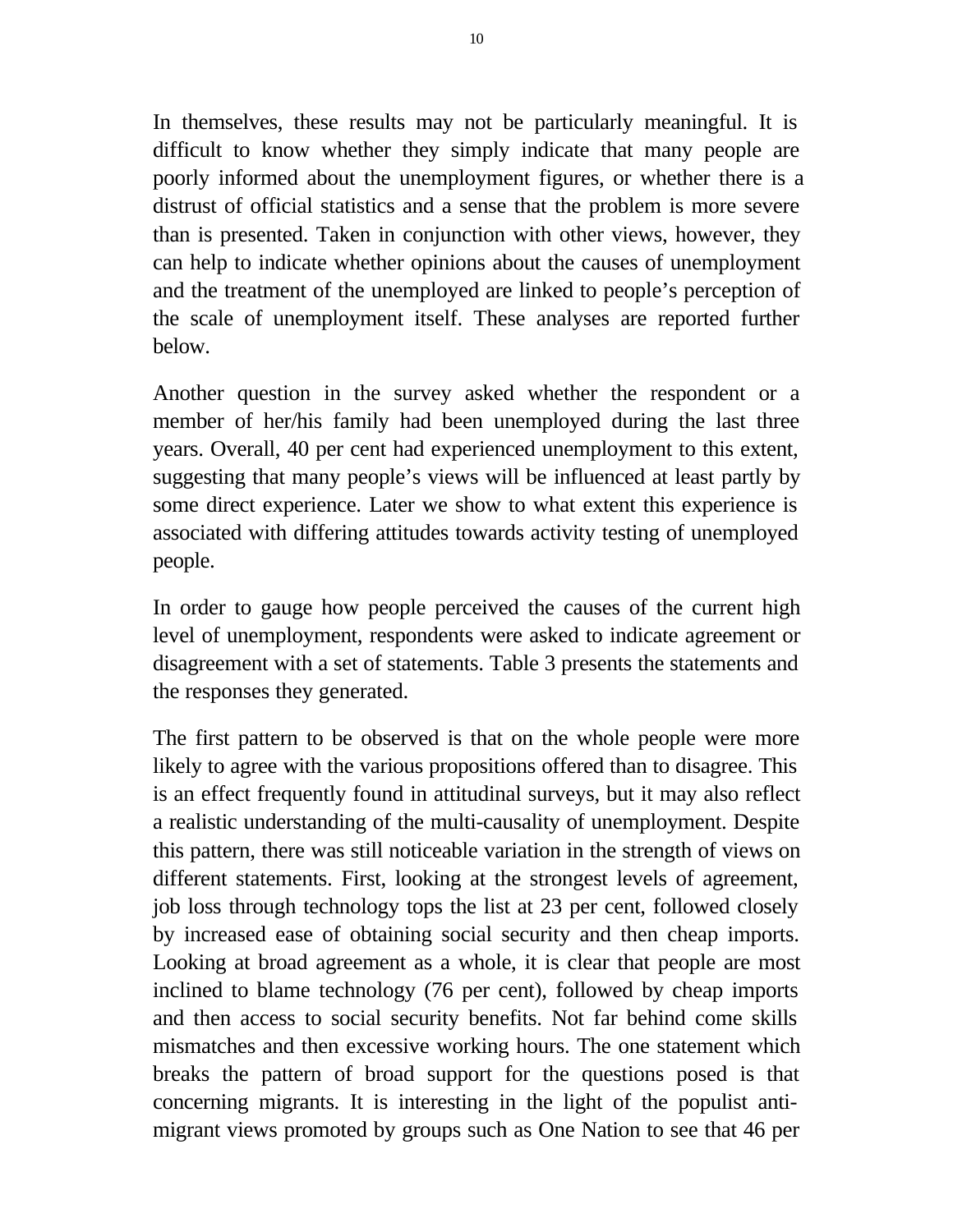|                       | Nowadays<br>machines do<br>more of the<br>work and<br>that means<br>there are<br>fewer jobs | There just<br>aren't<br>enough<br>jobs for all<br>the people<br>who want<br>to work | There aren't<br>enough jobs<br>because the<br>Government<br>isn't managing<br>the economy<br>properly | Fewer<br>people<br>want to<br>work<br>these<br>days | Cheap<br>imports from<br>overseas<br>have<br>destroyed<br>Australian<br>jobs | It's<br>easier to<br>get<br>social<br>security<br>these<br>days | Migrants<br>are taking<br>the jobs of<br>Australian<br>-born<br>workers | Trade unions<br>demand wages<br>that are too<br>high, so<br>employers can't<br>afford to take on<br>more workers | Some people<br>aren't skilled<br>enough to fill<br>the jobs that<br>are available<br>now | People who<br>have jobs are<br>working longer<br>hours, so<br>employers don't<br>have to take on<br>more workers |
|-----------------------|---------------------------------------------------------------------------------------------|-------------------------------------------------------------------------------------|-------------------------------------------------------------------------------------------------------|-----------------------------------------------------|------------------------------------------------------------------------------|-----------------------------------------------------------------|-------------------------------------------------------------------------|------------------------------------------------------------------------------------------------------------------|------------------------------------------------------------------------------------------|------------------------------------------------------------------------------------------------------------------|
| Strongly              |                                                                                             |                                                                                     |                                                                                                       |                                                     |                                                                              |                                                                 |                                                                         |                                                                                                                  |                                                                                          |                                                                                                                  |
| agree                 | 22.8                                                                                        | 12.0                                                                                | 10.8                                                                                                  | 9.8                                                 | 20.8                                                                         | 21.2                                                            | 9.2                                                                     | 9.4                                                                                                              | 7.9                                                                                      | 13.2                                                                                                             |
| Agree                 | 53.6                                                                                        | 36.9                                                                                | 22.3                                                                                                  | 34.3                                                | 43.1                                                                         | 34.6                                                            | 17.3                                                                    | 23.8                                                                                                             | 46.1                                                                                     | 37.6                                                                                                             |
| Neither               |                                                                                             |                                                                                     |                                                                                                       |                                                     |                                                                              |                                                                 |                                                                         |                                                                                                                  |                                                                                          |                                                                                                                  |
| agree nor<br>disagree | 8.3                                                                                         | 14.0                                                                                | 28.7                                                                                                  | 16.2                                                | 14.6                                                                         | 13.8                                                            | 19.7                                                                    | 20.4                                                                                                             | 15.0                                                                                     | 17.7                                                                                                             |
| Disagree              | 8.2                                                                                         | 25.9                                                                                | 23.8                                                                                                  | 25.6                                                | 11.5                                                                         | 16.0                                                            | 32.8                                                                    | 26.5                                                                                                             | 20.0                                                                                     | 19.3                                                                                                             |
| Strongly              |                                                                                             |                                                                                     |                                                                                                       |                                                     |                                                                              |                                                                 |                                                                         |                                                                                                                  |                                                                                          |                                                                                                                  |
| disagree              | 1.1                                                                                         | 4.0                                                                                 | 3.8                                                                                                   | 6.4                                                 | 1.5                                                                          | 4.1                                                             | 12.8                                                                    | 9.1                                                                                                              | 2.8                                                                                      | 1.8                                                                                                              |
| Don't know            | 0.6                                                                                         | 1.5                                                                                 | 5.0                                                                                                   | 1.8                                                 | 2.9                                                                          | 4.5                                                             | 2.7                                                                     | 5.3                                                                                                              | 2.4                                                                                      | 4.8                                                                                                              |
| Missing               | 5.4                                                                                         | 5.6                                                                                 | 5.6                                                                                                   | 5.8                                                 | 5.5                                                                          | 5.9                                                             | 5.7                                                                     | 5.5                                                                                                              | 5.7                                                                                      | 5.5                                                                                                              |
| Total                 | 100.0                                                                                       | 100.0                                                                               | 100.0                                                                                                 | 100.0                                               | 100.0                                                                        | 100.0                                                           | 100.0                                                                   | 100.0                                                                                                            | 100.0                                                                                    | 100.0                                                                                                            |

**Table 3: Explanations for High Unemployment (percentages)**

Unweighted  $n = 2403$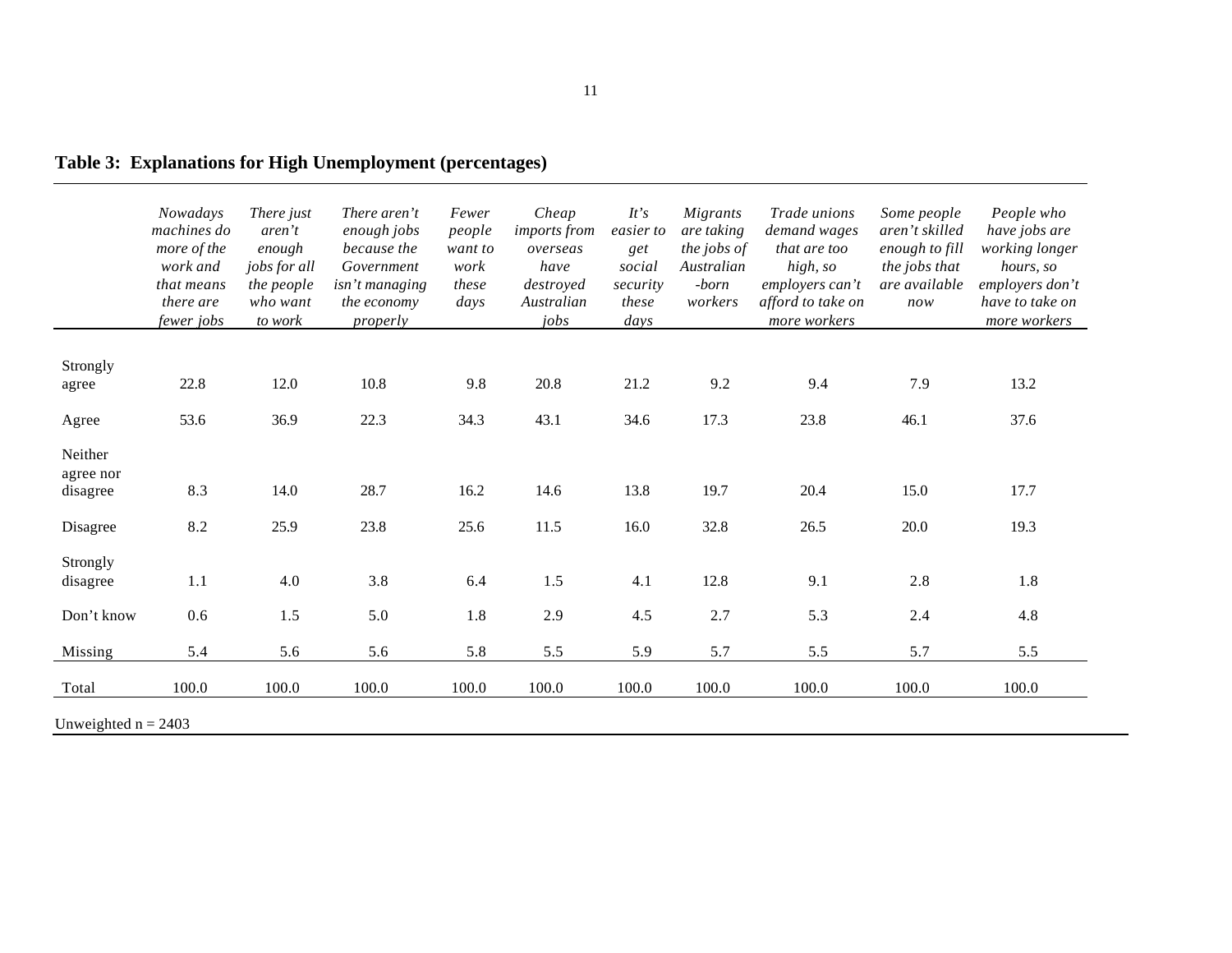cent disagreed with the proposition that migrants are a cause of unemployment, and less than 27 per cent agreed.

Opinions were most polarised about the following two statements – *'Trade unions demand wages that are too high, so employers can't afford to take on more workers'* and *'There aren't enough jobs because the Government isn't managing the economy properly'*. In both cases, around one-third were in agreement and one-third disagreed. However, these statements also attracted the highest levels of 'agnosticism', with 29 per cent neither agreeing nor disagreeing with the statement on the Government's management of the economy, and 20 per cent unwilling to offer a view on the role of trade unions. It is also interesting to note very similar patterns of responses to two somewhat contradictory statements that there are not enough jobs for those who want to work, and that fewer people want to work. This does not necessarily represent contradictions in individual attitudes, however, as the correlation between responses to the two questions was negative (though only weakly so)<sup>1</sup>.

The relatively high level of support for the idea that reluctance to work is a cause of high unemployment (44 per cent) is in line with the growth in support for a similar statement recorded in the Morgan Polls in the early 1990s, noted in Eardley and Matheson (1999). We speculated there that the population may have been influenced by the 'active society' discourse being promoted by government. Thus people may be more inclined to see unemployment as a question of individual responsibility, even while also recognising the problem of insufficient demand in the economy.

Appendix Table A2 presents the mean responses as scores on a five-point scale from  $-2$  (strongly disagree) to  $+2$  (strongly agree), broken down by respondent characteristics. There were significant differences, particularly by age, labour force status, housing tenure, voting behaviour, education, and, for some questions, residential location. Also, respondents who experienced unemployment in the last three years (either being unemployed themselves or having had a family member unemployed) were significantly less likely to attribute high unemployment to ease of

1 Correlation coefficents ranged from –0.060 to –0.350, depending on respondents' level of education. Thus those with higher levels of education were more likely to see the two positions as contradictory.

 $\overline{a}$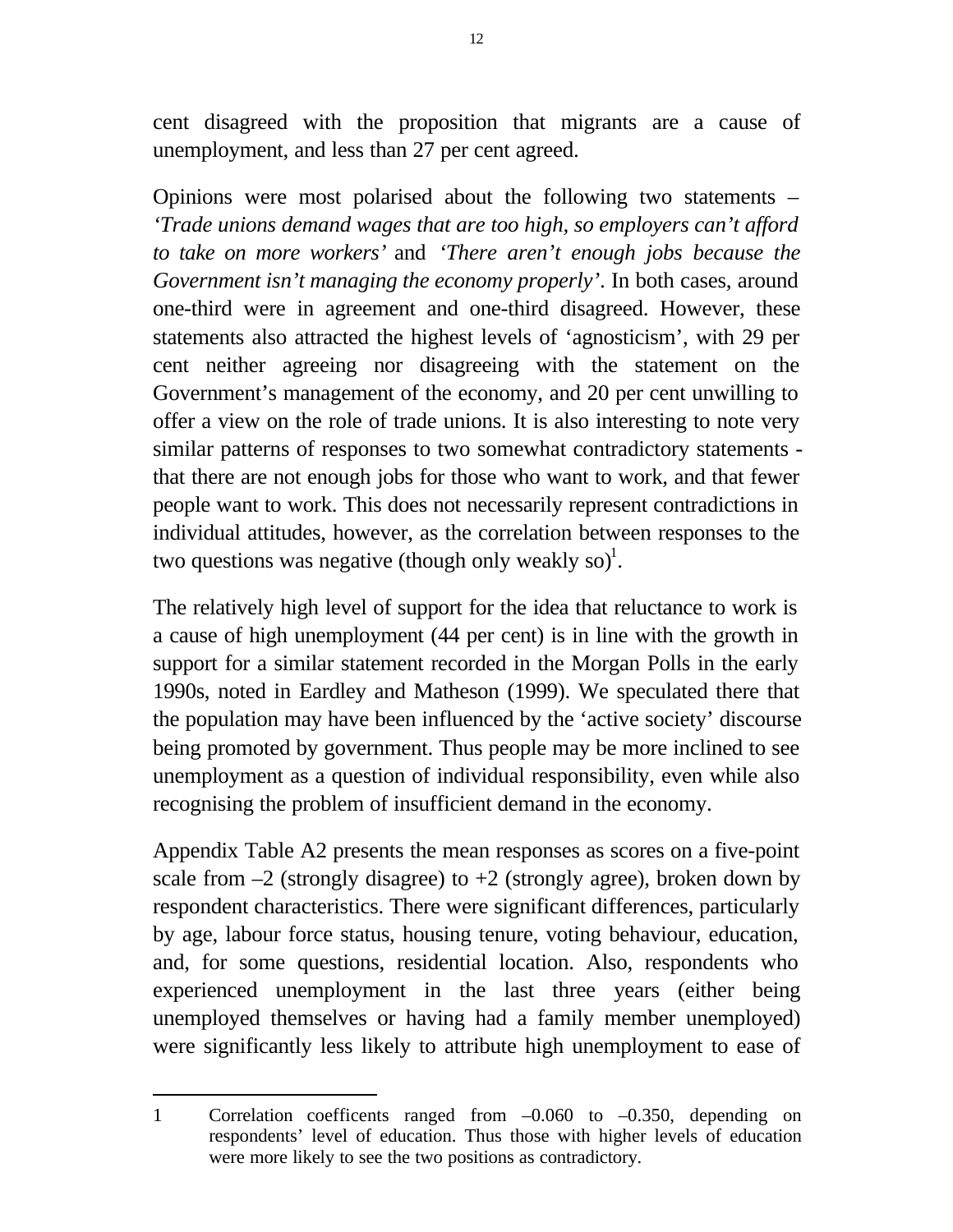getting social security or to fewer people wanting to work. They were more likely to blame the lack of demand for labour and government mismanagement.

Further views on unemployment and who should be held responsible for solving it were sought through another similar question (Table 4). This shows that there is a widespread pessimism about the possibility of returning to full employment (however respondents conceived of this), with 76 per cent agreeing with the statement that 'some people will always be unemployed …'. Perhaps as a result, the percentage blaming the unemployed themselves was less than 14 per cent, with 58 per cent disagreeing. Thus, despite the earlier finding that nearly half the respondents thought that reluctance to work was contributing to unemployment, it does not appear that 'blaming the victim' is widespread in Australia in relation to unemployment.

| 4.8   |
|-------|
| 24.6  |
| 25.3  |
| 33.1  |
| 4.5   |
| 4.7   |
| 3.1   |
| 100.0 |
|       |

**Table 4: Views on the Responsibility for Solving the Unemployment Problem (percentages)**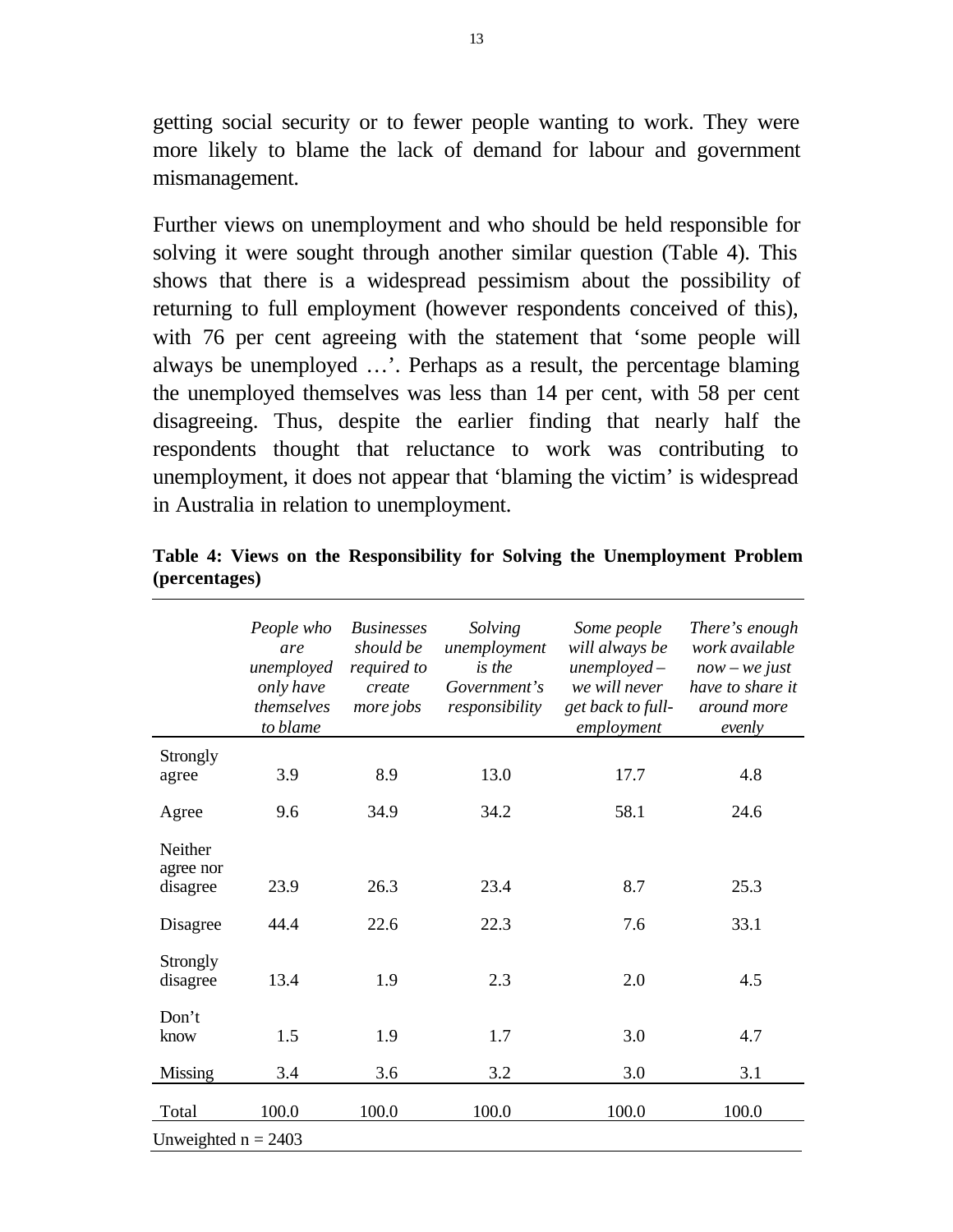In spite of the pessimism about returning to full employment, 48 per cent agreed that solving the unemployment problem was the government's responsibility and 45 per cent thought business should contribute by creating more jobs. Only just over a quarter disagreed with these two propositions.

The patterns of variation by respondent characteristics were similar to those of previous questions, though fewer differences were significant at the one per cent level. Appendix Table A3 presents the results, again as mean scores on a five-point scale.

In order to assess more precisely what people thought the responsibility of government consisted of, we provided respondents with a list of 13 possible actions that the government could take to solve unemployment, and asked them to indicate which *three* they thought were the most important. Table 5 summarises the responses, grouped according to what we judge to be an implied view of the role of government<sup>2</sup>. The alternatives are grouped into:

- 1) those which clearly involve more government intervention shown in the top panel;
- 2) those which imply support for a restructuring of existing intervention, without necessarily supporting more or less state intervention overall – shown in the middle panel; and
- 3) those which suggest support for either less state intervention and/or increased reliance on market-based solutions to unemployment – shown in the bottom panel.

One further alternative – to keep economic growth as high as possible – is presented separately, as it does not easily fit into this tripartite grouping.

Table 5 gives both the percentage of all responses accruing to each proposal (of which each respondent could provide up to three) and the percentage of all individual respondents in the sample who ticked one of the alternative proposals.

 $\overline{a}$ 2 The alternatives were not listed in the survey question in the order shown in the figure.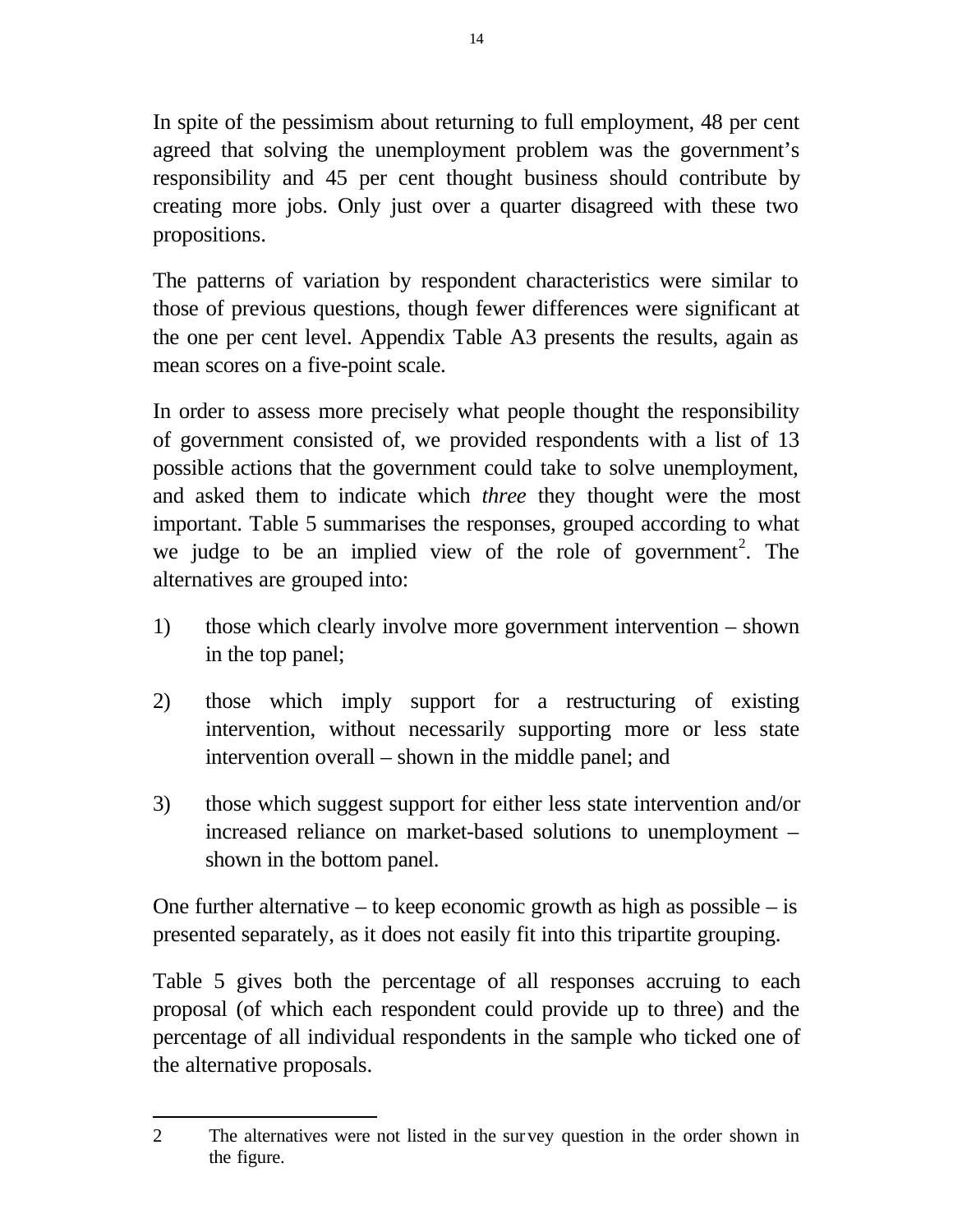|                                                      | Percentage of<br>responses | Percentage of<br>respondents |
|------------------------------------------------------|----------------------------|------------------------------|
|                                                      |                            |                              |
| 1. Increased Intervention                            |                            |                              |
| Give more help to small business                     | 13.7                       | 40.9                         |
| Provide more training for unemployed people          | 12.1                       | 36.1                         |
| Give employers subsidies to take on                  |                            |                              |
| unemployed people                                    | 11.1                       | 33.1                         |
| Create more public sector jobs                       | 5.1                        | 15.1                         |
| Expand regional employment policies                  | 4.4                        | 13.0                         |
| 2. Restructured Intervention                         |                            |                              |
| Make it easier for people to combine work            |                            |                              |
| and family responsibilities                          | 11.2                       | 33.2                         |
| Improve work incentives in the tax and social        |                            |                              |
| security systems                                     | 10.6                       | 31.5                         |
| Reform the tax system                                | 9.1                        | 27.1                         |
| 3. Reduced Intervention/Market - based<br>strategies |                            |                              |
| Make it harder to get unemployment benefits          | 8.2                        | 24.5                         |
| Freeze pay awards                                    | 1.3                        | 3.9                          |
| Deregulate the labour market further                 | 1.0                        | 3.1                          |
| Keep economic growth as high as possible             | 10.3                       | 30.7                         |
| Totals                                               | 100.0                      | 297.7                        |
| Unweighted $n = 2299$ , missing = 104                |                            |                              |

#### **Table 5: The Role of Government in Solving Unemployment**

The two most popular proposals (plus the fourth most popular) *- provide more help to small business*, *provide more training for the unemployed* and *give employers subsidies to take on the unemployed* - all fall into the 'increased intervention' category. The third and fifth most popular – *make it easier for people to combine work and family*, and *improve the incentive structure* – can both be seen as examples of a 'restructured intervention'. Very few people thought that the government should pursue policies such as freeze award wages or further deregulate the labour market, which involve more reliance on market forces, in order to reduce unemployment. Tax reform and the pursuit of high economic growth were both relatively popular, however, as was making it more difficult to receive unemployment benefits.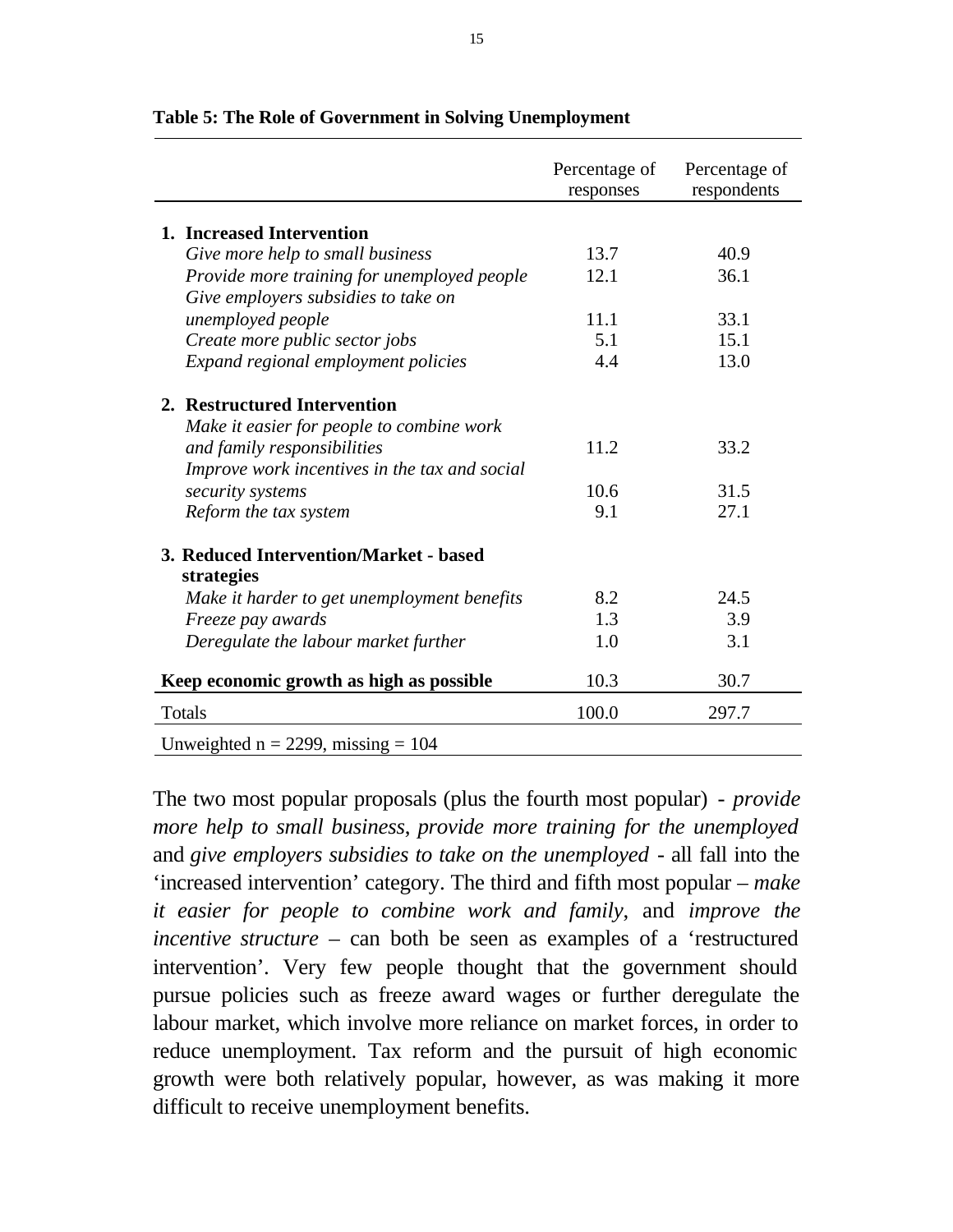Here there is evidence of a pattern beginning to emerge - one in which the great majority appear to support the need for government to both increase its intervention, and to restructure existing policies, in order to help reduce the level of unemployment.

Whether people think such increased intervention should also involve extra public expenditure is another question (although it is implied in the way the survey questions were phrased). The earlier SPRC study (Eardley and Matheson, 1999) found that support in Australia for extra spending on the unemployed was low by international standards. In this survey we asked respondents the question 'what do you think about the overall level of support the Government provides to the following groups of unemployed people at the moment?'.

Table 6 shows that public opinion is divided on whether current levels of support are sufficient, insufficient or too high, but that this varies across different groups. One group stands out. There is clearly a widespread view that older unemployed people do not receive enough help and very few people thought that they currently receive too much support. About a quarter of the respondents thought that other groups, apart from people with young children, received too much; a fairly consistent 26-39 per cent felt that support was about right across the board; and nearly one-third thought that both the long-term unemployed and people with young children did not get enough support.

It is also worth noting that a fairly large proportion said they did not know (including about two per cent missing responses), especially when it came to the amount of support provided to migrants. This presumably reflects a lack of knowledge of what support these groups actually do receive at present. Another interesting point, which came up consistently in responses to other questions, is that there appears to be a distinction in people's minds between the older unemployed and the long-term unemployed, many of whom are in fact one and the same<sup>3</sup>. To some

 $\overline{a}$ 

<sup>3</sup> ABS Labour Force Survey figures show that in October 1999 people aged over 55 made up just over 11 per cent of those unemployed for one year or more and 13 per cent of those unemployed for two years or more (ABS, 1999). The age categories used do not allow a precise estimate for those aged 50+, but it is likely that at least one-fifth of the LTU are in this age group.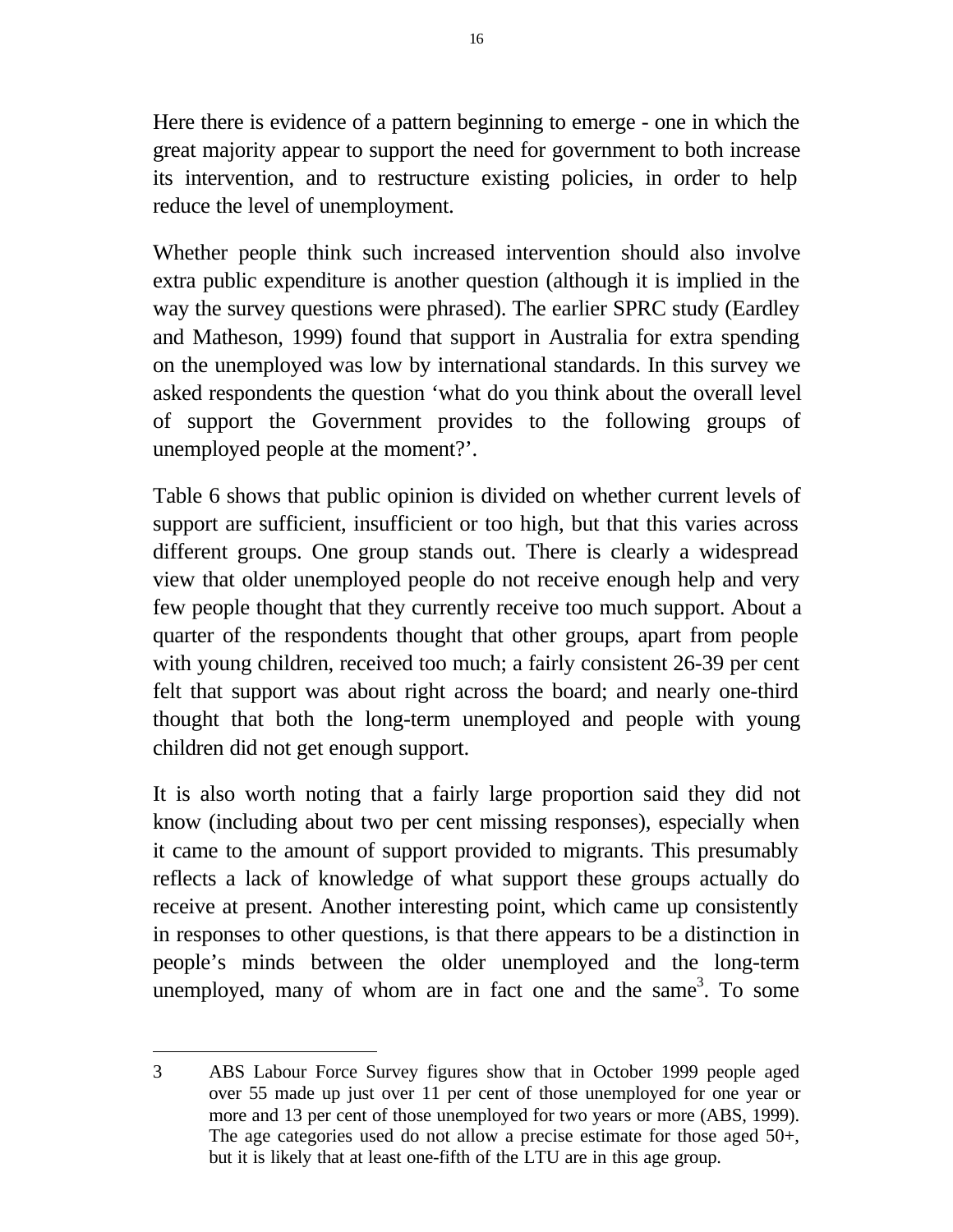|                      | Young<br>single<br>unemployed<br>(under 25) | Older<br>unemployed<br>(over 50) | Long-term<br>unemployed | People<br>constantly<br>in and out<br>of work | Unemployed<br>people with<br>young<br>children<br>(under 5) | Unemployed<br>migrants |  |  |  |  |
|----------------------|---------------------------------------------|----------------------------------|-------------------------|-----------------------------------------------|-------------------------------------------------------------|------------------------|--|--|--|--|
| <b>Too</b><br>much   | 25.7                                        | 1.6                              | 24.2                    | 26.0                                          | 13.6                                                        | 28.1                   |  |  |  |  |
| About<br>right       | 39.1                                        | 25.8                             | 26.4                    | 33.8                                          | 34.5                                                        | 27.1                   |  |  |  |  |
| <b>Not</b><br>enough | 21.5                                        | 57.9                             | 31.6                    | 15.8                                          | 32.1                                                        | 13.4                   |  |  |  |  |
| Don't<br>know        | 13.7                                        | 14.6                             | 17.8                    | 24.5                                          | 19.7                                                        | 31.4                   |  |  |  |  |
| Total                | 100.0                                       | 100.0                            | 100.0                   | 100.0                                         | 100.0                                                       | 100.0                  |  |  |  |  |
|                      | Unweighted $n = 2331$ to 2359               |                                  |                         |                                               |                                                             |                        |  |  |  |  |

#### **Table 6: Views on Levels of Government Support for Unemployed People (percentages)**

extent this may be a result of the way the question was posed, but it does suggest that many people may be unaware of long-term unemployment being a particular problem for older people.

We now move on to look at views on 'mutual obligation', in terms of the kinds of things unemployed people might be required or expected to do in order to qualify for social security payments.

# **5 Activity Test Requirements and Mutual Obligation**

As was outlined earlier, unemployed people receiving Newstart or Youth Allowance are currently obliged to demonstrate active job search or preparation for job-readiness in a number of ways. In addition, young people who are unemployed for more than six months must undertake one of a range of mutual obligation activities, which could include Work for Dole.

*What do you think about the overall level of support the Government provides for the following groups of unemployed people at the moment?*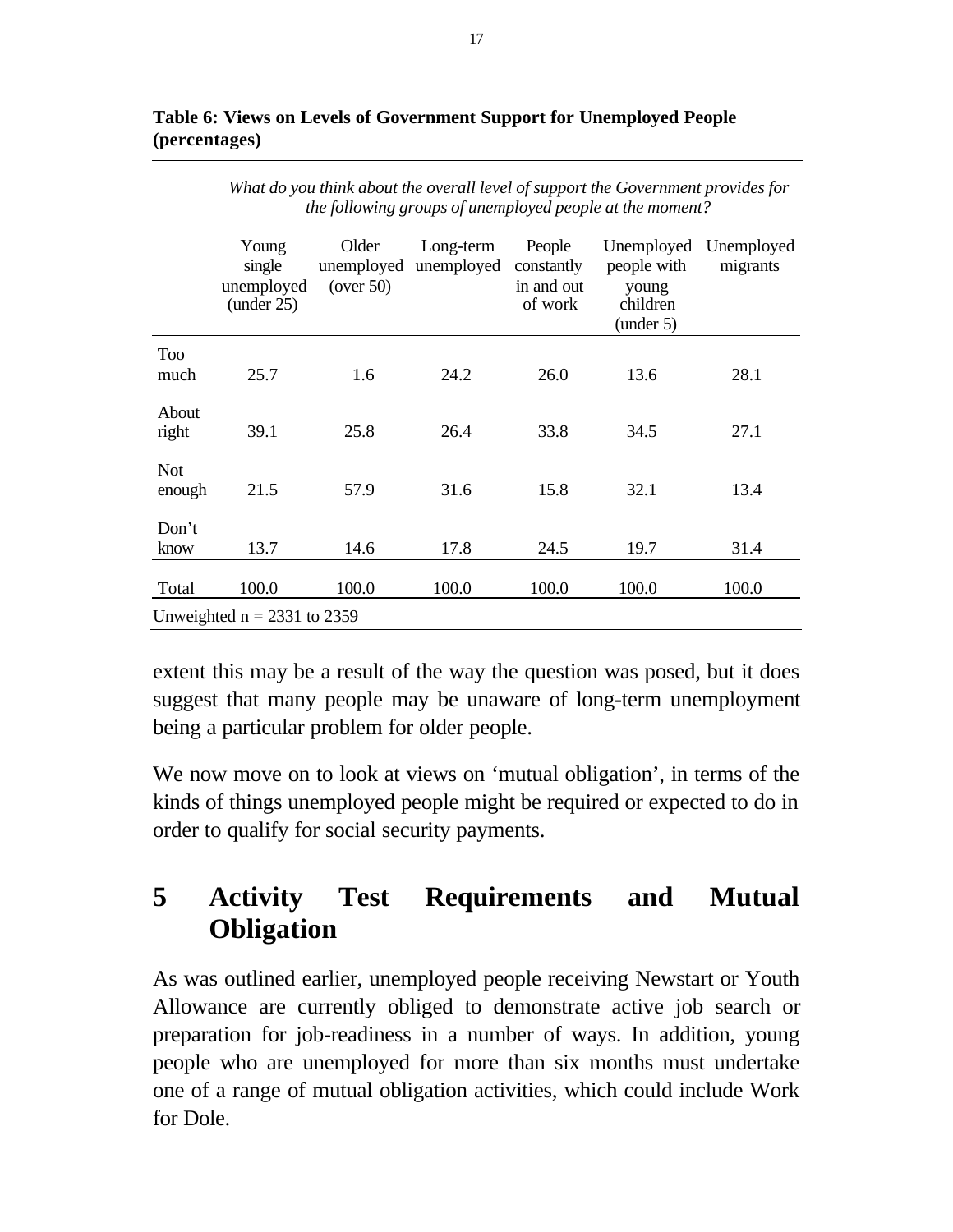In order to assess community views on activity testing and mutual obligation, the survey included two questions which listed activities that people might be required to do in order to receive unemployment benefits and asked which, if any, respondents thought should apply to different groups of the unemployed. The list was not related specifically to precise legislative requirements. Rather, it provided a broad summary of the kind of activities or expectations commonly referred to in current discussions about mutual obligation. Table 7 shows the level of support for the various requirements as they applied to different categories of unemployed people<sup>4</sup>.

A striking feature of these results is that the variation is much greater across the rows than down the columns. This suggests that in relation to certain groups of the unemployed, people support a range of different benefit requirements, but they make a distinction between the treatment of different groups according to their circumstances or characteristics. Thus it appears that notions of mutual obligation cannot be seen as of equal relevance or application to all of the unemployed.

Support for the kinds of requirements listed in Table 7 clearly does exist, especially as applied to young unemployed people, but it cannot be seen as whole-hearted or generalisable to all of the unemployed. Young people are the group most people feel should face the greatest requirements, followed by the long-term unemployed, but even for these groups the obligation to accept any work offered commands substantially less support (65 per cent) than some other items. Nearly everyone thought that the young unemployed should have to look for work, but the idea that they should have to move in order to find work did not even receive a bare majority support. This suggests that people prefer policies designed

 $\overline{a}$ 

<sup>4</sup> Since respondents were simply asked to tick a box if they thought a particular requirement should apply, it is possible that some of those failing to tick a box were not positively disagreeing with the proposition but were just not responding. In order to allow for this, those cases where respondents also failed to complete other related questions on the same page of the questionnaire were treated as missing. These amounted to only 1.2 per cent of cases. Of those cases counted as valid, only 0.4 ticked no boxes and 2.6 per cent ticked less than five boxes. At the other extreme, only six per cent ticked 40 boxes or more and less than two per cent ticked all 45 boxes. This suggests that the vast majority of responses can be seen as valid and considered.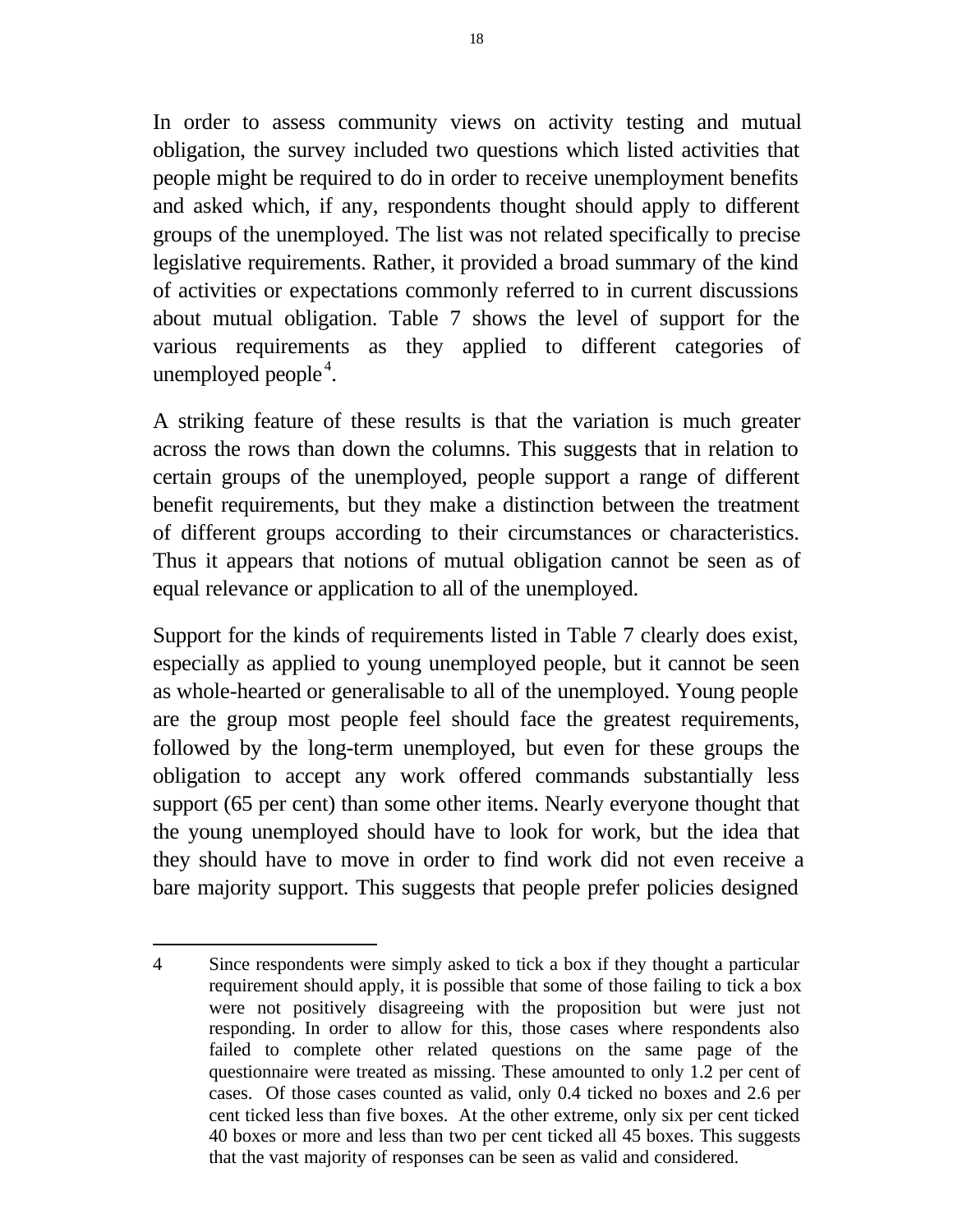| Requirements                                                 | Young<br>(under 25) | Older<br>unemployed unemployed<br>$(50+)$ | Long-term<br>unemployed<br>(of any age) | Unemployed<br>people with<br>young<br>children<br>(under 5) | People<br>affected by<br>a disability |
|--------------------------------------------------------------|---------------------|-------------------------------------------|-----------------------------------------|-------------------------------------------------------------|---------------------------------------|
|                                                              |                     |                                           | per cent                                |                                                             |                                       |
| Look for work                                                | 92.8                | 53.7                                      | 81.2                                    | 51.6                                                        | 33.5                                  |
| Complete a 'dole diary'<br>detailing efforts to find<br>work | 79.9                | 40.9                                      | 71.1                                    | 42.7                                                        | 25.7                                  |
| Take part in a 'work<br>for the dole' scheme                 | 82.5                | 38.2                                      | 72.3                                    | 35.6                                                        | 24.6                                  |
| Undergo a training or<br>re-training program                 | 81.8                | 61.5                                      | 80.5                                    | 55.5                                                        | 51.8                                  |
| Undertake useful work<br>in the community                    | 78.4                | 62.8                                      | 77.0                                    | 47.7                                                        | 46.3                                  |
| Accepted any paid job<br>offered                             | 64.9                | 32.8                                      | 64.5                                    | 29.7                                                        | 18.1                                  |
| Move to another town<br>or city to find work                 | 49.1                | 9.4                                       | 40.8                                    | 11.0                                                        | 5.3                                   |
| Change appearance<br>(eg. get a haircut)                     | 71.2                | 33.8                                      | 57.6                                    | 34.5                                                        | 25.4                                  |
| Improve reading and<br>writing skills                        | 83.9                | 51.1                                      | 74.9                                    | 53.7                                                        | 45.4                                  |
| Unweighted $n = 2373$ , missing = 30                         |                     |                                           |                                         |                                                             |                                       |

#### **Table 7: Levels of Support for Activity Test Requirements**

to bring jobs to where people live, rather than forcing them to move to where jobs are available.

It is also striking that nearly half the respondents thought that neither the older unemployed nor those with young children should even have to look for work – a requirement which one might have thought most people would see as a minimum.

The Jobseeker Diary, training, useful community work and remedial literacy were all somewhat more popular for these groups, but still only between two-fifths and two-thirds were in favour of them being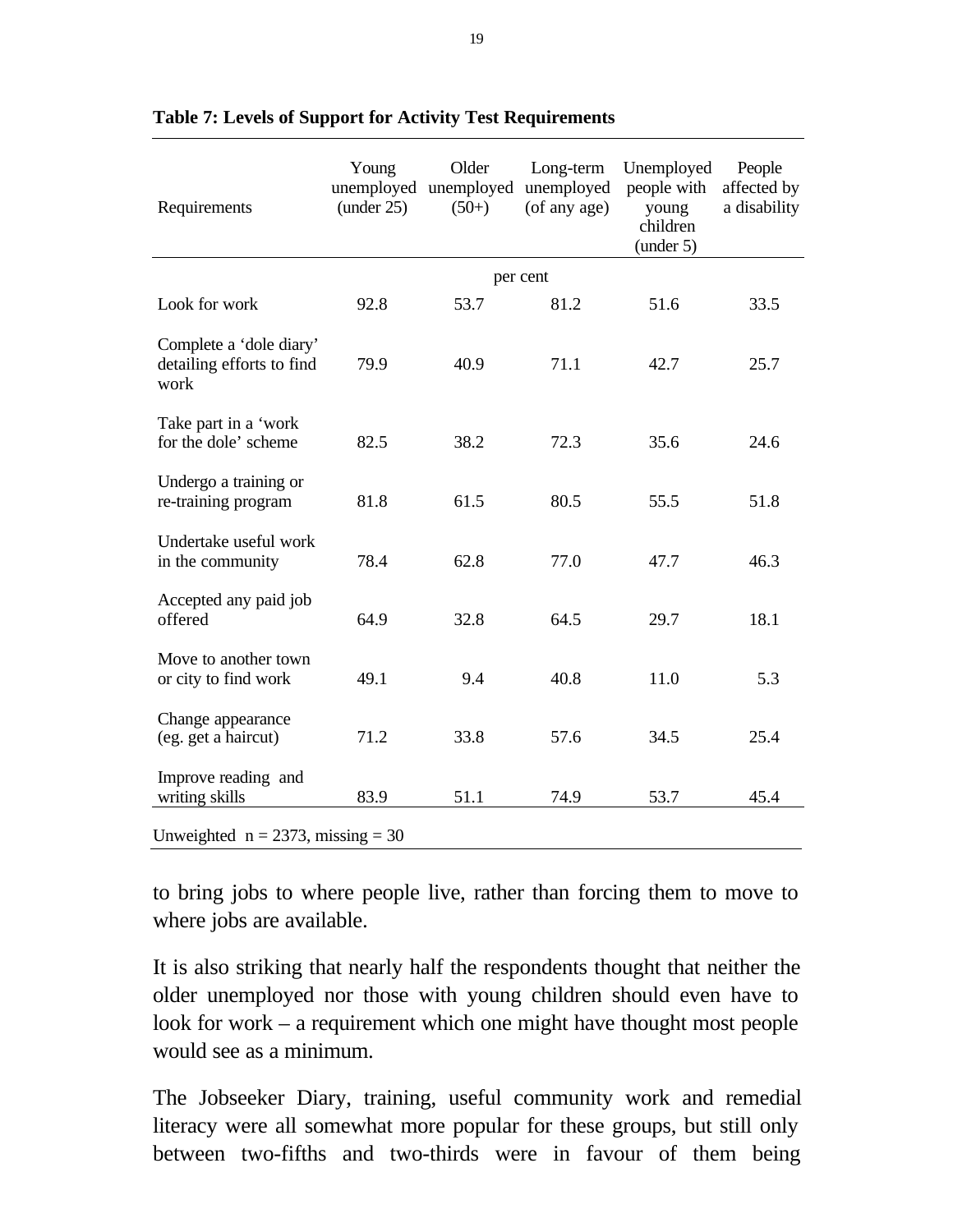*obligatory*. This suggests that once people begin to view unemployed people as facing certain disadvantages, such as older age, or circumstances that might conflict with a strong employment focus, such as the presence of young children, they tend to soften their attitudes on what activities should be obligatory.

This is particularly the case when it comes to 'people affected by a disability'. We do not know how respondents understood this phrase, or what type and level of disability they ascribed in their minds to people in this category. However, taking the results at face value, it does appear that extending many aspects of the mutual obligation principle to people with disabilities, as is canvassed by the Reference Group on Welfare Reform, may have only minority support.

We look in more detail below at variations in respondents' views by age and other characteristics, but it is worth mentioning here that Work for the Dole, which represents the Government's flagship mutual obligation program, is as popular amongst the young themselves as it is amongst other age groups. This finding supports earlier Morgan Poll data cited in Eardley and Matheson (1998).

However, looking across the categories of unemployed people, including older people and those with a disability, the activity that received the broadest level of support, aside from simple job search, was the traditional area of training and retraining. This is an element of employment service provision that has received less emphasis in recent years because of its perceived ineffectiveness at producing employment outcomes, but it appears to have retained popularity in the wider community. It is also interesting to note that a relatively large proportion of people thought 'useful work in the community' could appropriately be expected of the older unemployed and people with disabilities. This might be interpreted as recognition that other more employment-focused activities are less likely to achieve outcomes for these groups than for others.

The pattern on literacy improvement was similar to that for training and useful community work. It had the highest level of support in relation to young people of all the propositions other than simply requiring them to look for work.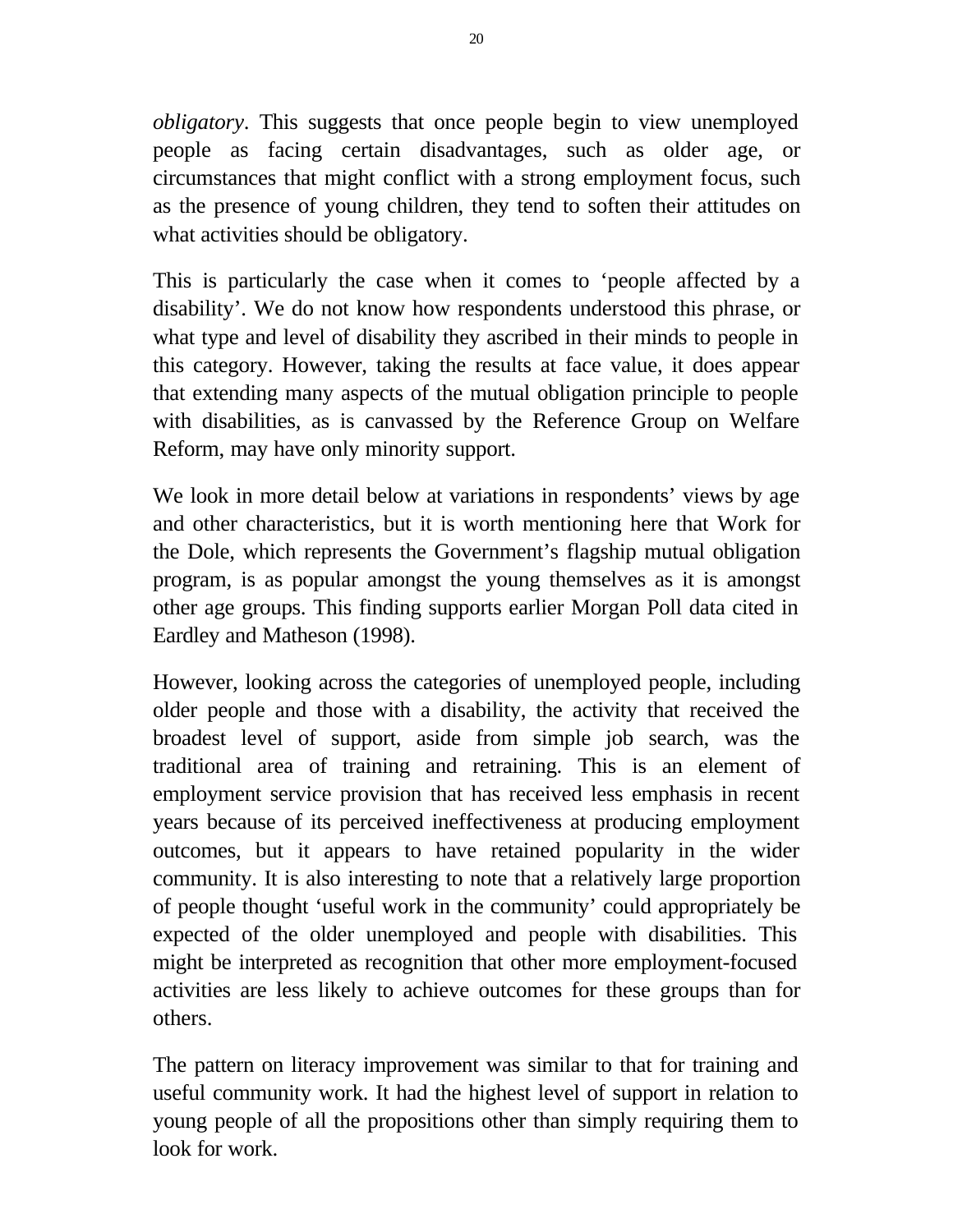Overall, we can summarise the results in Table 7 as indicating a high

level of general support for the idea that young unemployed people and the long-term unemployed can reasonably be expected to fulfil certain requirements, and to take action to improve their own prospects, in return for benefits. However, people were much less likely to assume that these obligations should apply across the board to other groups of the unemployed, especially the older group, whom, as we saw earlier, many people feel receive insufficient support at present. There was also relatively little support for extending mutual obligations to people with disabilities. Where there was more widespread support for some expectations being placed on these other groups, it was mainly in the areas of training, requiring them to undertake useful work in the community and remedial literacy. This suggests that the Government may need to be cautious about the extension of mutual obligation to these groups if it wants to carry public opinion with it.<sup>5</sup> Certainly it seems that emphasis would need to be placed on providing effective assistance and support to make it possible for older people and those with a disability to get back to work.

The results above are aggregated across the whole sample, and we might expect some variation by respondent characteristics. In order to summarise the overall level of support for the concept of mutual obligation we created an individual indicator for each group of unemployed people, based on responses to the nine questions described in Table 7. This indicator calculates the total number of activities which respondents, on average, felt that the different groups of unemployed people should be required to do in order to retain their income support. Table 8 gives the responses on this indicator broken down by a range of respondent characteristics.

Across the whole sample, the average number of activities respondents felt young unemployed people should be required to undertake was nearly

 $\overline{a}$ 5 It is interesting to note that the patterns of responses to mutual obligation for young people and people with a disability are almost diametrically opposed. A total of 2.5 per cent of respondents ticked no boxes at all for young unemployed people and 28.9 per cent ticked all nine boxes, whereas 29.7 per cent ticked no boxes for people affected by a disability and only 2.1 per cent ticked all nine boxes.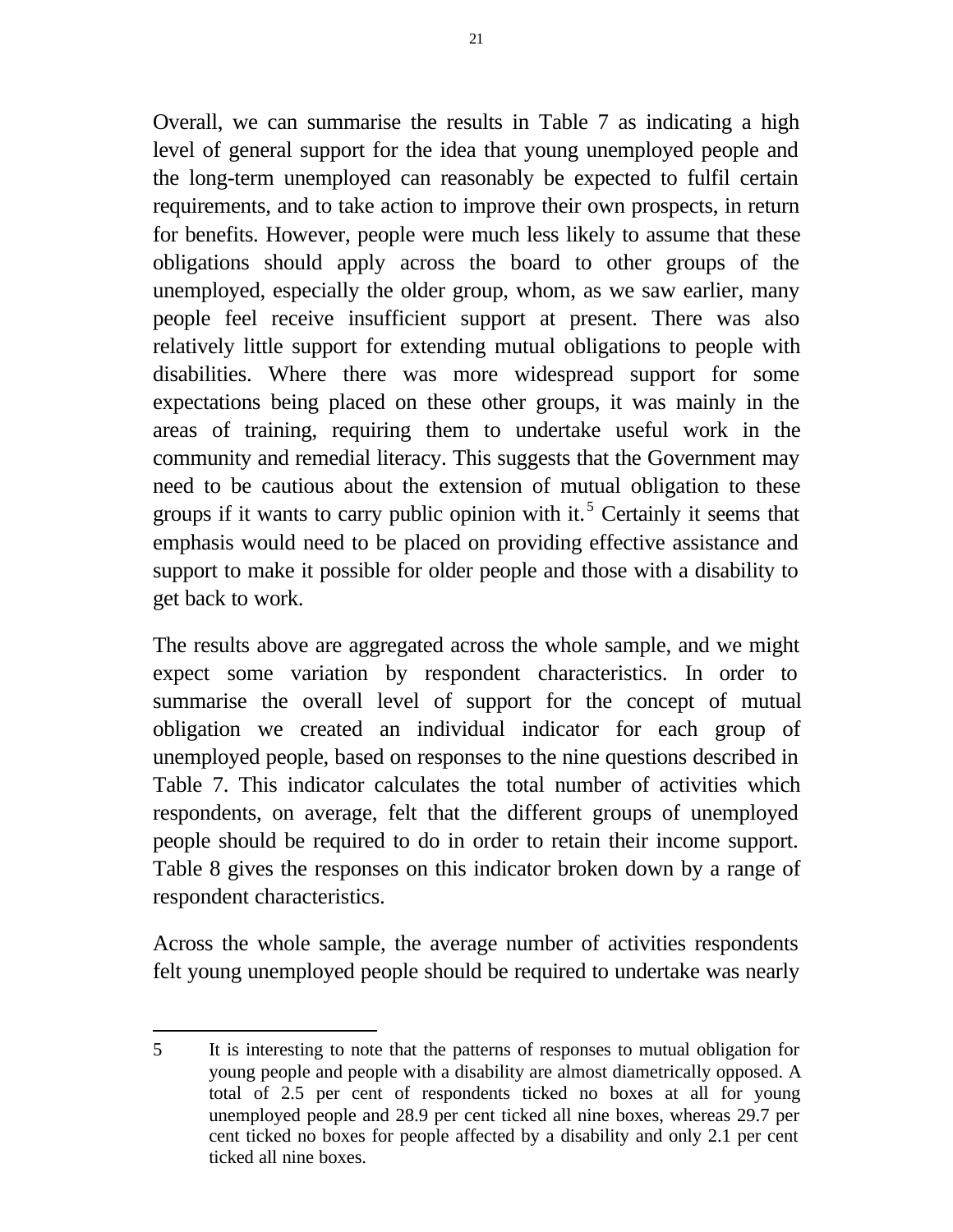|                               | <b>Unemployment Group</b> |                    |                         |                                     |                              |  |
|-------------------------------|---------------------------|--------------------|-------------------------|-------------------------------------|------------------------------|--|
| Respondent<br>Characteristics | Young<br>(under 25)       | Older<br>(over 50) | Long-term<br>Unemployed | With young<br>children<br>(under 5) | Affected<br>by<br>disability |  |
|                               |                           |                    | Scores out of 9         |                                     |                              |  |
| Total                         | 6.9                       | 3.8                | 6.2                     | 3.6                                 | 2.8                          |  |
| Sex:                          |                           |                    |                         |                                     |                              |  |
| Male                          | 6.8                       | 3.8                | 6.1                     | 3.7                                 | 2.7                          |  |
| Female                        | 6.9                       | 3.9                | 6.3                     | 3.6                                 | 2.9                          |  |
| Age:                          |                           | $**$               | $**$                    | $**$                                | $**$                         |  |
| 18-24                         | 6.8                       | 4.1                | 6.9                     | 4.0                                 | 3.6                          |  |
| 25-34                         | 6.8                       | 4.1                | 6.6                     | 4.0                                 | 3.4                          |  |
| 35-44                         | 6.7                       | 4.1                | 6.7                     | 4.0                                 | 3.2                          |  |
| 45-54                         | 7.0                       | 3.9                | 6.3                     | 3.9                                 | 2.7                          |  |
| 55-64                         | 7.1                       | 3.7                | 6.0                     | 3.5                                 | 2.0                          |  |
| 65 and over                   | 6.9                       | 3.2                | 4.9                     | 2.6                                 | 1.6                          |  |
| Labour force status:          | $**$                      | $**$               | $**$                    | $**$                                | $**$                         |  |
| Self-employed                 | 7.1                       | 4.5                | 6.5                     | 4.1                                 | 3.2                          |  |
| Employed F/T                  | 7.0                       | 4.3                | 6.8                     | 4.2                                 | 3.3                          |  |
| Employed P/T                  | 6.8                       | 3.8                | 6.4                     | 3.5                                 | 2.7                          |  |
| Unemployed                    | 5.8                       | 3.2                | 5.5                     | 2.8                                 | 2.3                          |  |
| Retired                       | 7.0                       | 3.3                | 5.1                     | 2.8                                 | 1.7                          |  |
| Studying                      | 6.5                       | 4.0                | 6.4                     | 3.8                                 | 3.4                          |  |
| Voluntary work                | 7.5                       | 3.6                | 5.5                     | 2.5                                 | 2.1                          |  |
| Home responsibility           | 6.8                       | 3.6                | 6.0                     | 3.3                                 | $2.7\,$                      |  |
| Other                         | 7.0                       | 3.7                | 6.1                     | 3.4                                 | 2.4                          |  |
| Housing tenure:               | $\ast$                    | $**$               | $**$                    | $**$                                | $**$                         |  |
| Mortgage                      | 6.9                       | 4.2                | 6.6                     | 4.0                                 | 3.1                          |  |
| Own home outright             | 7.0                       | 3.8                | 6.0                     | 3.4                                 | 2.3                          |  |
| Private renter                | 6.5                       | 3.7                | 6.2                     | 3.5                                 | 2.9                          |  |
| Public renter                 | 6.6                       | 2.5                | 4.9                     | 2.3                                 | 1.6                          |  |
| <b>Boarder</b>                | 6.9                       | 3.7                | 6.6                     | 3.7                                 | 3.2                          |  |
| Other                         | 7.0                       | 3.9                | 6.7                     | 4.2                                 | 3.4                          |  |
| Usually vote for?:            | **                        | **                 | $**$                    | **                                  | **                           |  |
| Liberal                       | 7.4                       | 4.2                | 6.6                     | 4.0                                 | 2.9                          |  |
| Labor                         | 6.5                       | 3.4                | 5.8                     | 3.1                                 | 2.4                          |  |
| National                      | 7.7                       | 4.6                | 6.8                     | 4.5                                 | 3.0                          |  |
| Democrat                      | 6.4                       | 3.4                | 5.5                     | 3.1                                 | 2.9                          |  |
| Swinging voter                | 6.9                       | 4.3                | 6.6                     | 4.1                                 | 3.2                          |  |
| Other                         | 6.3                       | 3.8                | 6.0                     | 3.6                                 | 2.7                          |  |
| Gross income of family:       | $\ast$                    | $**$               | $**$                    | **                                  | **                           |  |
| Less than \$400 pw            | 6.7                       | 3.2                | 5.5                     | 2.9                                 | 2.0                          |  |
| \$400-699 pw                  | 6.9                       | 3.8                | 6.4                     | 3.8                                 | 2.8                          |  |
| \$700-1249 pw                 | 6.9                       | 3.8                | 6.4                     | 4.1                                 | 3.2                          |  |
| \$1250 or above               | 7.1                       | 4.7                | 6.9                     | 4.3                                 | 3.5                          |  |

### **Table 8: Support for Mutual Obligation, by Respondent Characteristics**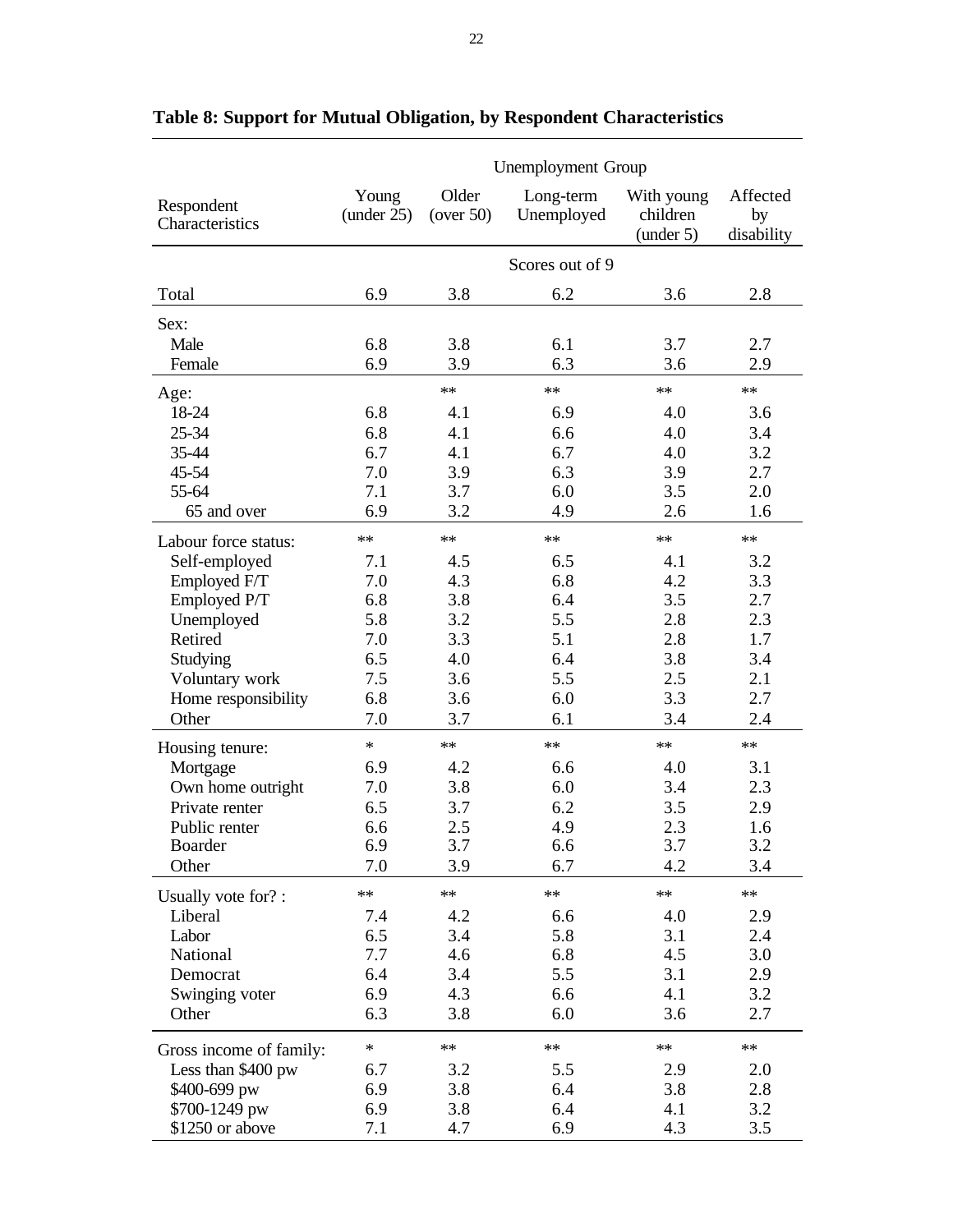|                                           | <b>Unemployment Group</b> |                    |                         |                                     |                              |  |
|-------------------------------------------|---------------------------|--------------------|-------------------------|-------------------------------------|------------------------------|--|
| Respondent<br>Characteristics             | Young<br>(under 25)       | Older<br>(over 50) | Long-term<br>Unemployed | With young<br>children<br>(under 5) | Affected<br>by<br>disability |  |
| Highest educational                       |                           | **                 | **                      | **                                  | **                           |  |
| qualification:                            |                           |                    |                         |                                     |                              |  |
| Primary or less                           | 6.9                       | 2.8                | 4.9                     | 3.0                                 | 1.6                          |  |
| Some secondary                            | 6.8                       | 3.4                | 5.8                     | 3.3                                 | 2.3                          |  |
| Completed secondary                       | 7.0                       | 4.0                | 6.5                     | 3.7                                 | 2.8                          |  |
| Trade certificate                         | 6.8                       | 3.8                | 6.5                     | 3.8                                 | 2.9                          |  |
| Bachelor degree                           | 6.6                       | 4.4                | 6.5                     | 4.0                                 | 3.4                          |  |
| Postgraduate degree                       | 6.8                       | 5.1                | 6.7                     | 4.1                                 | 3.9                          |  |
| Other                                     | 6.7                       | 4.2                | 6.5                     | 3.8                                 | 3.1                          |  |
| Unemployed in last 3<br>years?            | $**$                      | $\ast$             | $**$                    |                                     |                              |  |
| Yes                                       | 6.7                       | 3.8                | 6.1                     | 3.6                                 | 2.8                          |  |
| N <sub>o</sub>                            | 7.0                       | 4.0                | 6.5                     | 3.8                                 | 2.9                          |  |
| Estimate of current<br>unemployment rate: | **                        | $**$               | $**$                    | $**$                                | $**$                         |  |
| $< 3\%$                                   | 6.6                       | 3.7                | 7.8                     | 6.0                                 | 4.1                          |  |
| $3 - 6%$                                  | 7.1                       | 3.9                | 6.5                     | 3.9                                 | 2.7                          |  |
| 7-9%                                      | 7.0                       | 4.2                | 6.5                     | 3.8                                 | 3.0                          |  |
| 10-12%                                    | 6.9                       | 3.8                | 6.1                     | 3.5                                 | 2.8                          |  |
| $>12\%$                                   | 6.7                       | 3.3                | 6.0                     | 3.4                                 | 2.5                          |  |
| D/K                                       | 6.3                       | 2.9                | 5.4                     | 2.8                                 | 2.1                          |  |
| Disability or illness                     |                           | $**$               | $**$                    | $**$                                | $**$                         |  |
| Yes                                       | 6.7                       | 2.9                | 5.0                     | 2.8                                 | 1.8                          |  |
| No                                        | 6.9                       | 4.0                | 6.5                     | 3.8                                 | 3.0                          |  |
| Current living<br>arrangements            | **                        | **                 | **                      | $**$                                | **                           |  |
| Live alone                                | 6.9                       | 3.4                | 5.5                     | 3.0                                 | 2.1                          |  |
| Live with parents                         | 6.8                       | 3.7                | 6.7                     | 3.8                                 | 3.2                          |  |
| Live with                                 | 7.0                       | 4.0                | 6.0                     | 3.5                                 | 2.5                          |  |
| spouse/partner                            |                           |                    |                         |                                     |                              |  |
| Live with                                 | 7.0                       | 4.1                | 6.6                     | 4.0                                 | 3.0                          |  |
| spouse/partner and<br>children            |                           |                    |                         |                                     |                              |  |
| Live just with                            | 6.4                       | 3.6                | 6.3                     | 3.4                                 | 2.7                          |  |
| children                                  |                           |                    |                         |                                     |                              |  |
| Other (including<br>house share)          | 6.3                       | 3.8                | 6.0                     | 3.3                                 | 3.0                          |  |
|                                           | **                        | $\ast$             |                         | $**$                                |                              |  |
| Area<br>Major urban                       | 6.7                       | 3.7                | 6.1                     | 4.5                                 | 2.7                          |  |
| Other urban                               | 7.1                       | 3.8                | 6.2                     | 3.6                                 | 2.7                          |  |
| Rural and remote                          | 7.1                       | 4.1                | 6.4                     | 3.9                                 | 2.9                          |  |
|                                           |                           |                    |                         |                                     |                              |  |
| Unweighted $n = 2$ 147 to 2.373           |                           |                    |                         |                                     |                              |  |

#### **Table 8: Support for Mutual Obligation, by Respondent Characteristics (cont.)**

Unweighted  $n = 2,147$  to 2,373

Analysis of Variance:

 $*$  *f* test significant at the 5 per cent level  $*$  *f* test significant at the 1 per cent level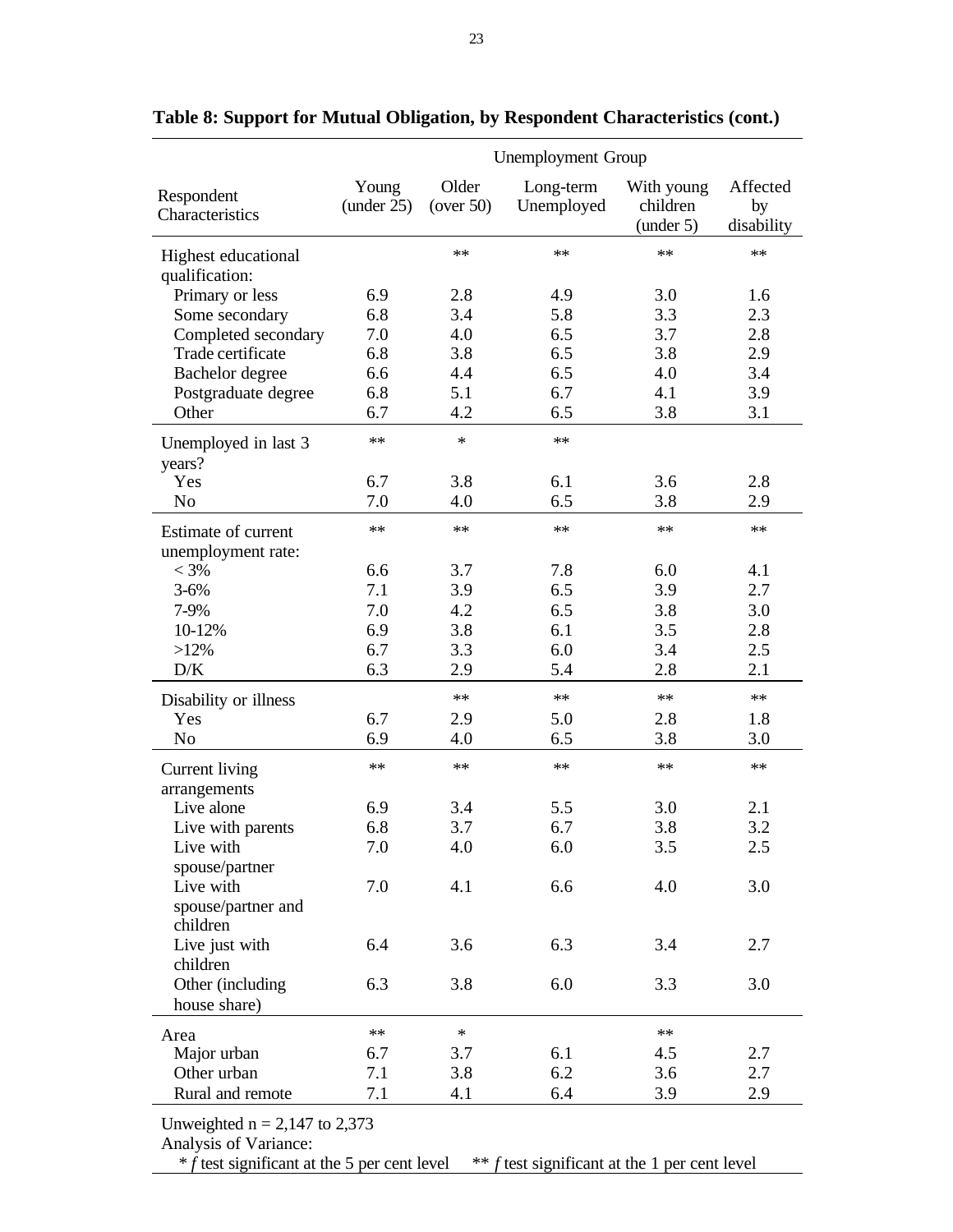seven (6.9) out of a possible nine, while for unemployed people affected by a disability, the average score was less than three (2.8).

The views of men and women were not significantly different overall, even though women appeared to take a slightly firmer line than men in relation to all groups other than those with young children. Age patterns were more interesting, in that support for mutual obligation with respect to young people was almost as strong amongst young people themselves as amongst other age groups. In relation to other groups, however, we can see a linear decline by respondent age in support for these requirements being applied. The post-retirement age group  $(65 +)$  seem, in particular, less likely to take a hard line on many of these questions than younger people, even though we might expect this age group to exhibit more conservative values. For example, their score in relation people with disabilities was less than half that of those aged under 25. This suggests a potentially important cohort effect. The views of older people may reflect ideas and expectations formed in an earlier era of social security provision, and may also stem from earlier notions of family responsibility (such as that people with young children should care for them rather than look for work). The young, on the other hand, seem more willing to accept and support new benefit requirements.

There was also significant variation by respondents' labour market status, with - not surprisingly - lower levels of endorsement for mutual obligation by unemployed people themselves than by those in work.

The main point of interest in relation to housing tenure was that public tenants offered distinctly lower levels of support for mutual obligation, when applied to groups other than the young, than did those in other forms of housing tenure.

Given the politics of welfare state provision, it is not surprising to find that there are noticeable differences in views according to the political party people normally vote for. As might be expected, we find stronger views in favour of mutual obligation among Coalition voters, especially National Party voters, than among others, with Democrat voters taking the softest line on the issue overall.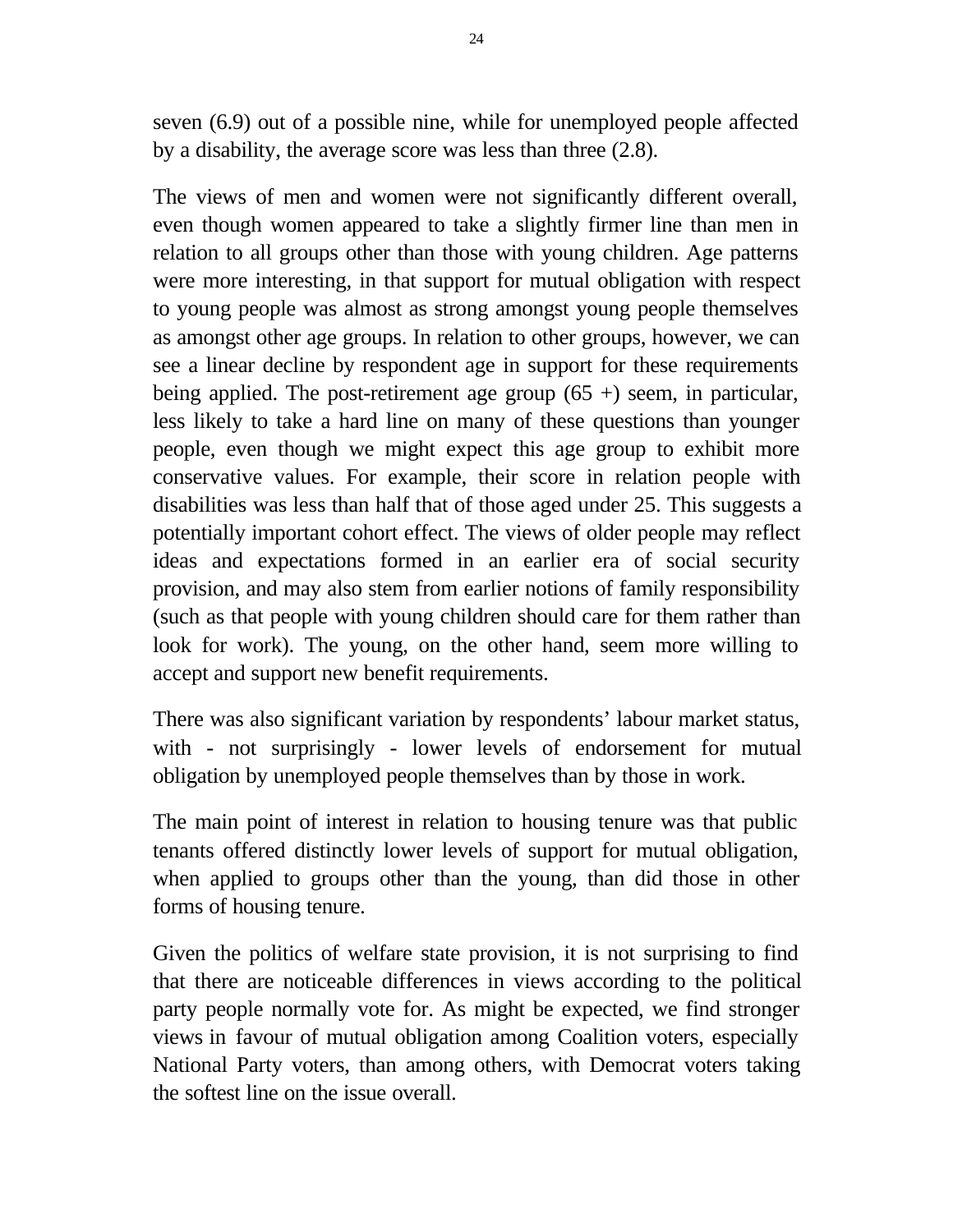Table 8 also shows that family income and educational qualifications are significant sources of attitudinal variation. In relation to most groups, support for mutual obligation appears to rise with both income and education.

There is an interesting pattern to be seen in the responses broken down by people's estimates of the current official unemployment rate. It appears that the more unemployment people believe there to be, the less inclined they are to support mutual obligation. Perhaps surprisingly, however, there was little variation according to whether respondents had actually experienced unemployment in their family over the last three years. Those who had recently been affected by unemployment were slightly less inclined to support mutual obligation, but the differences, while significant for some groups, were still small.

Having an illness or disability which interferes with the ability to work also appears to reduce people's inclination to support these requirements, especially, as one might expect, in relation to disabled beneficiaries.

Finally, in the current context of debate over the social problems facing rural and regional Australia, it is of interest to compare the views of those living in different regional settings. Overall, the results were in line with expectations, in that people in rural and remote areas were more supportive of mutual obligation than city dwellers, but the differences, while statistically significant for some groups, were small.

### **Views on Sanctions for Breaching Activity Test Requirements**

A further topic explored in this section of the survey was whether people felt that the existing levels of penalties for breaching activity test requirements were reasonable. These sanctions have been increasing in severity over the last decade. Currently, the first breach can lead to a loss of 18 per cent of the basic payment (excluding any payment to a partner or Family Allowance payable) for 26 weeks, while two breaches in a twoyear period can result in a 24 per cent reduction. Three breaches in two years can lead to a loss of the whole basic payment for eight weeks.

Figure 1 shows the overall responses to this question. Between 52 and 54 per cent saw both levels of penalties as being about right, with most of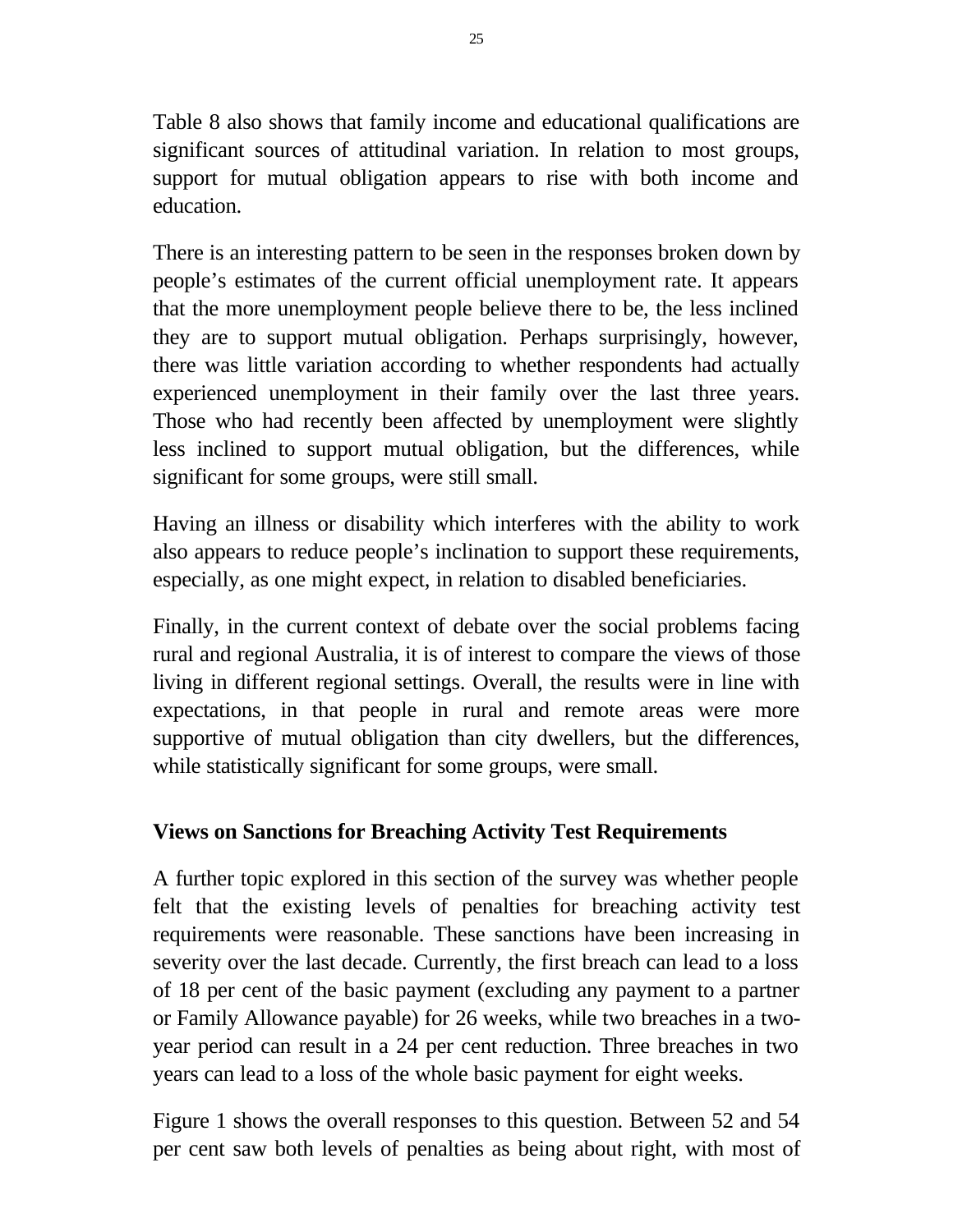the rest fairly evenly divided between those seeing them as too harsh and those seeing them as too lenient. About 12 per cent could not say. It is worth noting that we did not, in the questionnaire, state the dollar value of these potential fines or invite respondents to consider the impact they might have on recipients with already very low incomes. It is possible that if we had the responses might have been somewhat different.



**Figure 1: Views on Penalties for Not Meeting Social Security Requirements**

Appendix Tables A4 and A5 present these results broken down by respondent characteristics. Notable features are that unemployed respondents and Democrat voters were much more likely than others to see the penalties as too harsh.

#### **Sole Parents and the Expectation to Seek Work**

The final question on activity testing and mutual obligation was designed to explore when people thought sole parents could reasonably be expected to look for paid work in return for access to income support. In 1999 the Minister for Family and Community Services raised questions about whether it is in parents' best interests to remain out of work and on Parenting Payment until the youngest child is aged 16, as is currently permitted (Newman, 1999). Research has indeed shown that by this time many mothers have become so detached from the labour market that it is often difficult for them to return (Shaver et al., 1994). The average length of time that sole parents remained on what used to be the Sole Parent Pension was just over three years in 1996, and of those leaving the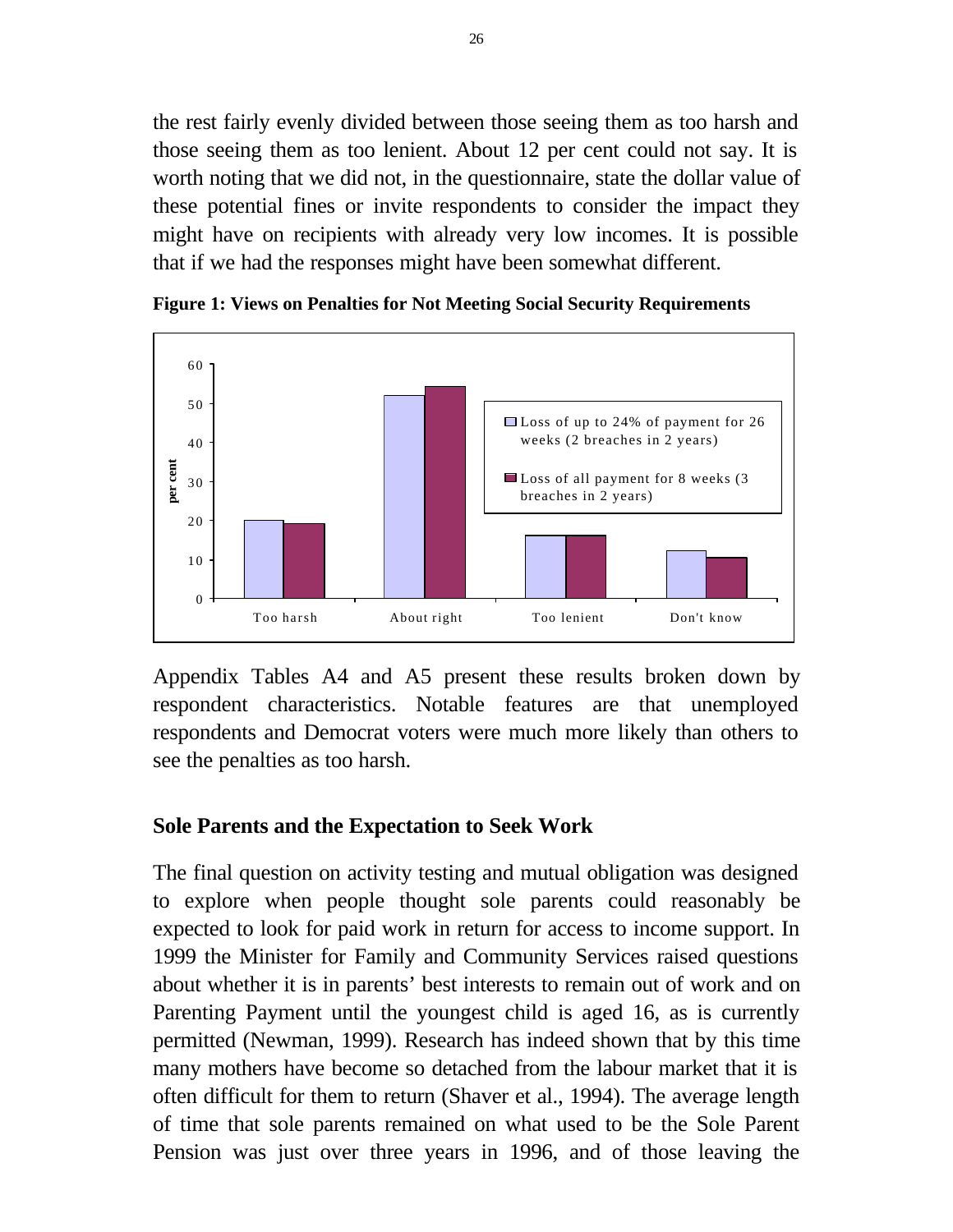pension in that year about 13 per cent had been in continuous receipt for five years or more (Chalmers, 1999). Many, however, return to income support of one kind or another at some point after moving off the pension.

There have been attempts in recent years to help and encourage sole parents to find paid employment, through programs such as the Jobs Education and Training (JET) scheme. Nevertheless, Australia remains one of a fairly small number of (largely English-speaking) countries where sole parents are able to receive means-tested income support without any requirement to be available for or seek work until their youngest child turns 16.

The survey asked two questions concerning sole parents' eligibility for income support. First, we asked 'Currently sole parents can receive the pension<sup>6</sup> without being expected to seek paid work until their youngest child turns 16. When do you think it is appropriate for a sole parent to be expected to undertake *part-time* work?' Secondly, we asked 'When do you think it is appropriate for a sole parent to be expected to undertake *full-time* work?' Respondents were offered a number of alternatives.

Table 9 shows the responses to these questions, by the sex of respondents. Overall, just over half thought that once a child goes to primary school, at about five years old, it is reasonable to expect sole parents to look for part-time work. The rest were divided between higher age thresholds or leaving it up to the mother to decide when she feels ready (10 per cent). Only about 13 per cent preferred the status quo (once the youngest child turns 16).

The pattern was quite different in relation to full-time work, however. Here only 17 per cent opted for a full-time work expectation when the child first goes to primary school. Just under one-third opted for the status quo and 29 per cent for unrestricted eligibility to until the youngest child reaches high school age (about 11 years). A further 16 per cent would rather leave it to the parent to decide for herself (the vast majority of sole parents receiving income support being women).

 $\overline{a}$ 

<sup>6</sup> Although sole parents now receive Parenting Payment (Single) rather that the Sole Parent Pension, we judged that respondents would be more likely to recognise the older nomenclature.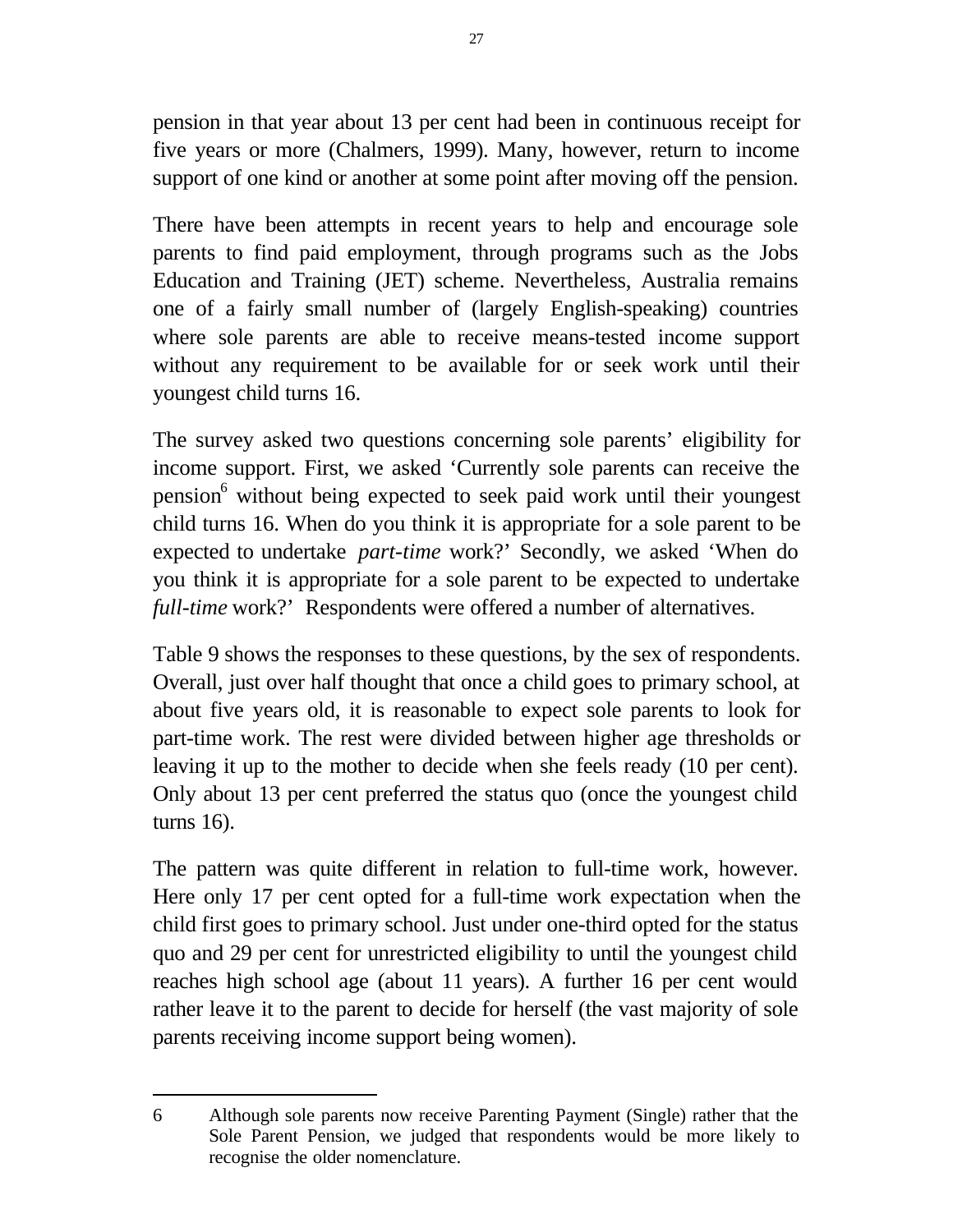|                |                                                   | Men   | Women | All   |
|----------------|---------------------------------------------------|-------|-------|-------|
| $A$ :          | Part-time?                                        |       |       |       |
|                |                                                   |       |       |       |
|                | As now, once the youngest child turns 16          | 13.5  | 13.3  | 13.4  |
|                | Once the youngest child goes to high<br>school    | 20.0  | 17.6  | 18.7  |
|                | Once the youngest child goes to primary<br>school | 50.8  | 51.8  | 51.3  |
|                | Only when the sole parent feels ready             | 8.5   | 11.3  | 10.0  |
|                | Other                                             | 7.1   | 6.1   | 6.6   |
|                | Total                                             | 100.0 | 100.0 | 100.0 |
|                |                                                   |       |       |       |
| $\mathbf{B}$ : | <b>Full-time?</b>                                 |       |       |       |
|                | As now, once the youngest child turns 16          | 34.2  | 32.1  | 33.1  |
|                | Once the youngest child goes to high<br>school    | 29.8  | 26.8  | 28.3  |
|                | Once the youngest child goes to primary<br>school | 16.6  | 17.5  | 17.0  |
|                | Only when the sole parent feels ready             | 12.8  | 18.4  | 15.7  |
|                | Other                                             | 6.6   | 5.2   | 5.9   |
|                | Total                                             | 100.0 | 100.0 | 100.0 |
|                | Unweighted $n = 2305$ to 2310                     |       |       |       |

**Table 9: When Sole Parents Should Be Expected to Seek Paid Work, By Sex of Respondent (percentages)**

Appendix Tables A6 and A7 presents the breakdown of these results by respondent characteristics. The pattern of variation was, overall, similar to that found for other questions, but it is interesting to note that while sole parents themselves were somewhat more inclined to support the status quo or to let the parent decide for herself, they did not stand out as having radically different views from those other respondents.

The results seems to suggest that there is some community support for reconsidering current arrangements, but no overwhelming view that sole parents should be expected to seek paid work when they still have relatively young children to care for.

These findings are broadly in line with those reported in a recent review of attitudinal evidence on welfare state provision carried out by the UK Department of Social Security (Williams, Hill and Davies, 1999). This review reports that nearly half the respondents in a national survey in the UK (Snape and Kelly, 1999) thought that lone mothers with school-aged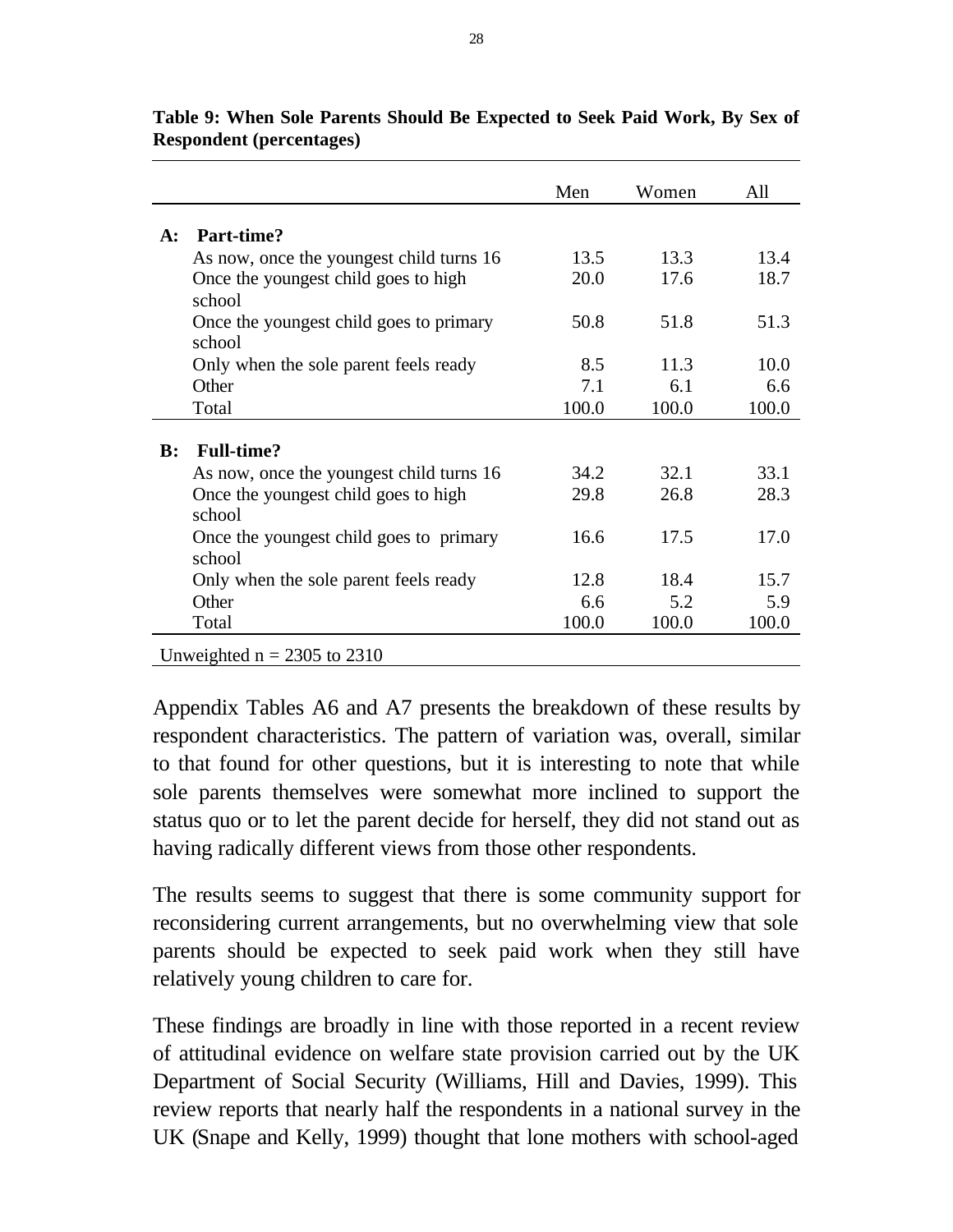children should go out to work, but a similar proportion thought they should be able to choose. There was also recognition that lone parents needed substantial support and assistance to be able to do this, and policy approaches which could be seen as placing pressure on them, including reductions in benefits, were largely seen as inappropriate.

We do not know what factors people were taking into account when they answered the SPRC survey questions. A number of other countries with large and generous welfare states, like Denmark, Sweden or Finland, generally expect sole parents to be available for and actively seeking paid work once a child is about three years old or even younger (Eardley et al., 1996). But they also provide substantial support to enter work, both in the form of municipal child care, education and training and other employment assistance.

International comparisons do not reveal very clear patterns in factors that are likely to lead to greater participation in work by sole parents (Bradshaw et al., 1996). While it is true that countries like the UK, Australia or Ireland, which have the most liberal work tests in relation to sole parenthood, also tend to have low levels of employment amongst sole parents, others, like France, have much higher percentages in work. A great deal seems to depend on the availability and affordability of essential services like childcare and on other factors like housing and transport. It may be that many of our respondents were aware of how difficult it can actually be for many sole parents to get back into work that allows them to move off income support and stay off it.

# **6 Conclusions**

This paper has presented and discussed preliminary results from a nationally representative survey of opinions and attitudes on unemployment, including those concerning activity testing of unemployed people and mutual obligation. The data as a whole are still being analysed and further information will be available at a later stage.

In general, it is possible to say that there is broad support for the application of many, though not all, aspects of mutual obligation principles to young unemployed people and, to a lesser extent, to the long-term unemployed. When applied to other groups, however,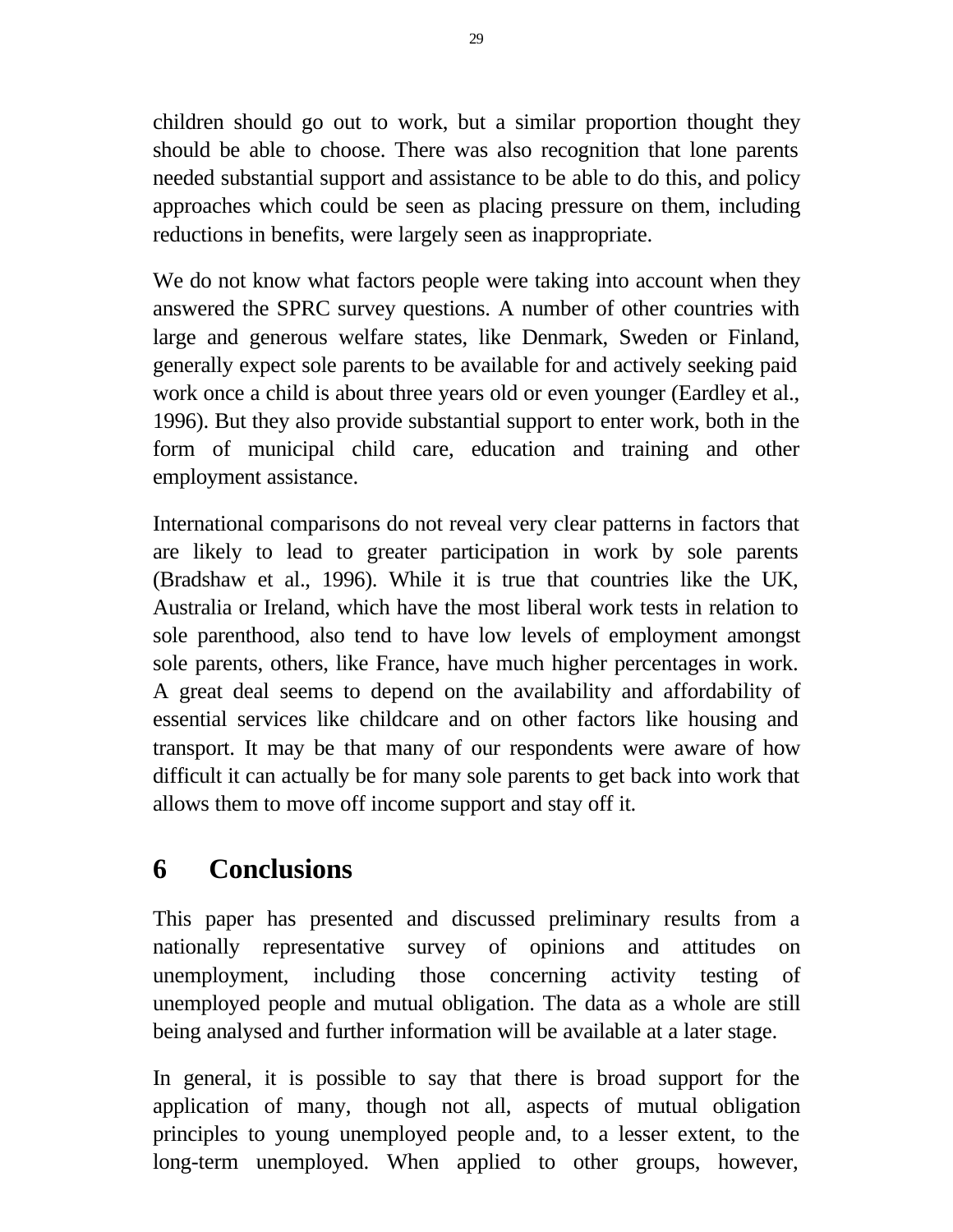especially to older unemployed people, those with disabilities and parents of young children, this support is considerably less strong and more qualified. Views also vary significantly in relation to most unemployed groups according to characteristics such as population age, labour force status, income, education, political affiliation and housing tenure.

There is some support for a reconsideration of the conditions of eligibility under which sole parents can receive income support without being obliged to seek paid work. However, there is no overwhelming view that sole parents should be expected to seek paid work, especially full-time work, when they still have young children to care for.

There are, of course, uncertainties about how to interpret the findings reported here. On the whole, people are unlikely to be particularly well informed about the intricacies of social security rules, even though in a period of persistent high unemployment many people will know someone who is or has been unemployed and may have heard about some of their experiences. Indeed, 40 per cent of our sample said that either they or a member of their family had been unemployed at some point in the last three years. However, much of the discourse around unemployment and 'dole bludgers' has been created or reinforced in media commentary and by some politicians. Thus people may often simply be reflecting back what they have heard from such sources.

Nevertheless, it is interesting that people do make clear distinctions in how they view the requirement that can reasonably be placed on different groups and Australians do not seem inclined simply to offer unconditional support to the notion of mutual obligation *per se*. This suggests a refined and reflective approach to both the theory and practice of such a policy.

Also, as we saw earlier, even though there are differing views on what is to be done about unemployment, most Australians clearly believe that government still has an important role and support the expansion of this role in many areas in order to increase employment. As we saw in Table 4, more than 50 per cent believe that solving unemployment is the government's responsibility. In this sense, people do see the obligation as *mutual*, not just a one-sided burden of compliance to be shouldered by unemployed people.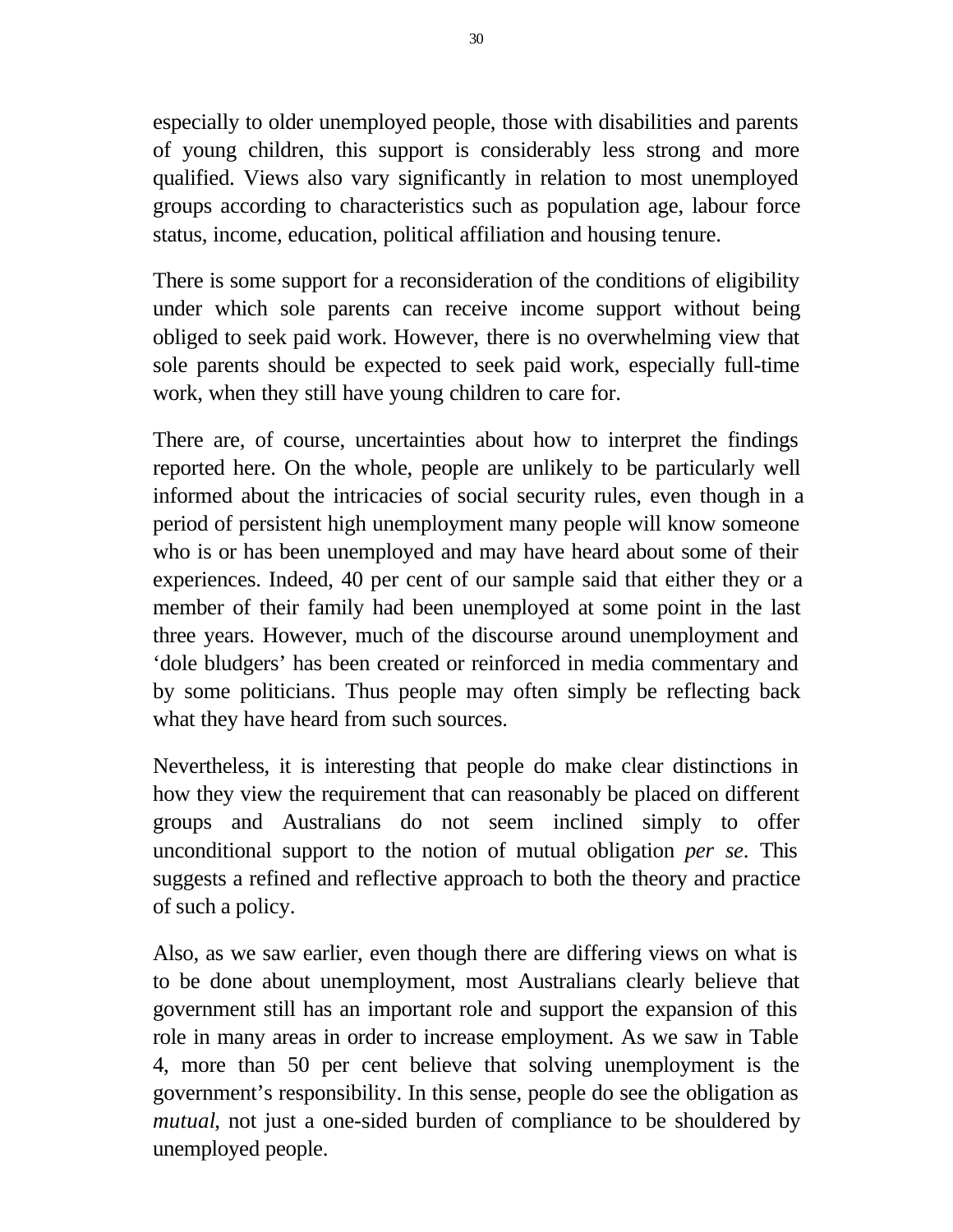# **Appendix A: Breakdown of Selected Survey Results By Respondent Characteristics**

#### **Table A1: Estimates of the Rate of Unemployment, by Respondent Characteristics**

Question: *What do you think the current official unemployment rate is in Australia?*

| Respondent characteristics | Less than 7%     | 7-9% | 10-12% | More than 12% | Don't know | Total |
|----------------------------|------------------|------|--------|---------------|------------|-------|
|                            |                  |      |        | per cent      |            |       |
| Sex:**                     |                  |      |        |               |            |       |
| Male                       | 3.7              | 61.4 | 18.3   | 10.7          | 5.9        | 100.0 |
| Female                     | 4.5              | 45.7 | 22.9   | 13.1          | 13.9       | 100.0 |
| Age:**                     |                  |      |        |               |            |       |
| 18-39                      | 3.5              | 48.4 | 24.3   | 13.3          | 9.5        | 100.0 |
| $40 - 64$                  | 4.4              | 57.6 | 19.5   | 10.8          | 7.7        | 100.0 |
| 65 and over                | 4.8              | 53.8 | 20.9   | 12.0          | 15.9       | 100.0 |
| Labour force status:**     |                  |      |        |               |            |       |
| Self-employed              | 2.3              | 62.5 | 20.3   | 8.6           | 6.3        | 100.0 |
| Employed                   | 4.2              | 54.5 | 22.3   | 11.5          | 7.6        | 100.0 |
| Unemployed                 | 3.3              | 50.0 | 16.4   | 21.3          | 9.0        | 100.0 |
| Not in labour force        | 4.2              | 50.6 | 18.8   | 12.0          | 14.4       | 100.0 |
| Housing tenure:**          |                  |      |        |               |            |       |
| Home owner                 | 4.9              | 58.9 | 16.5   | 10.2          | 9.5        | 100.0 |
| Home buyer                 | 4.4              | 57.4 | 21.0   | 9.8           | 7.5        | 100.0 |
| Renter                     | 3.4              | 42.1 | 24.4   | 15.4          | 14.7       | 100.0 |
| Other                      | 1.6              | 43.2 | 28.4   | 18.4          | 8.8        | 100.0 |
| Usually vote for :**       |                  |      |        |               |            |       |
| Liberal                    | 6.0              | 59.8 | 17.0   | 8.5           | 8.8        | 100.0 |
| Labor                      | 3.9              | 49.0 | 21.6   | 14.3          | 11.1       | 100.0 |
| National                   | $\boldsymbol{0}$ | 56.2 | 15.7   | 11.2          | 16.9       | 100.0 |
| Democrat                   | 4.9              | 53.7 | 30.5   | 6.1           | 4.9        | 100.0 |
| Swinging voter             | 2.3              | 54.2 | 21.5   | 12.2          | 9.7        | 100.0 |
| Other                      | 6.2              | 40.7 | 27.2   | 14.8          | 11.1       | 100.0 |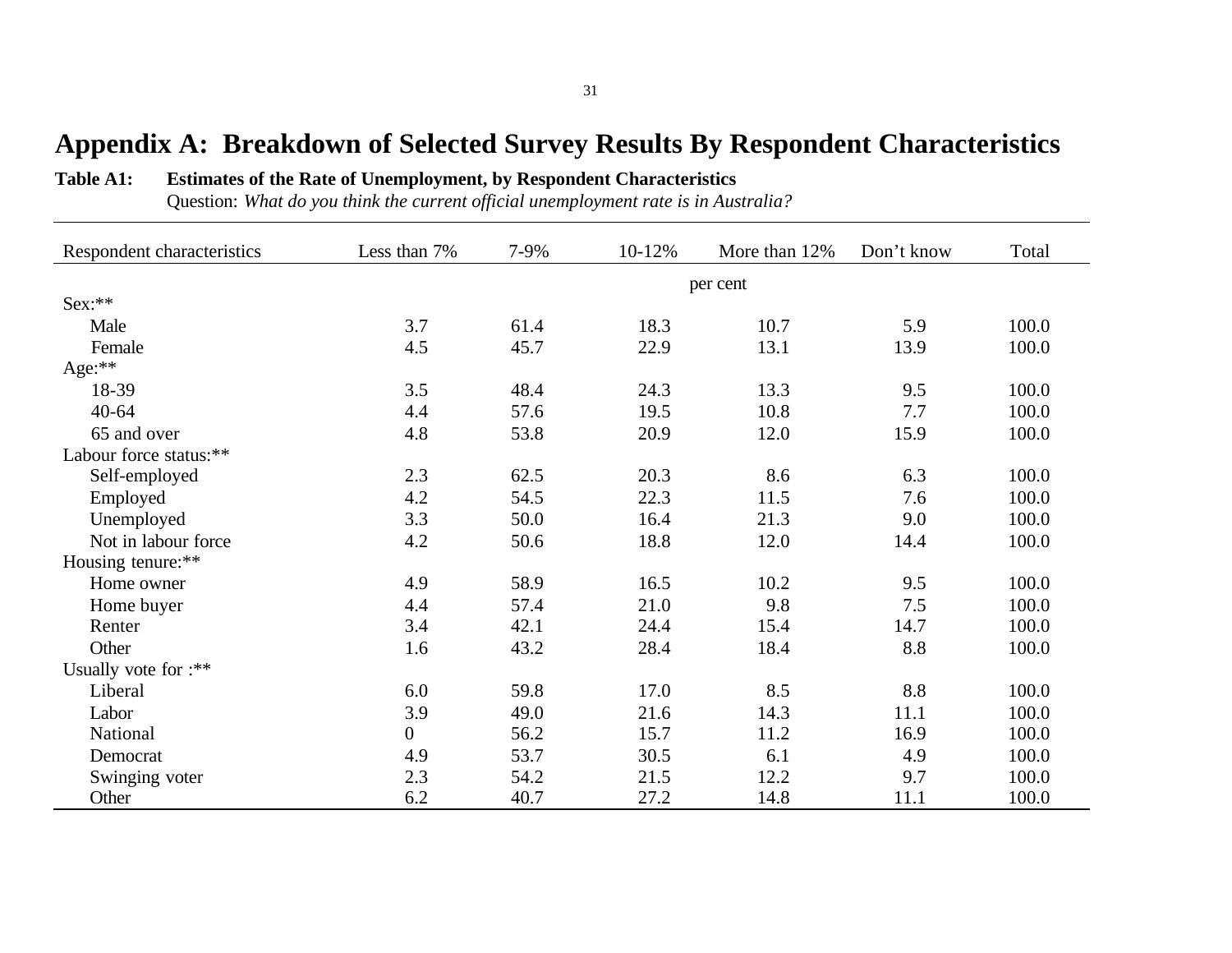| Respondent characteristics           | Less than 7% | 7-9% | 10-12% | More than 12% | Don't know | Total |  |  |
|--------------------------------------|--------------|------|--------|---------------|------------|-------|--|--|
|                                      | per cent     |      |        |               |            |       |  |  |
| Gross income of family:**            |              |      |        |               |            |       |  |  |
| Less than \$400 pw                   | 3.8          | 45.2 | 20.4   | 17.0          | 13.5       | 100.0 |  |  |
| \$400-699 pw                         | 4.3          | 48.3 | 22.1   | 14.2          | 11.0       | 100.0 |  |  |
| \$700-1249 pw                        | 4.6          | 58.4 | 21.0   | 8.6           | 7.4        | 100.0 |  |  |
| $$1250$ or more pw                   | 3.9          | 67.1 | 18.3   | 6.1           | 4.6        | 100.0 |  |  |
| Highest educational qualification:** |              |      |        |               |            |       |  |  |
| Primary/some secondary               | 3.6          | 44.3 | 20.8   | 14.5          | 16.8       | 100.0 |  |  |
| Completed secondary                  | 4.9          | 50.8 | 22.2   | 13.4          | 8.8        | 100.0 |  |  |
| Trade certificate                    | 3.3          | 52.0 | 24.3   | 12.3          | 8.3        | 100.0 |  |  |
| Bachelor/postgraduate degree         | 4.9          | 73.0 | 16.1   | 3.6           | 2.4        | 100.0 |  |  |
| Other                                | 2.8          | 50.9 | 18.5   | 20.4          | 7.4        | 100.0 |  |  |
| Unemployed in last 3 years?:**       |              |      |        |               |            |       |  |  |
| Yes                                  | 3.5          | 48.5 | 23.5   | 15.3          | 9.2        | 100.0 |  |  |
| N <sub>o</sub>                       | 4.3          | 57.2 | 18.4   | 10.1          | 10.0       | 100.0 |  |  |
| Area:**                              |              |      |        |               |            |       |  |  |
| Major urban                          | 4.6          | 53.0 | 20.8   | 10.8          | 10.7       | 100.0 |  |  |
| Other urban                          | 2.5          | 55.2 | 21.1   | 12.6          | 8.5        | 100.0 |  |  |
| Rural and remote                     | 4.0          | 52.9 | 20.8   | 14.4          | 10.4       | 100.0 |  |  |

**Table A1: Estimates of the Rate of Unemployment, by Respondent Characteristics (Cont.)**

Unweighted  $n = 2060$  to 2275

\*\* Pearson's chi square test significant at the one per cent level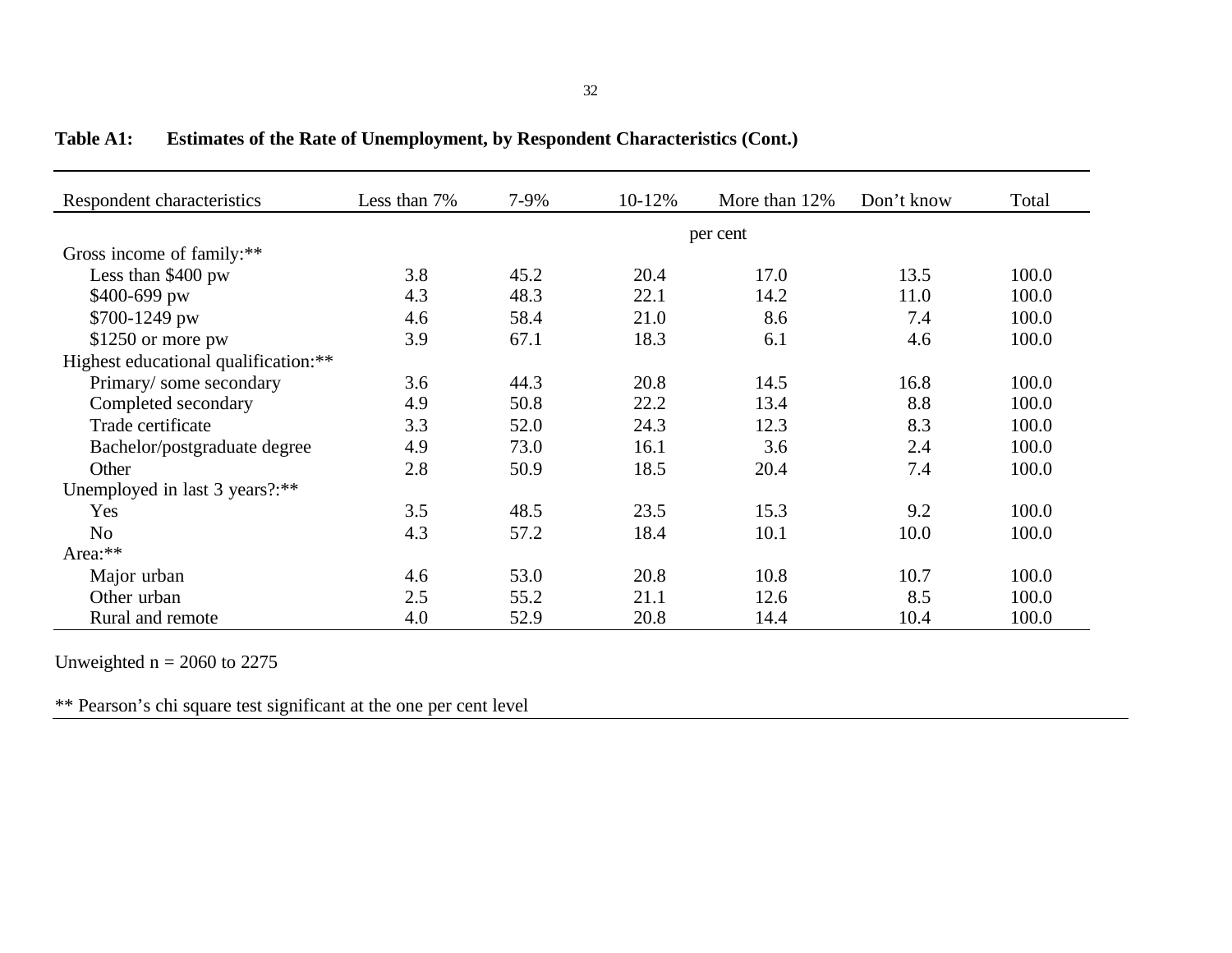#### **Table A2: Explanations for High Unemployment, by Respondent Characteristics**

Question: *Unemployment in Australia is higher now that it was 30 years ago. Below are some statements about why unemployment is higher today. Please indicate whether you agree or disagree with each statement.*

|                      | Nowadays<br>machines do<br>more of the<br>work and<br>that means<br>there are<br>fewer jobs | Cheap<br>imports<br>from<br>overseas<br>have<br>destroyed<br>Australian<br>jobs | It's easier<br>to get<br>social<br>security<br>these<br>days | People who<br>have jobs are<br>working longer<br>hours, so<br>employers<br>don't have to<br>take on more<br>workers | Some people<br>aren't skilled<br>enough to fill<br>the jobs that<br>are available<br>now | There just<br>aren't enough<br>jobs for all<br>the people<br>who want to<br>work | Fewer<br>people<br>want to<br>work these<br>days | There aren't<br>enough jobs<br>because the<br>Government<br>isn't<br>managing the<br>economy<br>properly | Trade unions<br>demand<br>wages that<br>are too high,<br>so employers<br>can't afford<br>to take on<br>more workers | Migrants<br>are taking<br>the jobs of<br>Australian-<br>born<br>workers |
|----------------------|---------------------------------------------------------------------------------------------|---------------------------------------------------------------------------------|--------------------------------------------------------------|---------------------------------------------------------------------------------------------------------------------|------------------------------------------------------------------------------------------|----------------------------------------------------------------------------------|--------------------------------------------------|----------------------------------------------------------------------------------------------------------|---------------------------------------------------------------------------------------------------------------------|-------------------------------------------------------------------------|
| Respondent           |                                                                                             |                                                                                 |                                                              |                                                                                                                     |                                                                                          | Mean scores on a five point scale                                                |                                                  |                                                                                                          |                                                                                                                     |                                                                         |
| characteristics      |                                                                                             |                                                                                 |                                                              |                                                                                                                     |                                                                                          | $2 =$ Strongly Agree to $-2 =$ Strongly Disagree                                 |                                                  |                                                                                                          |                                                                                                                     |                                                                         |
| All:<br>Sex:         | 0.95                                                                                        | 0.77                                                                            | 0.59                                                         | 0.46                                                                                                                | 0.40                                                                                     | 0.29                                                                             | 0.17                                             | 0.14                                                                                                     | $-0.02$<br>$***$                                                                                                    | $-0.25$                                                                 |
| Male<br>Female       | 0.91<br>0.98                                                                                | 0.74<br>0.79                                                                    | 0.53<br>0.64                                                 | 0.46<br>0.45                                                                                                        | 0.40<br>0.38                                                                             | 0.28<br>0.31                                                                     | 0.11<br>0.22                                     | 0.14<br>0.15                                                                                             | $-0.15$<br>0.10                                                                                                     | $-0.27$<br>$-0.23$                                                      |
| Age:                 | $* *$                                                                                       | $***$                                                                           | $\ast\ast$                                                   | $**$                                                                                                                | $***$                                                                                    | $***$                                                                            | $***$                                            | $\ast\ast$                                                                                               | $***$                                                                                                               | $\ast\ast$                                                              |
| 18-39                | 0.79                                                                                        | 0.61                                                                            | 0.51                                                         | 0.38                                                                                                                | 0.27                                                                                     | $-0.00$                                                                          | 0.20                                             | 0.02                                                                                                     | $-0.14$                                                                                                             | $-0.25$                                                                 |
| $40 - 64$            | 0.98                                                                                        | 0.77                                                                            | 0.55                                                         | 0.42                                                                                                                | 0.38                                                                                     | 0.39                                                                             | 0.05                                             | 0.16                                                                                                     | $-0.06$                                                                                                             | $-0.37$                                                                 |
| 65 and over          | 1.22                                                                                        | 1.13                                                                            | 0.91                                                         | 0.73                                                                                                                | 0.76                                                                                     | 0.82                                                                             | 0.39                                             | 0.37                                                                                                     | 0.42                                                                                                                | 0.07                                                                    |
| Labour force status: | $**$                                                                                        | $**$                                                                            | $***$                                                        | $**$                                                                                                                | $***$                                                                                    | $**$                                                                             | $***$                                            | $**$                                                                                                     | $***$                                                                                                               | $\ast\ast$                                                              |
| Self-employed        | 0.85                                                                                        | 0.72                                                                            | 0.83                                                         | 0.44                                                                                                                | 0.41                                                                                     | 0.06                                                                             | 0.46                                             | $-0.10$                                                                                                  | 0.47                                                                                                                | $-0.48$                                                                 |
| Employed             | 0.79                                                                                        | 0.66                                                                            | 0.58                                                         | 0.38                                                                                                                | 0.33                                                                                     | 0.04                                                                             | 0.17                                             | 0.02                                                                                                     | $-0.25$                                                                                                             | $-0.34$                                                                 |
| Unemployed           | 1.12                                                                                        | 0.65                                                                            | 0.03                                                         | 0.77                                                                                                                | 0.43                                                                                     | 0.83                                                                             | $-0.66$                                          | 0.62                                                                                                     | 0.14                                                                                                                | 0.14                                                                    |
| Not in labour        | 1.13                                                                                        | 0.94                                                                            | 0.65                                                         | 0.54                                                                                                                | 0.53                                                                                     | 0.60                                                                             | 0.25                                             | 0.29                                                                                                     | 0.21                                                                                                                | $-0.14$                                                                 |
| force                |                                                                                             |                                                                                 |                                                              |                                                                                                                     |                                                                                          |                                                                                  |                                                  |                                                                                                          |                                                                                                                     |                                                                         |
| Housing tenure:      | $* *$                                                                                       | $***$                                                                           | $**$                                                         | $**$                                                                                                                |                                                                                          | $**$                                                                             | $***$                                            | $\ast\ast$                                                                                               | $**$                                                                                                                | $**$                                                                    |
| Home owner           | 1.06                                                                                        | 0.94                                                                            | 0.68                                                         | 0.55                                                                                                                | 0.50                                                                                     | 0.55                                                                             | 0.20                                             | 0.20                                                                                                     | 0.18                                                                                                                | $-0.22$                                                                 |
| Home buyer           | 0.86                                                                                        | 0.68                                                                            | 0.61                                                         | 0.41                                                                                                                | 0.34                                                                                     | 0.16                                                                             | 0.14                                             | 0.04                                                                                                     | $-0.16$                                                                                                             | $-0.44$                                                                 |
| Renter               | 0.91                                                                                        | 0.71                                                                            | 0.34                                                         | 0.48                                                                                                                | 0.38                                                                                     | 0.25                                                                             | 0.07                                             | 0.28                                                                                                     | $-0.13$                                                                                                             | $-0.13$                                                                 |
| Other                | 0.84                                                                                        | 0.58                                                                            | 0.63                                                         | 0.35                                                                                                                | 0.32                                                                                     | $-0.11$                                                                          | 0.38                                             | 0.03                                                                                                     | $-0.11$                                                                                                             | 0.01                                                                    |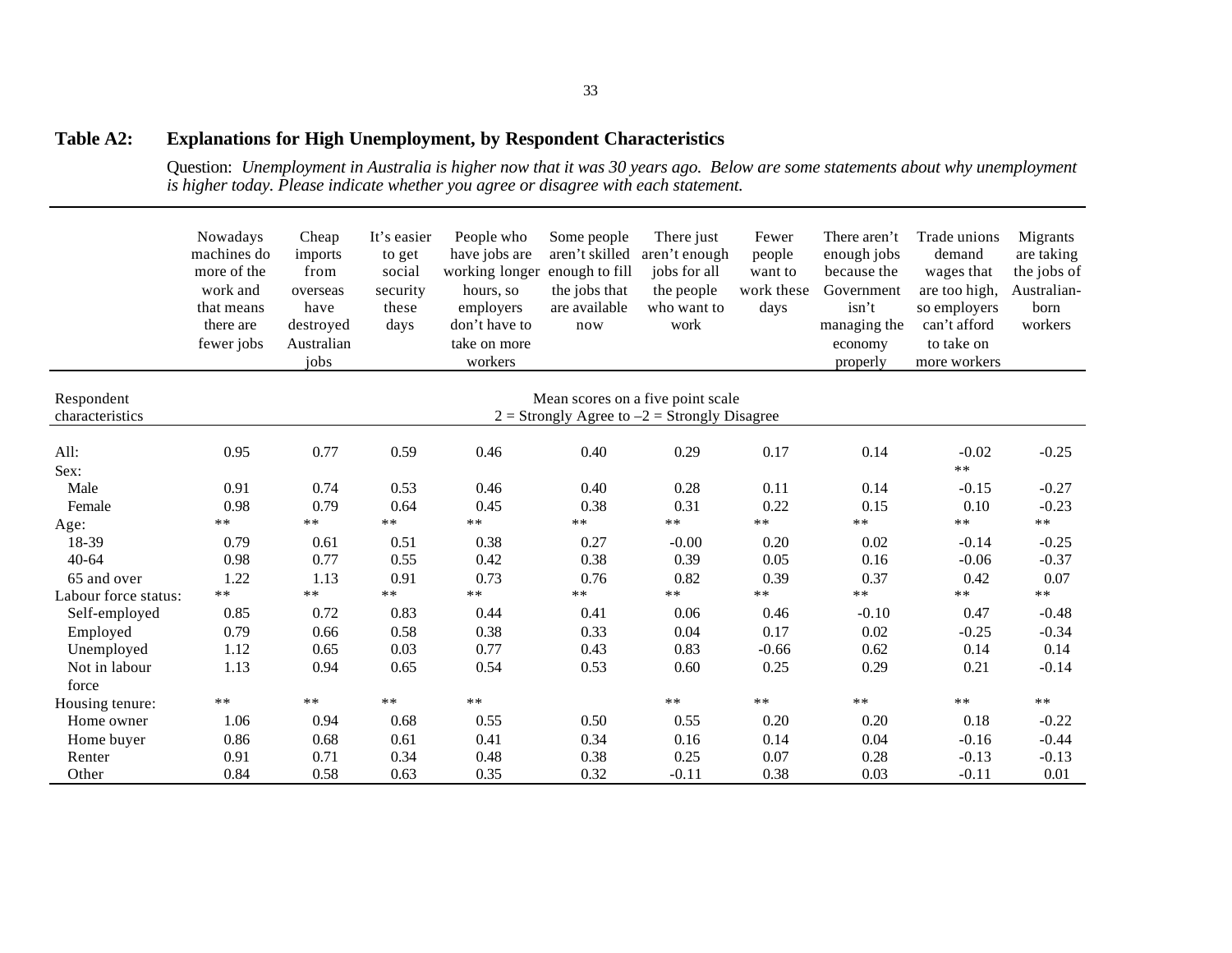| Usually vote for:                 | $**$ |       | $***$ | $***$ |      | **      | $***$   | $***$   | $***$   |         |
|-----------------------------------|------|-------|-------|-------|------|---------|---------|---------|---------|---------|
| Liberal                           | 0.82 | 0.74  | 0.96  | 0.41  | 0.43 | 0.13    | 0.44    | $-0.35$ | 0.49    | $-0.26$ |
| Labor                             | 1.04 | 0.77  | 0.27  | 0.53  | 0.39 | 0.50    | $-0.10$ | 0.50    | $-0.46$ | $-0.31$ |
| National                          | 0.96 | 0.77  | 0.96  | 0.41  | 0.53 | 0.15    | 0.64    | $-0.08$ | 0.93    | $-0.02$ |
| Democrat                          | 0.99 | 0.78  | 0.03  | 0.85  | 0.38 | 0.26    | $-0.32$ | 0.46    | $-0.57$ | $-0.49$ |
| Swinging voter                    | 0.95 | 0.78  | 0.56  | 0.43  | 0.39 | 0.24    | 0.14    | 0.12    | $-0.09$ | $-0.26$ |
| Other                             | 0.81 | 0.71  | 0.64  | 0.30  | 0.20 | $-0.05$ | 0.54    | 0.22    | $-0.05$ | $-0.08$ |
| Gross income of                   | **   | $* *$ |       |       |      | $**$    |         | $**$    | $* *$   | $**$    |
| family:                           |      |       |       |       |      |         |         |         |         |         |
| Less than \$400                   | 1.13 | 0.94  | 0.55  | 0.48  | 0.39 | 0.57    | 0.16    | 0.43    | 0.21    | 0.01    |
| pw                                |      |       |       |       |      |         |         |         |         |         |
| \$400-699 pw                      | 0.97 | 0.81  | 0.62  | 0.47  | 0.40 | 0.31    | 0.26    | 0.26    | $-0.03$ | $-0.18$ |
| \$700-1249 pw                     | 0.81 | 0.71  | 0.59  | 0.34  | 0.31 | 0.10    | 0.10    | 0.04    | $-0.16$ | $-0.34$ |
| \$1250 or more pw                 | 0.71 | 0.46  | 0.50  | 0.45  | 0.37 | $-0.02$ | 0.07    | $-0.30$ | $-0.20$ | $-0.72$ |
| Highest educational               | **   | $* *$ | $***$ |       |      | $**$    | $***$   | $**$    | $* *$   | $**$    |
| qualification:                    |      |       |       |       |      |         |         |         |         |         |
| Primary/some<br>secondary         | 1.16 | 0.99  | 0.72  | 0.50  | 0.52 | 0.54    | 0.37    | 0.37    | 0.19    | 0.11    |
| Completed<br>secondary            | 0.86 | 0.75  | 0.65  | 0.43  | 0.33 | 0.19    | 0.19    | 0.08    | 0.07    | $-0.25$ |
| Trade certificate                 | 0.96 | 0.85  | 0.66  | 0.40  | 0.35 | 0.16    | 0.25    | 0.14    | $-0.21$ | $-0.03$ |
| Bachelor/post-<br>graduate degree | 0.72 | 0.36  | 0.22  | 0.50  | 0.40 | 0.13    | $-0.22$ | $-0.16$ | $-0.34$ | $-1.00$ |
| Other                             | 0.72 | 0.64  | 0.89  | 0.51  | 0.40 | 0.13    | $-0.01$ | 0.10    | $-0.00$ | $-0.40$ |
| Unemployed in last                |      |       | $**$  |       |      | $**$    | $**$    | $***$   |         |         |
| 3 years?:                         |      |       |       |       |      |         |         |         |         |         |
| Yes                               | 0.97 | 0.79  | 0.42  | 0.49  | 0.40 | 0.38    | $-0.02$ | 0.23    | $-0.09$ | $-0.20$ |
| No                                | 0.89 | 0.73  | 0.69  | 0.42  | 0.37 | 0.18    | 0.28    | 0.03    | 0.01    | $-0.31$ |
| Area:                             | **   |       | **    |       | $**$ | $**$    | $***$   |         | **      | $**$    |
| Major urban                       | 0.86 | 0.72  | 0.54  | 0.44  | 0.34 | 0.20    | 0.14    | 0.10    | $-0.11$ | $-0.35$ |
| Other urban                       | 1.06 | 0.79  | 0.59  | 0.59  | 0.49 | 0.45    | 0.05    | 0.20    | $-0.05$ | $-0.37$ |
| Rural and remote                  | 1.07 | 0.86  | 0.73  | 0.43  | 0.49 | 0.43    | 0.30    | 0.21    | 0.20    | 0.05    |

**Table A2: Explanations for High Unemployment, by Respondent Characteristics (Cont.)**

Unweighted  $n = 1957$  to 2255

\*\* Analysis of variance ƒ test significant at the 1% level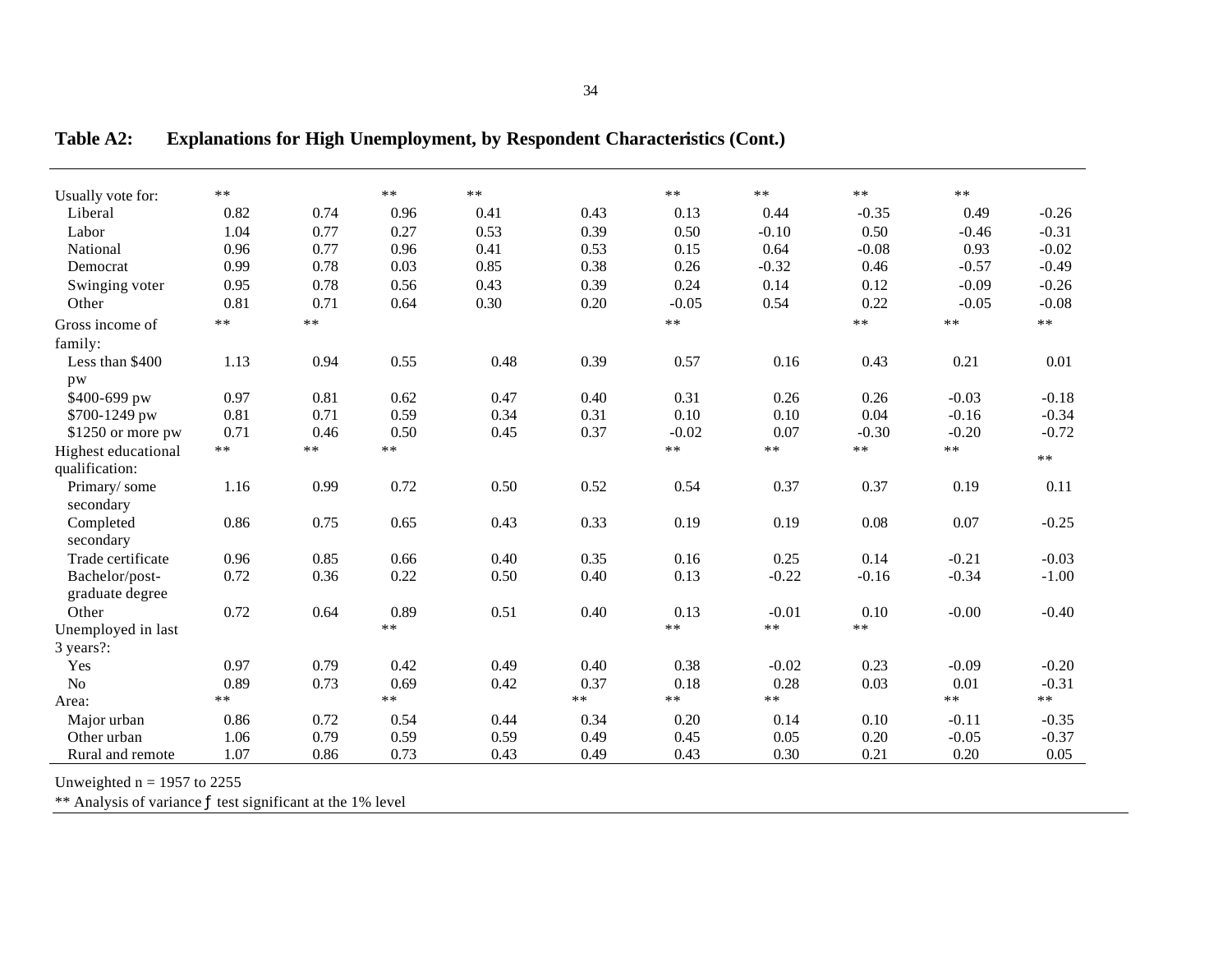#### **Table A3: Responsibility for Solving Unemployment, by Respondent Characteristics**

Question: *We would like your opinion on some commonly expressed views about unemployment. Please circle a number for each statement to show how much you agree or disagree with it*.

|                            | Some people will always<br>be unemployed $-$ we<br>will never get back to<br>full employment | Solving<br>unemployment is<br>the Government's<br>problem | <b>Businesses</b><br>should be<br>required to<br>create more jobs                     | There's enough work<br>available now $-$ we just<br>have to share it around<br>more evenly | People who are<br>unemployed only<br>have themselves to<br>blame |
|----------------------------|----------------------------------------------------------------------------------------------|-----------------------------------------------------------|---------------------------------------------------------------------------------------|--------------------------------------------------------------------------------------------|------------------------------------------------------------------|
| Respondent characteristics |                                                                                              |                                                           | Mean scores on a five-point scale<br>$2 =$ Strongly Agree to $-2 =$ Strongly Disagree |                                                                                            |                                                                  |
| All:<br>Sex:               | 0.87                                                                                         | 0.35                                                      | 0.28                                                                                  | $-0.09$<br>**                                                                              | $-0.57$                                                          |
| Male                       | 0.84                                                                                         | 0.40                                                      | 0.27                                                                                  | $-0.18$                                                                                    | $-0.55$                                                          |
| Female                     | 0.90                                                                                         | 0.30                                                      | 0.29                                                                                  | 0.00                                                                                       | $-0.58$                                                          |
| Age:                       | **                                                                                           | **                                                        |                                                                                       | $**$                                                                                       | **                                                               |
| 18-39                      | 0.75                                                                                         | 0.21                                                      | 0.20                                                                                  | $-0.11$                                                                                    | $-0.56$                                                          |
| 40-64                      | 0.92                                                                                         | 0.35                                                      | 0.31                                                                                  | $-0.17$                                                                                    | $-0.65$                                                          |
| Labour force status:       | **                                                                                           | $\ast\ast$                                                | $\ast\ast$                                                                            | **                                                                                         | $**$                                                             |
| Self-employed              | 1.04                                                                                         | 0.10                                                      | $-0.29$                                                                               | $-0.10$                                                                                    | $-0.37$                                                          |
| Employed                   | 0.79                                                                                         | 0.24                                                      | 0.26                                                                                  | $-0.14$                                                                                    | $-0.57$                                                          |
| Unemployed                 | 0.89                                                                                         | 0.63                                                      | 0.44                                                                                  | $-0.26$                                                                                    | $-1.15$                                                          |
| Not in labour force        | 0.95                                                                                         | 0.52                                                      | 0.38                                                                                  | 0.03                                                                                       | $-0.51$                                                          |
| Housing tenure:            | $**$                                                                                         | $\ast\ast$                                                |                                                                                       |                                                                                            |                                                                  |
| Home owner                 | 0.97                                                                                         | 0.46                                                      | 0.26                                                                                  | $-0.07$                                                                                    | $-0.51$                                                          |
| Home buyer                 | 0.87                                                                                         | 0.27                                                      | 0.22                                                                                  | $-0.14$                                                                                    | $-0.63$                                                          |
| Renter                     | 0.82                                                                                         | 0.41                                                      | 0.43                                                                                  | $-0.10$                                                                                    | $-0.55$                                                          |
| Other                      | 0.66                                                                                         | 0.21                                                      | 0.23                                                                                  | 0.01                                                                                       | $-0.60$                                                          |
| Usually vote for:          | $**$                                                                                         | $\ast\ast$                                                | $\ast\ast$                                                                            |                                                                                            | $\ast\ast$                                                       |
| Liberal                    | 0.91                                                                                         | 0.10                                                      | 0.03                                                                                  | $-0.05$                                                                                    | $-0.39$                                                          |
| Labor                      | 0.77                                                                                         | 0.58                                                      | 0.57                                                                                  | $-0.10$                                                                                    | $-0.71$                                                          |
| National                   | 1.09                                                                                         | 0.21                                                      | $-0.02$                                                                               | $-0.04$                                                                                    | $-0.43$                                                          |
| Democrat                   | 0.96                                                                                         | 0.34                                                      | 0.48                                                                                  | 0.02                                                                                       | $-0.86$                                                          |
| Swinging voter             | 0.92                                                                                         | 0.30                                                      | 0.16                                                                                  | $-0.18$                                                                                    | $-0.59$                                                          |
| Other                      | 0.82                                                                                         | 0.55                                                      | 0.31                                                                                  | 0.07                                                                                       | $-0.47$                                                          |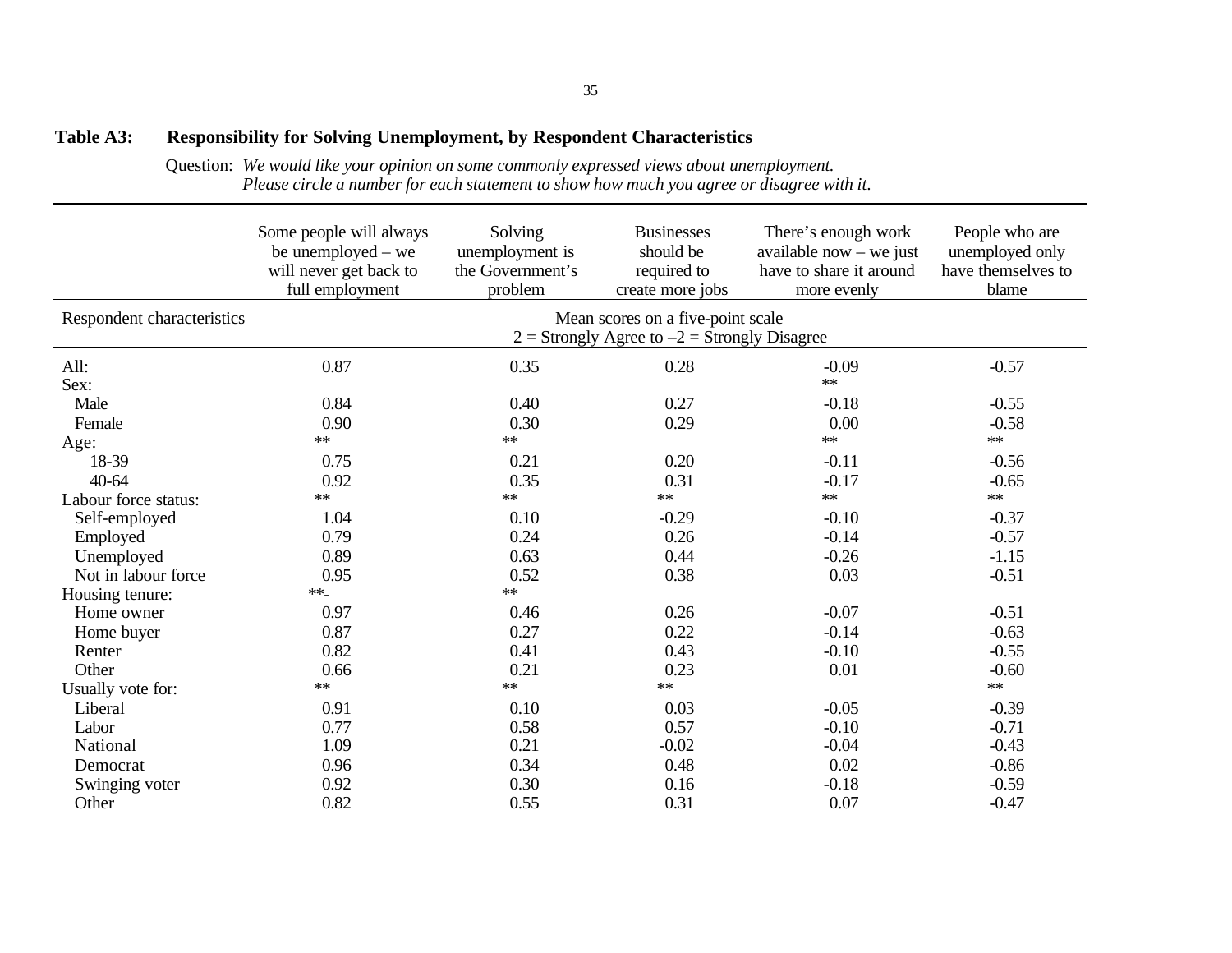|                         | Some people will always<br>be unemployed – we<br>will never get back to<br>full employment | Solving<br>unemployment is<br>the Government's<br>problem | <b>Businesses</b><br>should be<br>required to<br>create more jobs | There's enough work<br>available now $-$ we just<br>have to share it around<br>more evenly | People who are<br>unemployed only<br>have themselves to<br>blame |
|-------------------------|--------------------------------------------------------------------------------------------|-----------------------------------------------------------|-------------------------------------------------------------------|--------------------------------------------------------------------------------------------|------------------------------------------------------------------|
| Gross income of family: |                                                                                            | $**$                                                      | $**$                                                              |                                                                                            |                                                                  |
| Less than \$400 pw      | 0.87                                                                                       | 0.50                                                      | 0.49                                                              | 0.00                                                                                       | $-0.55$                                                          |
| \$400-699 pw            | 0.91                                                                                       | 0.38                                                      | 0.27                                                              | 0.07                                                                                       | $-0.62$                                                          |
| \$700-1249 pw           | 0.79                                                                                       | 0.28                                                      | 0.21                                                              | $-0.14$                                                                                    | $-0.57$                                                          |
| $$1250$ or more pw      | 0.87                                                                                       | 0.12                                                      | 0.02                                                              | $-0.18$                                                                                    | $-0.59$                                                          |
| Highest educational     |                                                                                            | $**$                                                      |                                                                   |                                                                                            | $**$                                                             |
| qualification:          |                                                                                            |                                                           |                                                                   |                                                                                            |                                                                  |
| Primary/some            | 0.94                                                                                       | 0.51                                                      | 0.37                                                              | $-0.03$                                                                                    | $-0.50$                                                          |
| secondary               |                                                                                            |                                                           |                                                                   |                                                                                            |                                                                  |
| Completed secondary     | 0.87                                                                                       | 0.26                                                      | 0.24                                                              | 0.09                                                                                       | $-0.55$                                                          |
| Trade certificate       | 0.82                                                                                       | 0.37                                                      | 0.25                                                              | $-0.19$                                                                                    | $-0.47$                                                          |
| Bachelor/postgraduate   | 0.84                                                                                       | 0.23                                                      | 0.20                                                              | $-0.12$                                                                                    | $-0.83$                                                          |
| degree                  |                                                                                            |                                                           |                                                                   |                                                                                            |                                                                  |
| Other                   | 0.65                                                                                       | 0.29                                                      | 0.34                                                              | 0.06                                                                                       | $-0.60$                                                          |
| Unemployed in last 3    |                                                                                            |                                                           | $\ast\ast$                                                        |                                                                                            | $**$                                                             |
| years?:                 |                                                                                            |                                                           |                                                                   |                                                                                            |                                                                  |
| Yes                     | 0.84                                                                                       | 0.34                                                      | 0.34                                                              | $-0.13$                                                                                    | $-0.69$                                                          |
| N <sub>o</sub>          | 0.88                                                                                       | 0.33                                                      | 0.21                                                              | $-0.07$                                                                                    | $-0.49$                                                          |
| Area:                   | $**$                                                                                       |                                                           | $\ast\ast$                                                        |                                                                                            |                                                                  |
| Major urban             | 0.81                                                                                       | 0.37                                                      | 0.35                                                              | $-0.04$                                                                                    | $-0.54$                                                          |
| Other urban             | 0.93                                                                                       | 0.32                                                      | 0.21                                                              | $-0.17$                                                                                    | $-0.65$                                                          |
| Rural and remote        | 0.97                                                                                       | 0.32                                                      | 0.19                                                              | $-0.14$                                                                                    | $-0.57$                                                          |

| <b>Table A3:</b> | <b>Responsibility for Solving Unemployment, by Respondent Characteristics (Cont.)</b> |  |
|------------------|---------------------------------------------------------------------------------------|--|
|------------------|---------------------------------------------------------------------------------------|--|

Unweighted  $n = 2013$  to 2287

\*\* Analysis of variance  $f$  test significant at the 1% level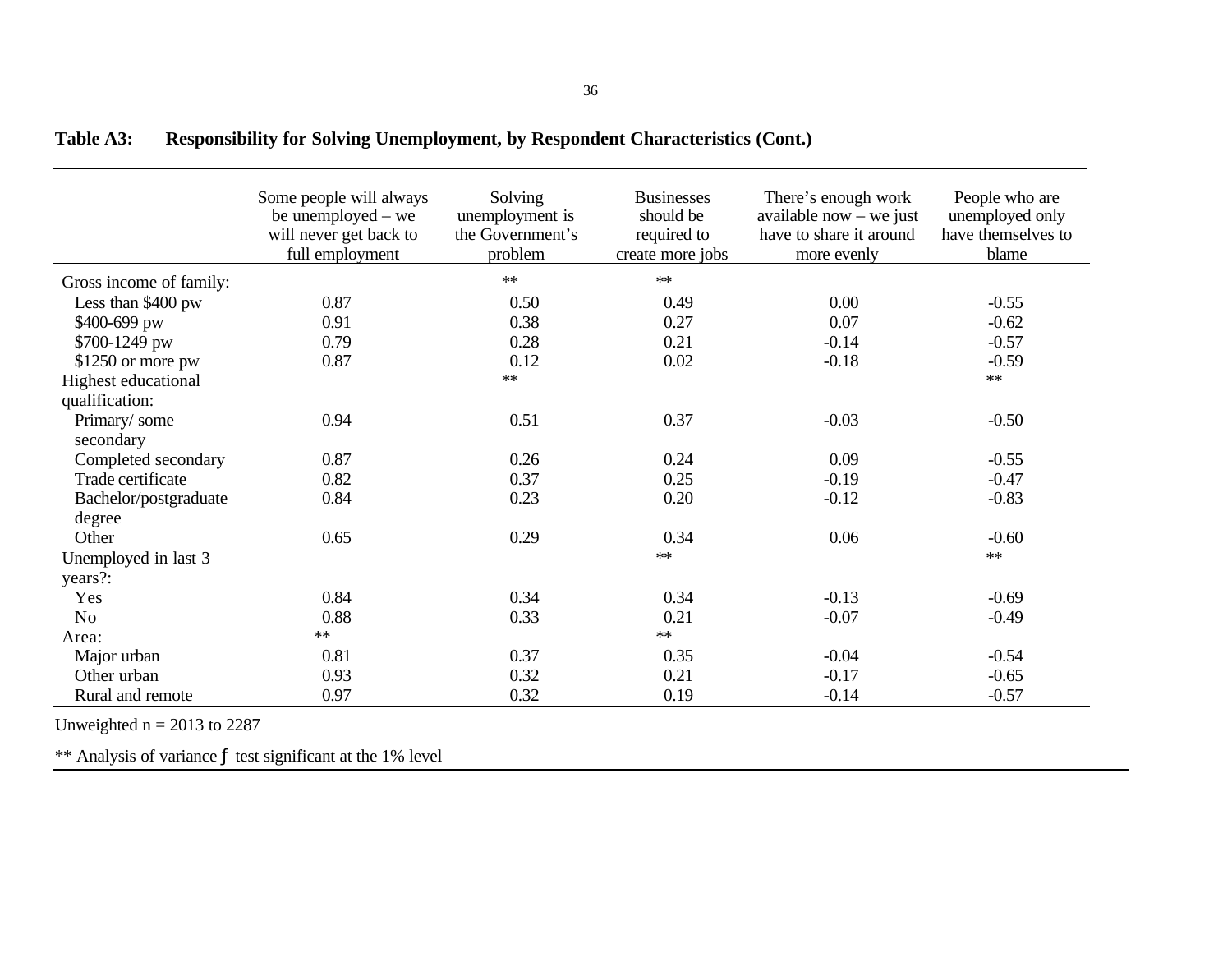#### **Table A4: Views on Penalties for Breaching Activity Test Requirements (A), by Respondent Characteristics**

Question: *At the moment, if unemployed people fail to meet their requirements under the Social Security regulations they could lose up to 24 per cent of their basic payment for 26 weeks. How does this penalty seem to you?*

| Respondent characteristics | Too harsh | About right | Too lenient | Don't know | Total |
|----------------------------|-----------|-------------|-------------|------------|-------|
|                            |           |             | Per Cent    |            |       |
| All:                       | 20.0      | 51.9        | 16.0        | 12.1       |       |
| Sex:**                     |           |             |             |            |       |
| Male                       | 21.6      | 48.0        | 20.4        | 10.0       | 100.0 |
| Female                     | 18.3      | 55.6        | 11.9        | 14.2       | 100.0 |
| Age:**                     |           |             |             |            |       |
| 18-39                      | 19.5      | 49.2        | 19.7        | 11.6       | 100.0 |
| $40 - 64$                  | 21.4      | 51.3        | 14.3        | 13.1       | 100.0 |
| 65 and over                | 17.3      | 58.2        | 11.5        | 12.9       | 100.0 |
| Labour force status:**     |           |             |             |            |       |
| Self-employed              | 14.4      | 47.7        | 27.3        | 10.6       | 100.0 |
| Employed                   | 18.2      | 51.3        | 19.9        | 10.6       | 100.0 |
| Unemployed                 | 37.0      | 51.2        | 3.9         | 7.9        | 100.0 |
| Not in labour force        | 20.4      | 53.6        | 11.1        | 14.9       | 100.0 |
| Housing tenure:**          |           |             |             |            |       |
| Home owner                 | 18.1      | 57.1        | 13.6        | 11.2       | 100.0 |
| Home buyer                 | 17.9      | 51.5        | 18.6        | 12.0       | 100.0 |
| Renter                     | 25.7      | 45.8        | 16.3        | 12.2       | 100.0 |
| Other                      | 19.0      | 50.2        | 17.0        | 13.8       | 100.0 |
| Usually vote for:**        |           |             |             |            |       |
| Liberal                    | 12.4      | 57.7        | 21.5        | 8.5        | 100.0 |
| Labor                      | 29.1      | 45.7        | 11.8        | 13.5       | 100.0 |
| National                   | 3.1       | 71.1        | 17.5        | 8.2        | 100.0 |
| Democrat                   | 38.8      | 46.3        | 3.8         | 11.3       | 100.0 |
| Swinging voter             | 14.0      | 53.8        | 17.8        | 14.4       | 100.0 |
| Other                      | 26.5      | 47.0        | 19.3        | 7.2        | 100.0 |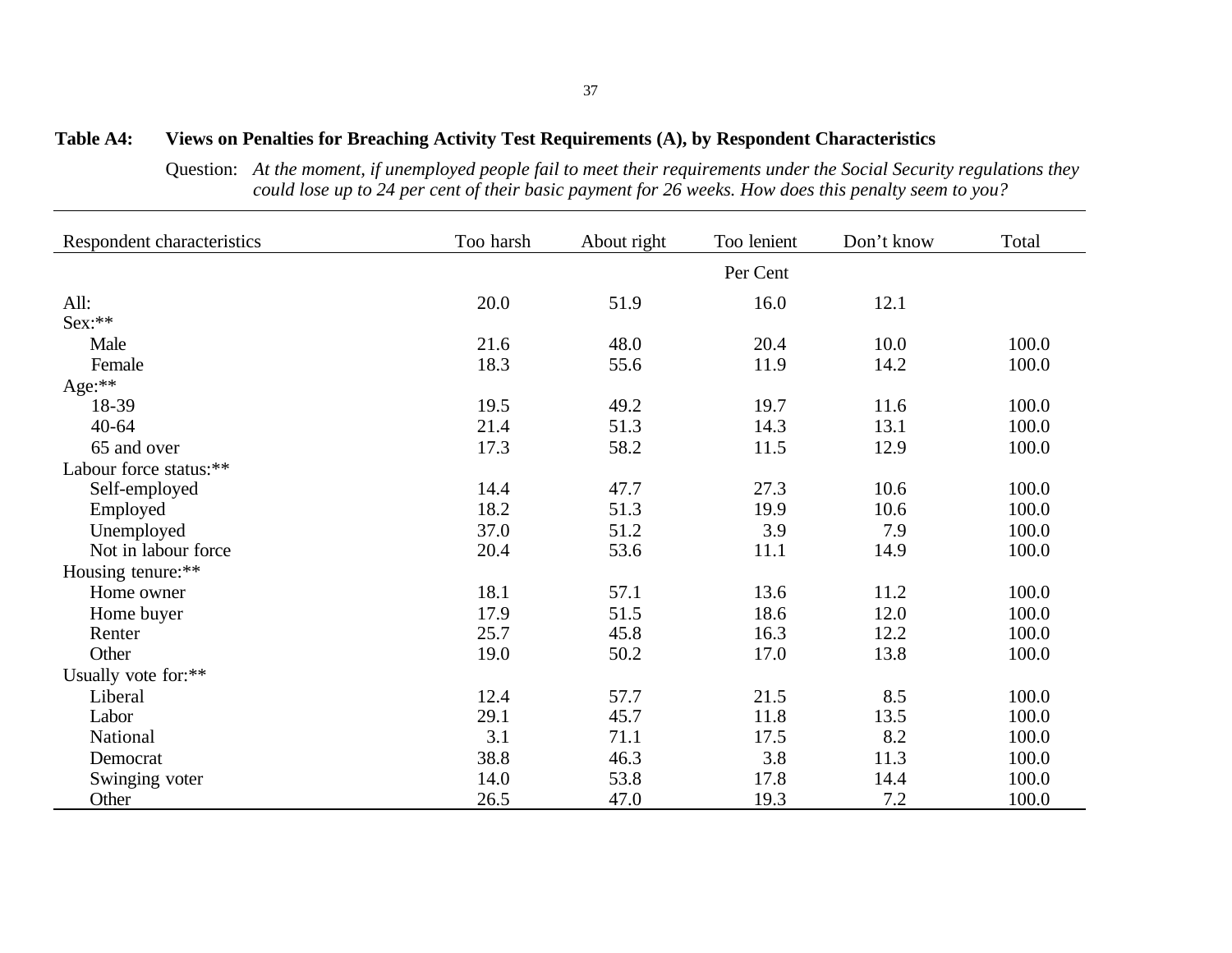| Respondent characteristics           | Too harsh | About right | Too lenient | Don't know | Total |
|--------------------------------------|-----------|-------------|-------------|------------|-------|
|                                      |           |             | Per Cent    |            |       |
| Gross income of family:**            |           |             |             |            |       |
| Less than $$400$ pw                  | 26.7      | 52.8        | 9.9         | 10.5       | 100.0 |
| \$400-699 pw                         | 21.4      | 52.2        | 15.5        | 11.0       | 100.0 |
| \$700-1249 pw                        | 15.0      | 53.8        | 18.9        | 12.3       | 100.0 |
| $$1250$ or more pw                   | 14.3      | 51.1        | 21.7        | 12.8       | 100.0 |
| Highest educational qualification:** |           |             |             |            |       |
| Primary/some secondary               | 23.6      | 48.8        | 13.2        | 14.4       | 100.0 |
| Completed secondary                  | 16.9      | 57.7        | 15.1        | 10.2       | 100.0 |
| Trade certificate                    | 18.6      | 49.6        | 22.7        | 9.0        | 100.0 |
| Bachelor/postgraduate degree         | 18.5      | 51.7        | 17.1        | 12.8       | 100.0 |
| Other                                | 21.8      | 50.9        | 13.6        | 13.6       | 100.0 |
| Unemployed in last 3 years?:**       |           |             |             |            |       |
| Yes                                  | 25.0      | 51.1        | 12.1        | 11.8       | 100.0 |
| N <sub>o</sub>                       | 16.0      | 52.8        | 19.8        | 11.5       | 100.0 |
| Area:                                |           |             |             |            |       |
| Major urban                          | 20.3      | 50.4        | 16.3        | 13.0       | 100.0 |
| Other urban                          | 19.5      | 55.3        | 14.0        | 11.2       | 100.0 |
| Rural and remote                     | 19.3      | 53.8        | 16.5        | 10.4       | 100.0 |

**Table A4: Views on Penalties for Breaching Activity Test Requirements (A), by Respondent Characteristics (Cont.)**

Unweighted  $n = 2143$  to 2365

\*\* Pearson's chi square test significant at the one per cent level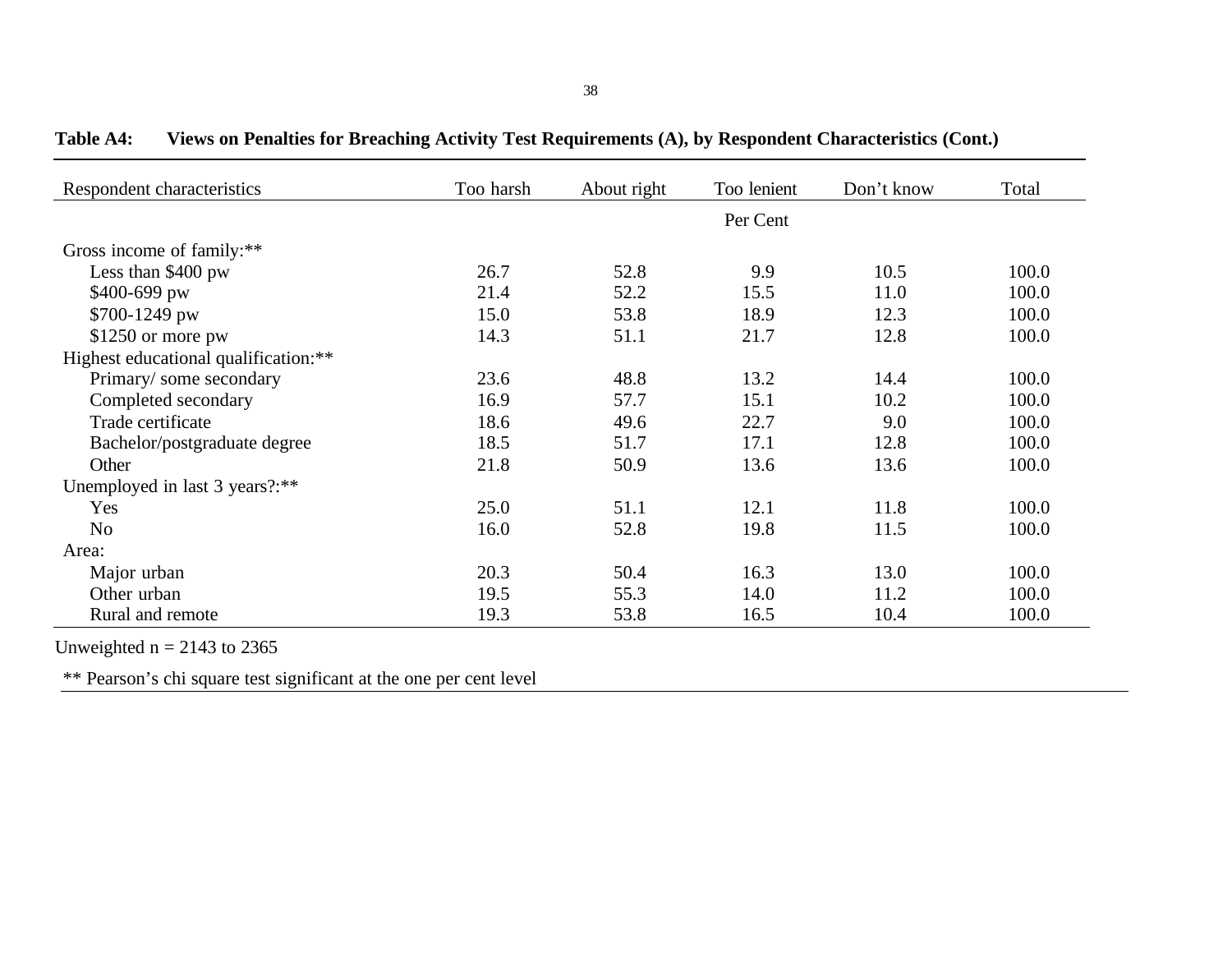#### **Table A5: Views on Penalties for Breaching Activity Test Requirements (B), by Respondent Characteristics**

Question: *At the moment, if unemployed people fail to meet their requirements under the Social Security regulations three times in two years, they could lose their payment altogether for 8 weeks. How does this penalty seem to you?*

| Respondent characteristics | Too harsh | About right | Too lenient | Don't know | Total |
|----------------------------|-----------|-------------|-------------|------------|-------|
|                            |           |             | Per Cent    |            |       |
| All:                       | 19.1      | 54.4        | 16.0        | 10.2       | 100.0 |
| Sex:**                     |           |             |             |            |       |
| Male                       | 19.8      | 51.0        | 20.4        | 8.8        | 100.0 |
| Female                     | 18.2      | 58.0        | 12.1        | 11.8       | 100.0 |
| Age:**                     |           |             |             |            |       |
| 18-39                      | 18.9      | 52.1        | 19.9        | 9.1        | 100.0 |
| $40 - 64$                  | 18.1      | 56.5        | 14.1        | 11.3       | 100.0 |
| 65 and over                | 19.3      | 55.9        | 12.1        | 12.7       | 100.0 |
| Labour force status:**     |           |             |             |            |       |
| Self-employed              | 15.9      | 53.0        | 23.5        | 7.6        | 100.0 |
| Employed                   | 17.2      | 54.5        | 19.6        | 8.7        | 100.0 |
| Unemployed                 | 34.6      | 48.5        | 6.9         | 10.0       | 100.0 |
| Not in labour force        | 19.0      | 55.2        | 12.4        | 13.4       | 100.0 |
| Housing tenure:**          |           |             |             |            |       |
| Home owner                 | 17.3      | 56.0        | 15.6        | 11.1       | 100.0 |
| Home buyer                 | 16.2      | 56.5        | 18.5        | 8.8        | 100.0 |
| Renter                     | 25.5      | 48.8        | 14.2        | 11.5       | 100.0 |
| Other                      | 20.0      | 52.5        | 17.3        | 10.2       | 100.0 |
| Usually vote for:**        |           |             |             |            |       |
| Liberal                    | 10.9      | 62.7        | 19.4        | 7.0        | 100.0 |
| Labor                      | 27.7      | 48.2        | 13.3        | 10.8       | 100.0 |
| National                   | 5.1       | 62.2        | 22.4        | 10.2       | 100.0 |
| Democrat                   | 40.5      | 39.2        | 5.1         | 15.2       | 100.0 |
| Swinging voter             | 13.7      | 56.4        | 18.2        | 11.7       | 100.0 |
| Other                      | 27.4      | 41.7        | 22.6        | 8.3        | 100.0 |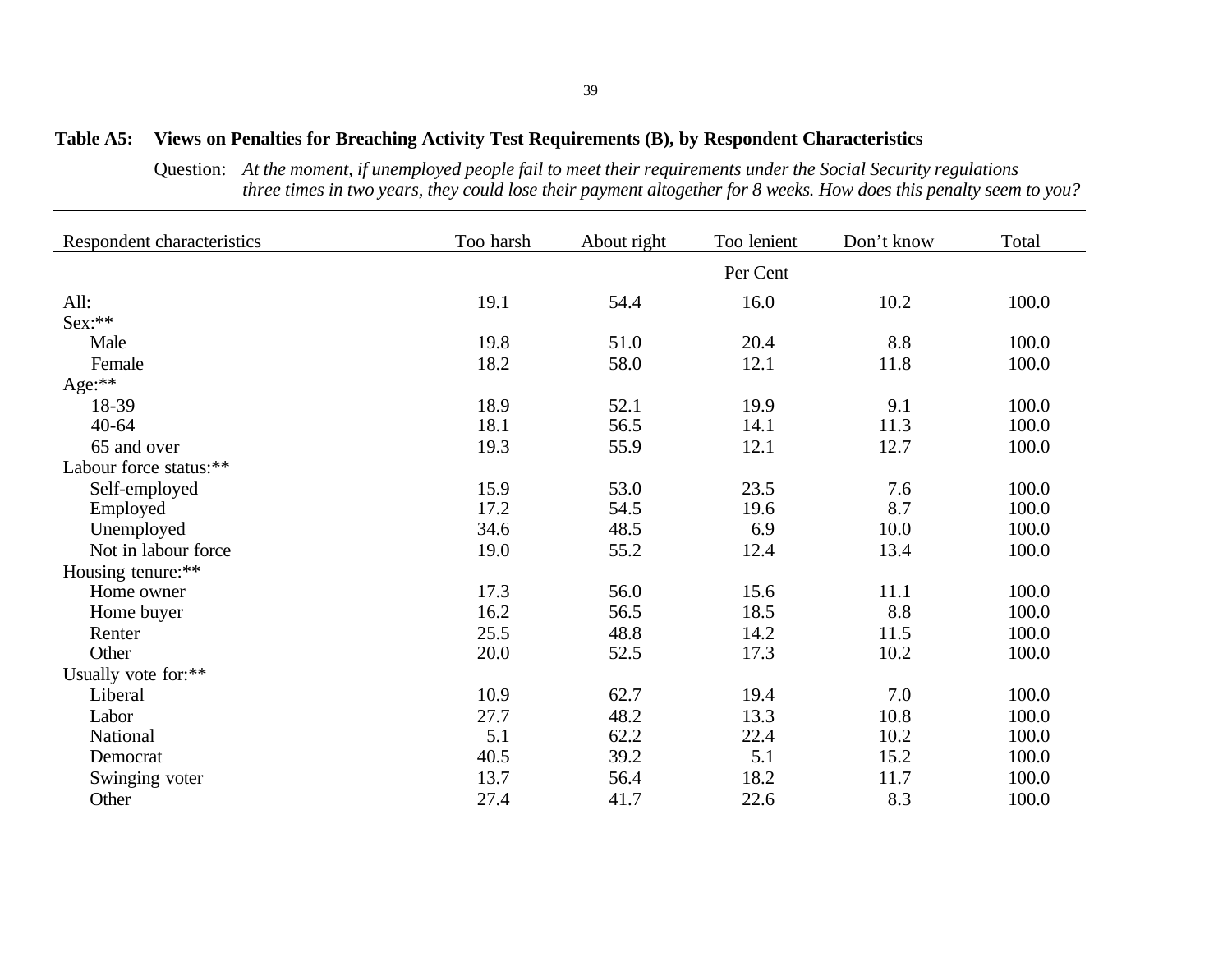| Respondent characteristics           | Too harsh | About right | Too lenient | Don't know | Total |
|--------------------------------------|-----------|-------------|-------------|------------|-------|
|                                      |           |             | Per Cent    |            |       |
| Gross income of family:**            |           |             |             |            |       |
| Less than \$400 pw                   | 23.7      | 55.8        | 9.9         | 10.5       | 100.0 |
| \$400-699 pw                         | 18.8      | 56.4        | 15.7        | 9.1        | 100.0 |
| \$700-1249 pw                        | 16.0      | 55.2        | 18.7        | 10.0       | 100.0 |
| $$1250$ or more pw                   | 16.5      | 50.1        | 24.9        | 8.5        | 100.0 |
| Highest educational qualification:** |           |             |             |            |       |
| Primary/some secondary               | 21.6      | 55.8        | 12.6        | 10.0       | 100.0 |
| Completed secondary                  | 16.9      | 56.4        | 16.4        | 10.2       | 100.0 |
| Trade certificate                    | 16.4      | 53.4        | 21.3        | 8.8        | 100.0 |
| Bachelor/postgraduate degree         | 18.6      | 49.4        | 20.0        | 11.9       | 100.0 |
| Other                                |           |             |             |            | 100.0 |
| Unemployed in last 3 years?:**       |           |             |             |            |       |
| Yes                                  | 24.3      | 52.7        | 13.3        | 9.7        | 100.0 |
| N <sub>o</sub>                       | 15.4      | 55.0        | 19.6        | 9.9        | 100.0 |
| Area:                                |           |             |             |            |       |
| Major urban                          | 19.7      | 53.7        | 17.0        | 9.5        | 100.0 |
| Other urban                          | 20.4      | 54.9        | 13.1        | 11.6       | 100.0 |
| Rural and remote                     | 16.5      | 56.2        | 16.1        | 11.2       | 100.0 |

**Table A5: Views on Penalties for Breaching Activity Test Requirements (B), by Respondent Characteristics (Cont.)**

Unweighted  $n = 2142$  to 2365

\*\* Pearson's chi square test significant at the one per cent level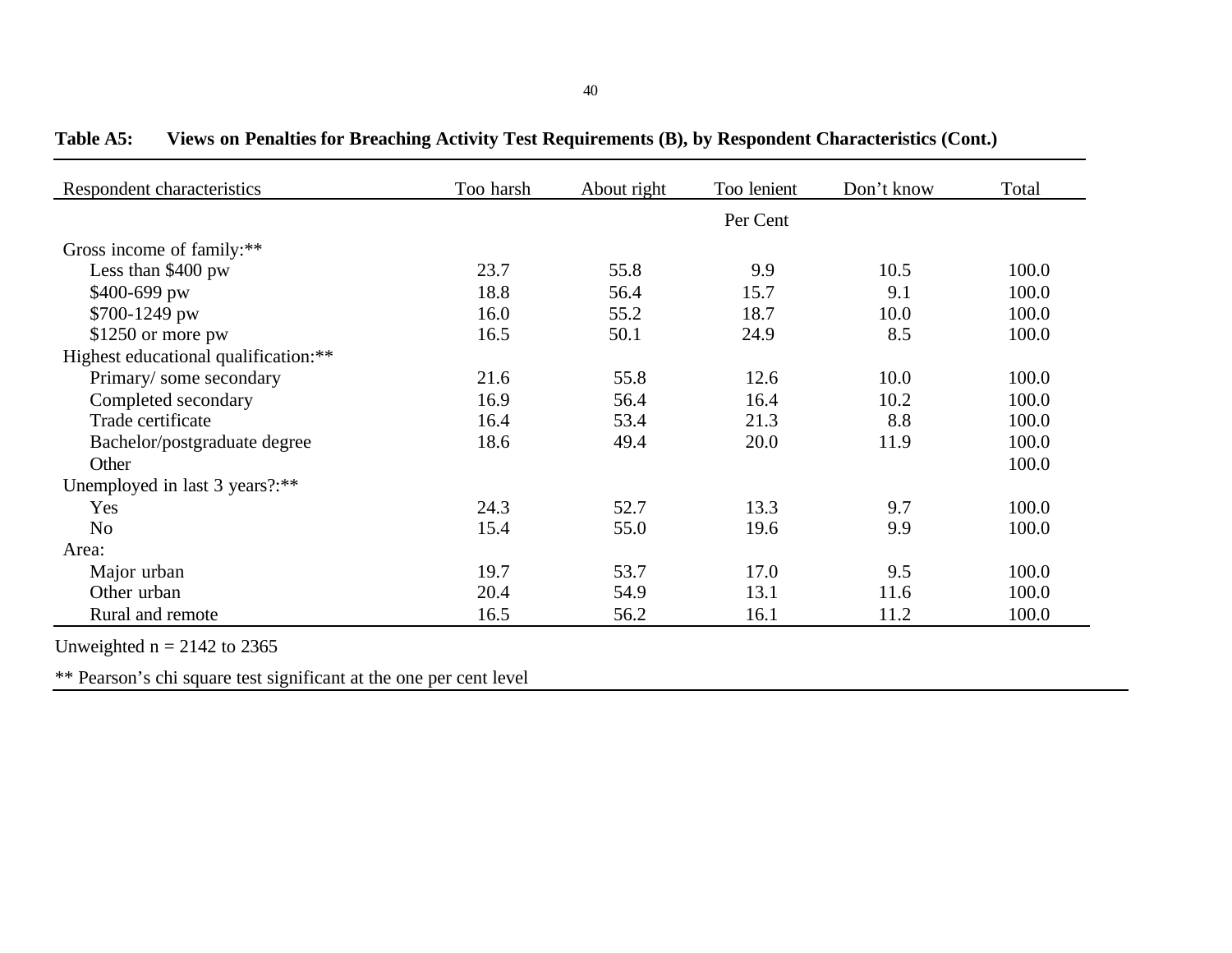#### **Table A6: Views on When Sole Parents Should be Expected to Return to Part-time Work, by Respondent Characteristics**

Question: *Currently, sole parents can receive the pension without being expected to seek paid work until their youngest child turns 16. When do you think it is appropriate for a sole parent to be expected to undertake part-time work?*

| Respondent characteristics | As now, once<br>the youngest<br>child turns 16 | Once the youngest<br>child goes to<br>high school | Once the youngest<br>child goes to<br>primary school | Only when the<br>sole parent feels<br>ready | Other | Total |
|----------------------------|------------------------------------------------|---------------------------------------------------|------------------------------------------------------|---------------------------------------------|-------|-------|
|                            |                                                |                                                   | Per Cent                                             |                                             |       |       |
| All:                       | 13.4                                           | 18.7                                              | 51.2                                                 | 10.1                                        | 6.6   |       |
| Sex:                       |                                                |                                                   |                                                      |                                             |       |       |
| Male                       | 13.6                                           | 20.0                                              | 50.8                                                 | 8.5                                         | 7.1   | 100.0 |
| Female                     | 13.3                                           | 17.6                                              | 51.8                                                 | 11.3                                        | 6.1   | 100.0 |
| Age:**                     |                                                |                                                   |                                                      |                                             |       |       |
| 18-39                      | 11.9                                           | 16.6                                              | 52.6                                                 | 9.6                                         | 9.3   | 100.0 |
| $40 - 64$                  | 11.4                                           | 18.1                                              | 56.3                                                 | 9.3                                         | 5.0   | 100.0 |
| 65 and over                | 19.7                                           | 24.8                                              | 38.3                                                 | 12.7                                        | 4.5   | 100.0 |
| Labour force status:**     |                                                |                                                   |                                                      |                                             |       |       |
| Self-employed              | 9.9                                            | 17.6                                              | 56.5                                                 | 8.4                                         | 7.6   | 100.0 |
| Employed                   | 10.1                                           | 17.5                                              | 57.5                                                 | 7.7                                         | 7.2   | 100.0 |
| Unemployed                 | 22.4                                           | 16.8                                              | 39.2                                                 | 14.4                                        | 7.2   | 100.0 |
| Not in labour force        | 17.5                                           | 21.4                                              | 43.1                                                 | 12.6                                        | 5.5   | 100.0 |
| Housing tenure:**          |                                                |                                                   |                                                      |                                             |       |       |
| Home owner                 | 13.1                                           | 21.7                                              | 50.4                                                 | 10.0                                        | 4.9   | 100.0 |
| Home buyer                 | 11.3                                           | 15.5                                              | 58.4                                                 | 7.8                                         | 7.0   | 100.0 |
| Renter                     | 17.2                                           | 17.7                                              | 43.7                                                 | 12.4                                        | 9.0   | 100.0 |
| Other                      | 12.1                                           | 21.4                                              | 47.1                                                 | 12.1                                        | 7.4   | 100.0 |
| Usually vote for:**        |                                                |                                                   |                                                      |                                             |       |       |
| Liberal                    | 12.1                                           | 20.3                                              | 52.5                                                 | 8.7                                         | 6.4   | 100.0 |
| Labor                      | 15.5                                           | 21.0                                              | 48.3                                                 | 10.9                                        | 4.3   | 100.0 |
| National                   | 9.3                                            | 19.6                                              | 53.6                                                 | 12.4                                        | 5.2   | 100.0 |
| Democrat                   | 21.0                                           | 24.7                                              | 33.3                                                 | 14.8                                        | 6.2   | 100.0 |
| Swinging voter             | 12.0                                           | 14.8                                              | 57.4                                                 | 7.5                                         | 8.3   | 100.0 |
| Other                      | 17.6                                           | 10.6                                              | 42.4                                                 | 15.3                                        | 14.1  | 100.0 |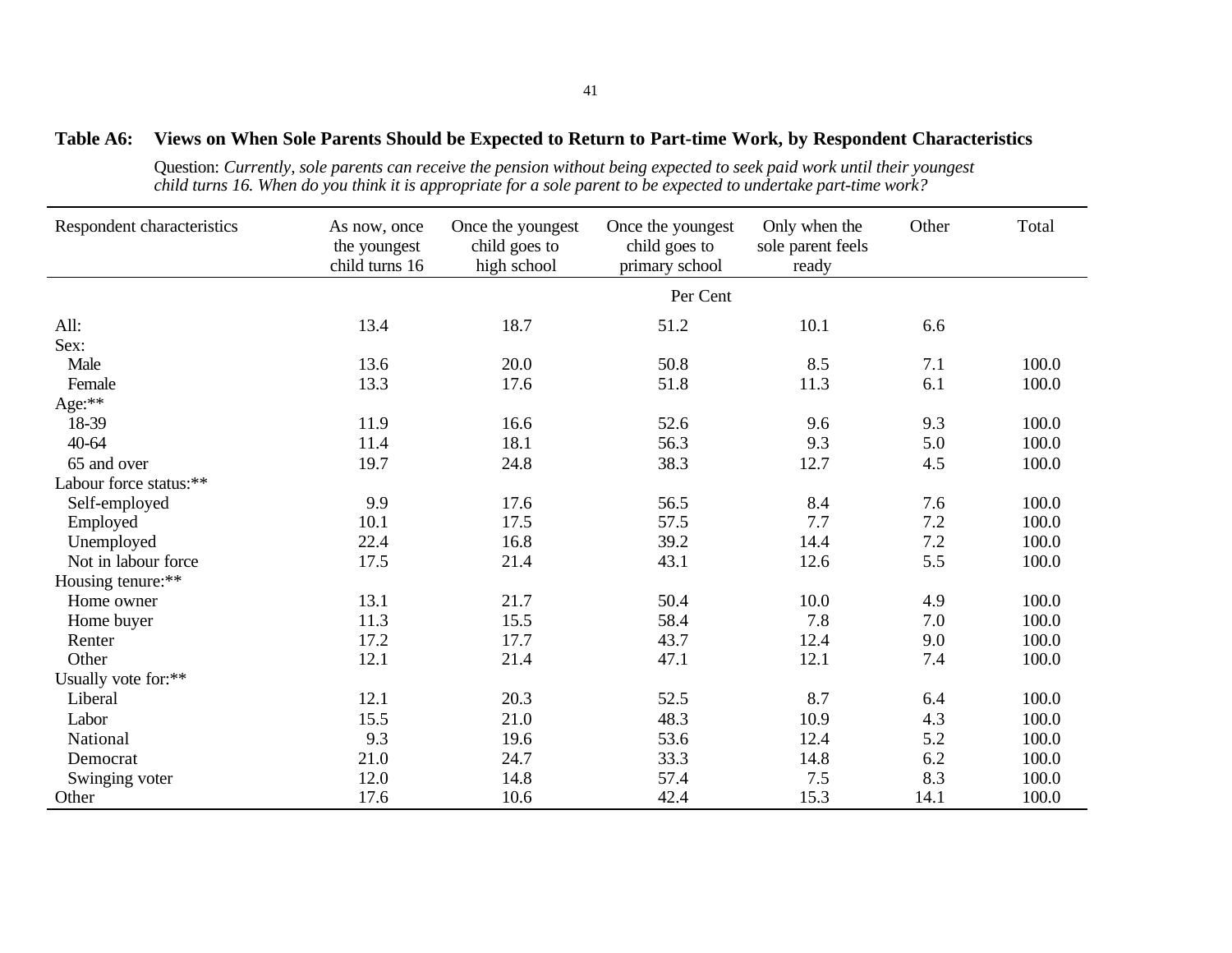| Respondent characteristics              | As now, once<br>the youngest<br>child turns 16 | Once the youngest<br>child goes to<br>high school | Once the youngest<br>child goes to<br>primary school | Only when the<br>sole parent feels<br>ready | Other | Total |
|-----------------------------------------|------------------------------------------------|---------------------------------------------------|------------------------------------------------------|---------------------------------------------|-------|-------|
| Gross income of family:**               |                                                |                                                   |                                                      |                                             |       |       |
| Less than \$400 pw                      | 17.4                                           | 21.9                                              | 40.3                                                 | 14.1                                        | 6.3   | 100.0 |
| \$400-699 pw                            | 13.0                                           | 19.0                                              | 52.4                                                 | 9.7                                         | 5.9   | 100.0 |
| \$700-1249 pw                           | 13.1                                           | 17.9                                              | 56.2                                                 | 6.2                                         | 6.7   | 100.0 |
| $$1250$ or more pw                      | 7.4                                            | 16.1                                              | 62.5                                                 | 6.9                                         | 7.2   | 100.0 |
| Highest educational                     |                                                |                                                   |                                                      |                                             |       |       |
| qualification:**                        |                                                |                                                   |                                                      |                                             |       |       |
| Primary/some secondary                  | 16.5                                           | 18.8                                              | 48.1                                                 | 11.2                                        | 5.4   | 100.0 |
| Completed secondary                     | 12.9                                           | 18.2                                              | 52.3                                                 | 10.4                                        | 6.1   | 100.0 |
| Trade certificate                       | 11.4                                           | 16.5                                              | 56.3                                                 | 8.4                                         | 7.4   | 100.0 |
| Bachelor/postgraduate degree            | 10.9                                           | 22.3                                              | 52.6                                                 | 7.6                                         | 6.6   | 100.0 |
| Other                                   | 8.3                                            | 15.6                                              | 47.7                                                 | 15.6                                        | 12.8  | 100.0 |
| Unemployed in last 3 years?:            |                                                |                                                   |                                                      |                                             |       |       |
| Yes                                     | 13.7                                           | 17.7                                              | 51.3                                                 | 10.4                                        | 6.8   | 100.0 |
| N <sub>o</sub>                          | 11.9                                           | 19.3                                              | 52.5                                                 | 9.5                                         | 6.8   | 100.0 |
| Area:                                   |                                                |                                                   |                                                      |                                             |       |       |
| Major urban                             | 13.9                                           | 18.6                                              | 50.8                                                 | 10.4                                        | 6.3   | 100.0 |
| Other urban                             | 12.7                                           | 18.8                                              | 53.7                                                 | 9.9                                         | 4.9   | 100.0 |
| Rural and remote                        | 13.0                                           | 18.8                                              | 50.4                                                 | 9.5                                         | 8.3   | 100.0 |
| Living arrangements:**                  |                                                |                                                   |                                                      |                                             |       |       |
| Live alone                              | 17.2                                           | 20.5                                              | 43.4                                                 | 13.1                                        | 5.7   | 100.0 |
| Couple no children                      | 12.1                                           | 19.9                                              | 54.0                                                 | 7.8                                         | 6.2   | 100.0 |
| Couple with children                    | 12.6                                           | 15.8                                              | 55.1                                                 | 9.3                                         | 7.2   | 100.0 |
| Sole parent                             | 15.9                                           | 17.7                                              | 45.1                                                 | 15.0                                        | 6.2   | 100.0 |
| Other including living with<br>parent/s | 13.4                                           | 22.1                                              | 46.8                                                 | 10.4                                        | 7.2   | 100.0 |

**Table A6: Views on When Sole Parents Should be Expected to Return to Part-time Work, by Respondent Characteristics (Cont.)**

Unweighted  $n = 2133$  to 2350

\*\* Pearson's chi square test significant at the one per cent level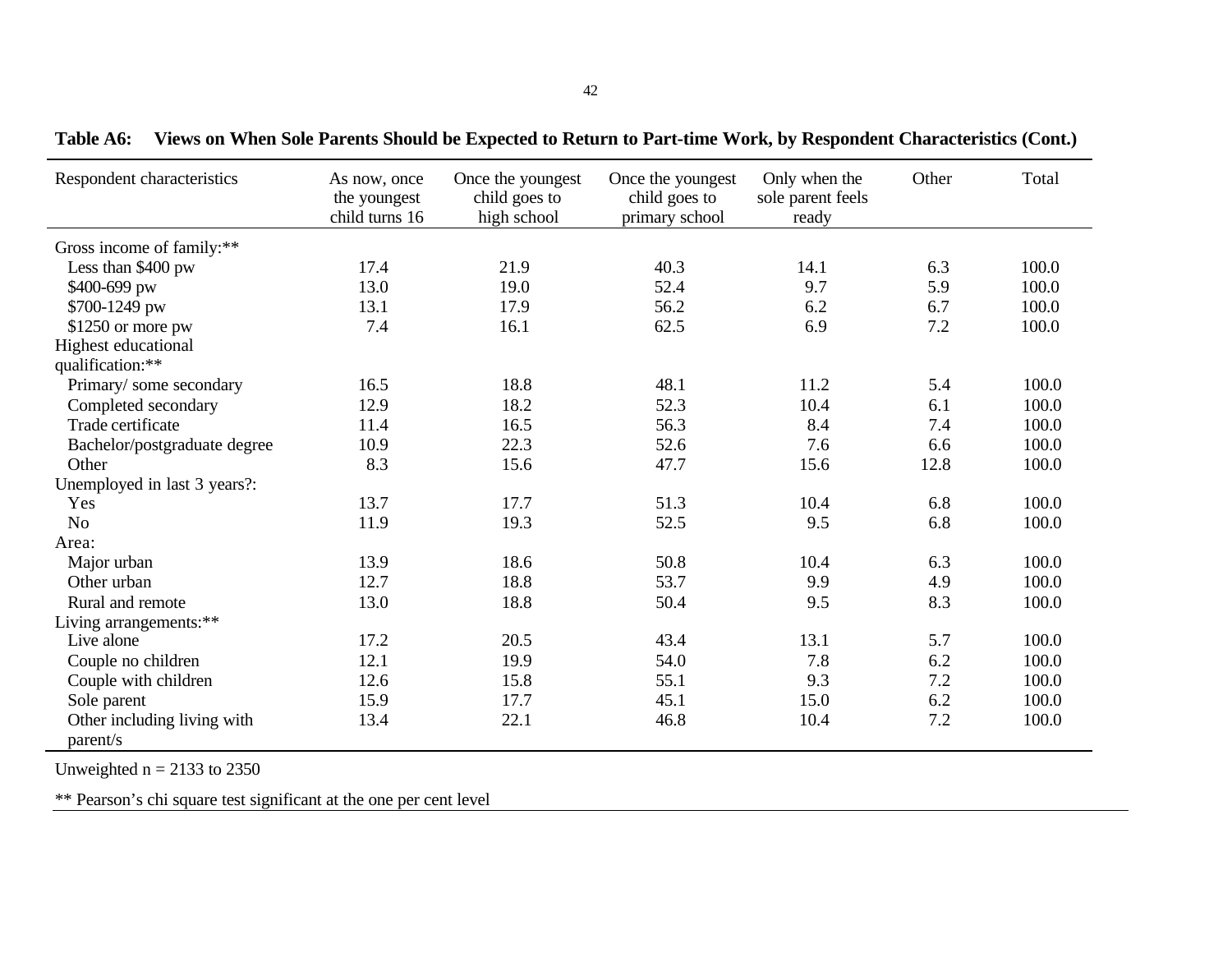#### **Table A7: Views on When Sole Parents Should be Expected to Return to Full-time Work, by Respondent Characteristics**

Question: *Currently, sole parents can receive the pension without being expected to seek paid work until their youngest child turns 16. When do you think it is appropriate for a sole parent to be expected to undertake full-time work?*

| Respondent characteristics | As now, once<br>the youngest<br>child turns 16 | Once the youngest<br>child goes to<br>high school | Once the youngest<br>child goes to<br>primary school | Only when the<br>sole parent<br>feels ready | Other | Total |
|----------------------------|------------------------------------------------|---------------------------------------------------|------------------------------------------------------|---------------------------------------------|-------|-------|
|                            |                                                |                                                   | Per Cent                                             |                                             |       |       |
| All:                       | 33.3                                           | 28.2                                              | 17.0                                                 | 15.7                                        | 5.8   |       |
| Sex:**                     |                                                |                                                   |                                                      |                                             |       |       |
| Male                       | 34.2                                           | 29.8                                              | 16.6                                                 | 12.8                                        | 6.6   | 100.0 |
| Female                     | 32.1                                           | 26.8                                              | 17.5                                                 | 18.4                                        | 5.2   | 100.0 |
| Age:                       |                                                |                                                   |                                                      |                                             |       |       |
| 18-39                      | 30.3                                           | 28.4                                              | 16.6                                                 | 17.8                                        | 6.9   | 100.0 |
| 40-64                      | 32.9                                           | 29.0                                              | 16.8                                                 | 13.5                                        | 5.9   | 100.0 |
| 65 and over                | 39.0                                           | 26.2                                              | 14.2                                                 | 16.7                                        | 3.9   | 100.0 |
| Labour force status:**     |                                                |                                                   |                                                      |                                             |       |       |
| Self-employed              | 30.5                                           | 28.2                                              | 21.4                                                 | 13.7                                        | 6.1   | 100.0 |
| Employed                   | 30.0                                           | 30.2                                              | 19.1                                                 | 14.3                                        | 6.4   | 100.0 |
| Unemployed                 | 31.2                                           | 32.0                                              | 8.8                                                  | 21.6                                        | 6.4   | 100.0 |
| Not in labour force        | 37.8                                           | 25.8                                              | 14.7                                                 | 16.8                                        | 4.8   | 100.0 |
| Housing tenure:            |                                                |                                                   |                                                      |                                             |       |       |
| Home owner                 | 35.2                                           | 27.5                                              | 16.7                                                 | 14.6                                        | 5.8   | 100.0 |
| Home buyer                 | 32.7                                           | 28.7                                              | 18.0                                                 | 14.1                                        | 6.5   | 100.0 |
| Renter                     | 32.7                                           | 26.2                                              | 16.3                                                 | 19.8                                        | 5.1   | 100.0 |
| Other                      | 27.2                                           | 35.8                                              | 14.6                                                 | 16.9                                        | 5.5   | 100.0 |
| Usually vote for:**        |                                                |                                                   |                                                      |                                             |       |       |
| Liberal                    | 33.1                                           | 29.7                                              | 18.7                                                 | 14.0                                        | 4.5   | 100.0 |
| Labor                      | 35.2                                           | 27.8                                              | 16.3                                                 | 16.2                                        | 4.5   | 100.0 |
| National                   | 41.1                                           | 21.1                                              | 18.9                                                 | 15.8                                        | 3.2   | 100.0 |
| Democrat                   | 35.4                                           | 21.5                                              | 6.3                                                  | 29.1                                        | 7.6   | 100.0 |
| Swinging voter             | 31.4                                           | 31.0                                              | 16.0                                                 | 13.4                                        | 8.1   | 100.0 |
| Other                      | 19.0                                           | 23.8                                              | 23.8                                                 | 25.0                                        | 8.3   | 100.0 |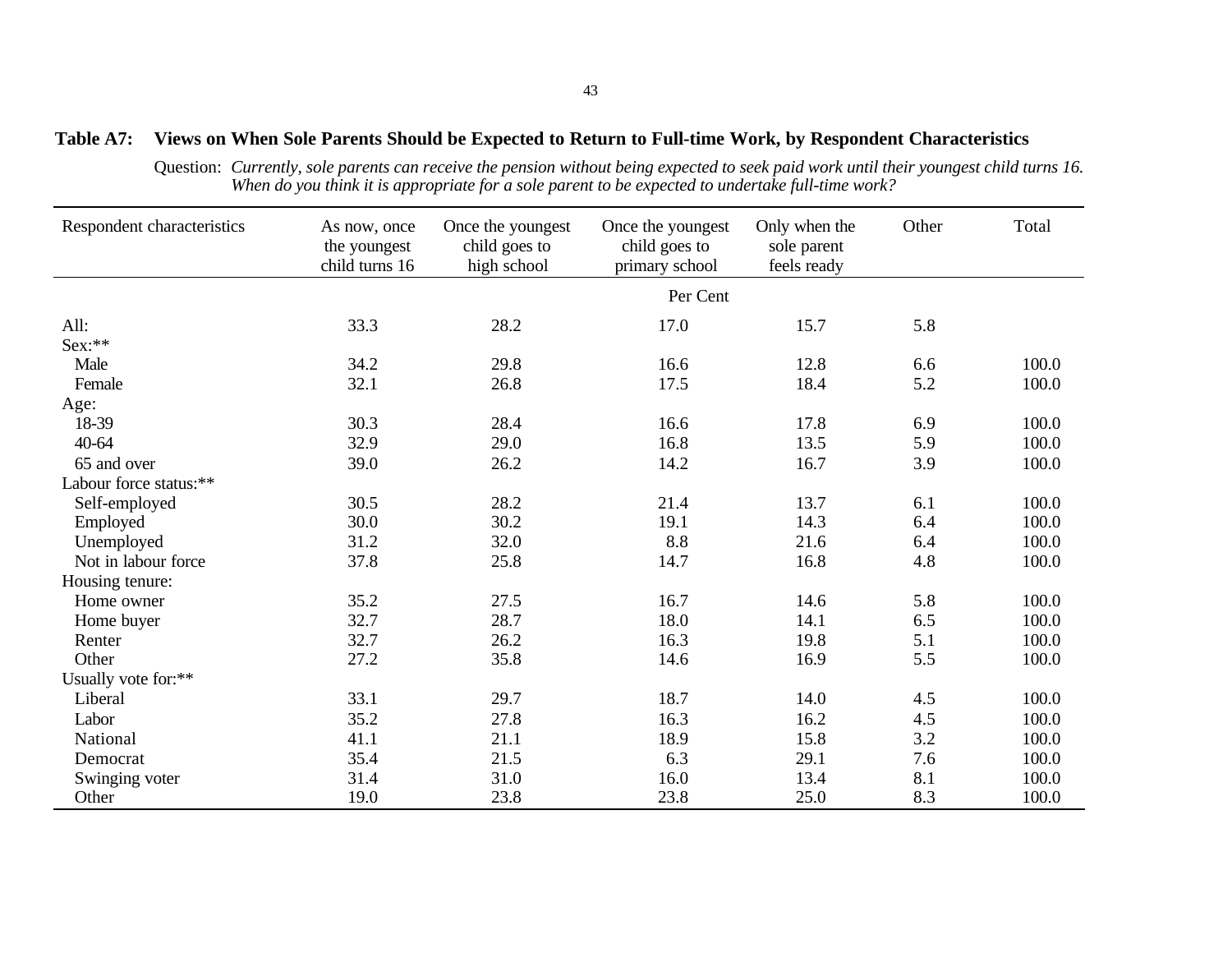| Respondent characteristics              | As now, once<br>the youngest<br>child turns 16 | Once the youngest<br>child goes to<br>high school | Once the youngest<br>child goes to<br>primary school | Only when the<br>sole parent<br>feels ready | Other | Total |
|-----------------------------------------|------------------------------------------------|---------------------------------------------------|------------------------------------------------------|---------------------------------------------|-------|-------|
| Gross income of family:**               |                                                |                                                   |                                                      |                                             |       |       |
| Less than \$400 pw                      | 34.7                                           | 26.4                                              | 15.2                                                 | 19.2                                        | 4.6   | 100.0 |
| \$400-699 pw                            | 30.9                                           | 29.2                                              | 16.7                                                 | 16.5                                        | 6.7   | 100.0 |
| \$700-1249 pw                           | 32.4                                           | 29.5                                              | 19.1                                                 | 14.3                                        | 4.6   | 100.0 |
| \$1250 or more pw                       | 35.4                                           | 30.1                                              | 16.6                                                 | 10.3                                        | 7.6   | 100.0 |
| Highest educational                     |                                                |                                                   |                                                      |                                             |       |       |
| qualification:**                        |                                                |                                                   |                                                      |                                             |       |       |
| Primary/some secondary                  | 35.7                                           | 26.4                                              | 17.6                                                 | 16.3                                        | 4.0   | 100.0 |
| Completed secondary                     | 29.6                                           | 31.4                                              | 17.5                                                 | 16.4                                        | 5.1   | 100.0 |
| Trade certificate                       | 27.5                                           | 29.2                                              | 18.9                                                 | 16.7                                        | 7.6   | 100.0 |
| Bachelor/postgraduate degree            | 37.7                                           | 28.7                                              | 14.7                                                 | 11.8                                        | 7.1   | 100.0 |
| Other                                   | 33.9                                           | 24.8                                              | 12.8                                                 | 18.3                                        | 10.1  | 100.0 |
| Unemployed in last 3 years?:            |                                                |                                                   |                                                      |                                             |       |       |
| Yes                                     | 32.8                                           | 27.4                                              | 16.2                                                 | 17.6                                        | 6.0   | 100.0 |
| N <sub>o</sub>                          | 32.5                                           | 29.0                                              | 18.3                                                 | 14.1                                        | 6.0   | 100.0 |
| Area:                                   |                                                |                                                   |                                                      |                                             |       |       |
| Major urban                             | 32.6                                           | 28.2                                              | 17.4                                                 | 15.8                                        | 6.1   | 100.0 |
| Other urban                             | 30.8                                           | 31.4                                              | 14.8                                                 | 17.5                                        | 5.5   | 100.0 |
| Rural and remote                        | 36.1                                           | 25.5                                              | 17.9                                                 | 14.8                                        | 5.6   | 100.0 |
| Living arrangements:                    |                                                |                                                   |                                                      |                                             |       |       |
| Live alone                              | 31.9                                           | 27.2                                              | 17.4                                                 | 18.8                                        | 4.7   | 100.0 |
| Couple no children                      | 34.2                                           | 29.6                                              | 18.7                                                 | 12.7                                        | 4.8   | 100.0 |
| Couple with children                    | 34.4                                           | 26.8                                              | 15.9                                                 | 15.8                                        | 7.0   | 100.0 |
| Sole parent                             | 30.7                                           | 33.3                                              | 10.5                                                 | 21.9                                        | 3.5   | 100.0 |
| Other including living with<br>parent/s | 29.3                                           | 29.8                                              | 17.8                                                 | 16.3                                        | 6.8   | 100.0 |

**Table A7: Views on When Sole Parents Should be Expected to Return to Full-time Work, by Respondent Characteristics (Cont.)**

Unweighted  $n = 2129$  to 2347

\*\* Pearson's chi square test significant at the one per cent level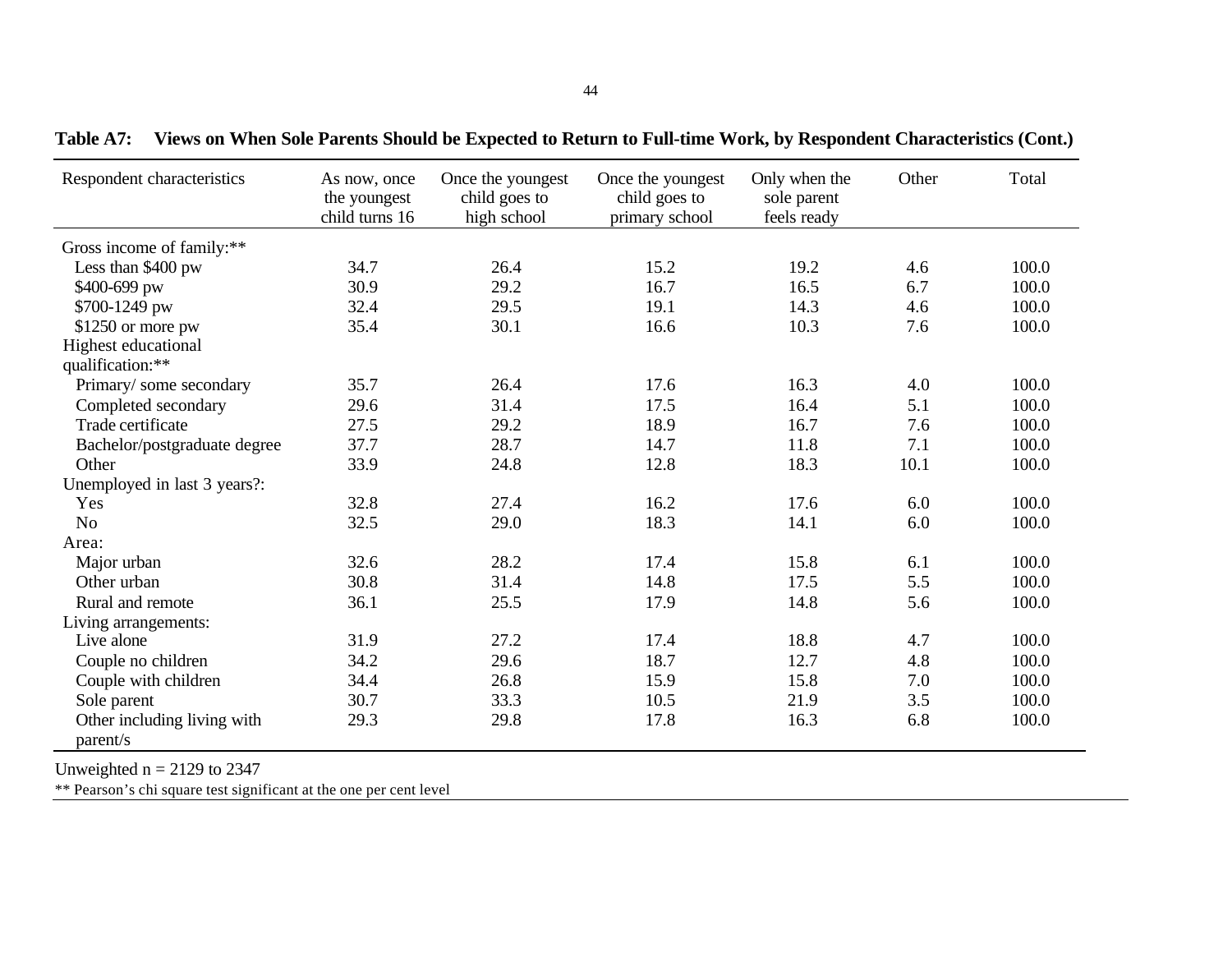## **References**

- Australian Bureau of Statistics (1999), *The Labour Force Australia*, Catalogue No. 6203.0, August.
- Bradshaw, J., S. Kennedy, M. Kilkey, S. Hutton, A. Corden, T. Eardley, H. Holmes and J. Neale (1996), *Policy and the Employment of Lone Parents in 20 Countries*, European Observatory on National Family Policies, Social Policy Research Unit, York, University of York.
- Chalmers, J. (1999), 'Sole Parent Exit Study', a report for the Department of Social Security, Social Policy Research Centre, University of New South Wales, Sydney.
- Department of Employment, Workplace Relations and Small Business (1999), *Evaluation of the Work for the Dole Pilot Programme*, EMB report 1/99, Evaluation and Monitoring Branch, Canberra.
- Dillman, D. (1978), *Mail and Telephone Surveys: The total design method*, Wiley, New York.
- Eardley, T. and G. Matheson (1998), 'Employer and Community Attitudes to Unemployment and Unemployed People', a report for the Department of Social Security, Social Policy Research Centre, University of New South Wales, Sydney.
- Eardley, T. and G. Matheson (1999), *Australian Attitudes to Unemployment and Unemployed People*, Discussion Paper No. 102, Social Policy Research Centre, University of New South Wales, Sydney.
- Eardley, T., J. Bradshaw, J. Ditch, I. Gough and P. Whiteford (1996), *Social Assistance in OECD Countries*, DSS Research Reports No.46 and 47 (two volumes *Country Reports* and *Synthesis Report*), HMSO, London.
- Etzioni, A. (1995), 'The responsive communitarian platform: rights and responsibilities', in A. Etzioni, ed., *Rights and the Common Good: A Communitarian Perspective*, St Martin's Press, New York.
- Giddens, A. (1998), *The Third Way: The Renewal of Democracy*, Polity Press, Cambridge.
- Howard, the Hon. J. (1999), 'Building a Stronger and Fairer Australia: Liberalisation in Economic Policy and Modern Conservatism in Social Policy', address to the Australia Unlimited Roundtable, Canberra, 4 May.
- Kalisch, D. (1991), 'The Active Society', *Social Security Journal*, August, 3-9.
- Kemp, D. (1998), 'New Work for the Dole project', media release, 17 October.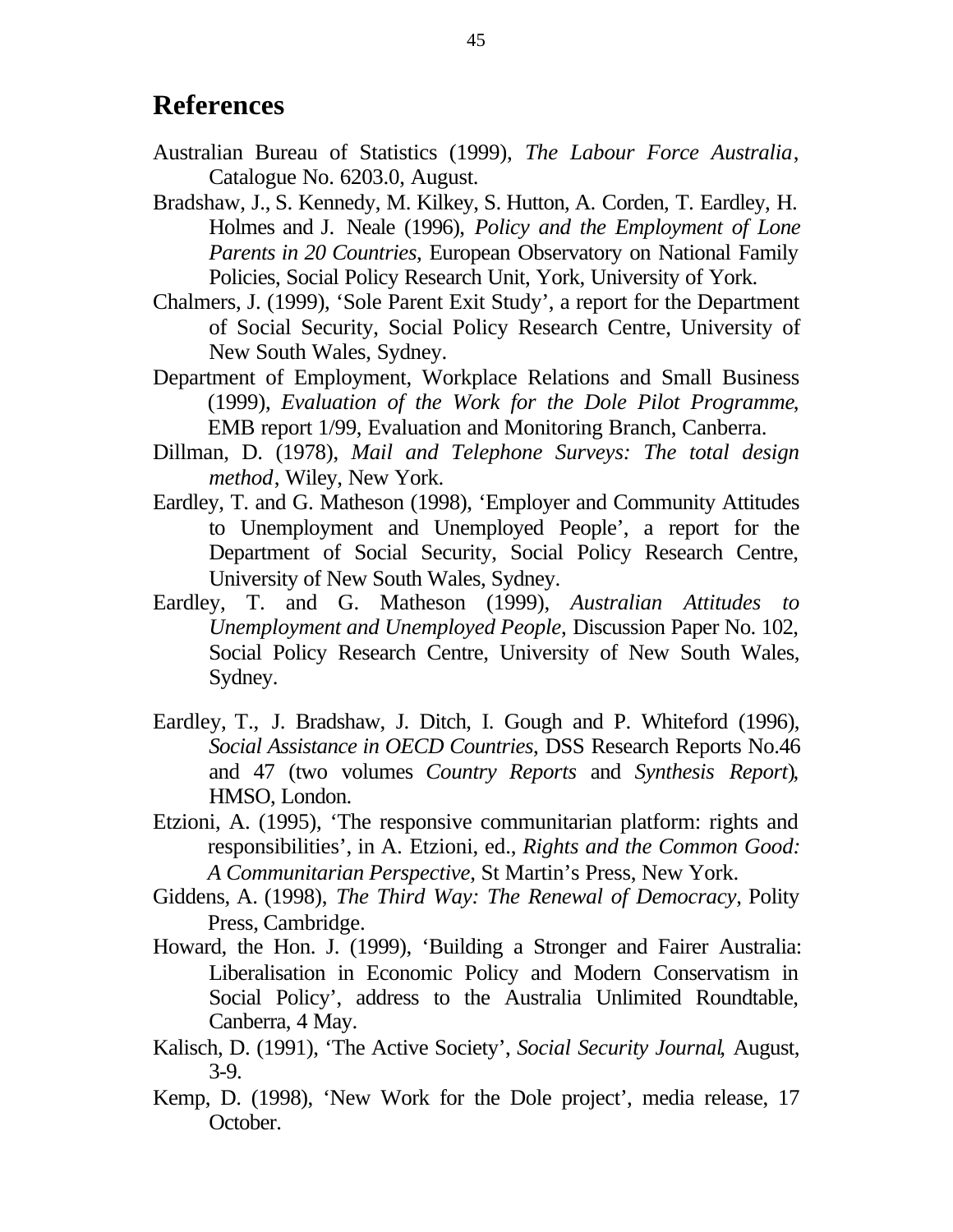- Mead, L. (1997), 'The rise of paternalism', in L. Mead, ed., *The New Paternalism: Supervisory Approaches to Poverty*, Brookings Institute, Washington DC.
- Newman, Senator J. (1999), 'The Future of Welfare in the 21<sup>st</sup> Century', Telstra Address to the National Press Club, Canberra, 29 September.
- Nolan, R. (1997), 'Prevention of incorrect payments in the Newstart program', *Social Security Journal*, September, 73-90.
- Prime Minister's Committee on Employment Opportunities (1993), *Restoring Full Employment: The Issues in Brief*, Summary Discussion Paper, AGPS, Canberra.
- Reference Group on Welfare Reform (2000), *Participation Support for a More Equitable Society*, Interim Report of the Reference Group on Welfare Reform, Department of Family and Community Services, Canberra.
- Saunders, P., C. Thomson and C. Evans (2000), *Social Change and Social Policy: Results From a National Survey of Public Opinion*, Discussion Paper No. 106, Social Policy Research Centre, University of New South Wales, Sydney.
- Sawer, H. (1999), 'One Fundamental Value: Participants' Views on Work for the Dole', postgraduate seminar paper, RMIT University, Melbourne, October.
- Shaver, S., A. King, M. McHugh and T. Payne (1994), *At the End of Eligibility: Female Sole Parents Whose Youngest Child Turns 16*, Social Policy Research Centre Reports and Proceedings No. 117, SPRC, University of New South Wales, Sydney.
- Snape, D. and J. Kelly (1999), *Public Attitudes to State Support for Lone Parents and Their Children*, Department of Social Security Inhouse Research Report, DSS, London.
- Williams, T., M. Hill and R. Davies (1999), *Attitudes to the Welfare State and the Response to Reform*, Department of Social Security Research Report No. 88, Corporate Document Services, London.
- Yeatman, A. (1999), 'Mutual obligation: what kind of contract is this?', in Shaver, S. and P. Saunders, eds., *Social Policy for the 21st Century: Justice and Responsibility*, proceedings of the 1999 National Social Policy Conference, Social Policy Research Centre Reports and Proceedings No.141, SPRC, University of New South Wales, Sydney.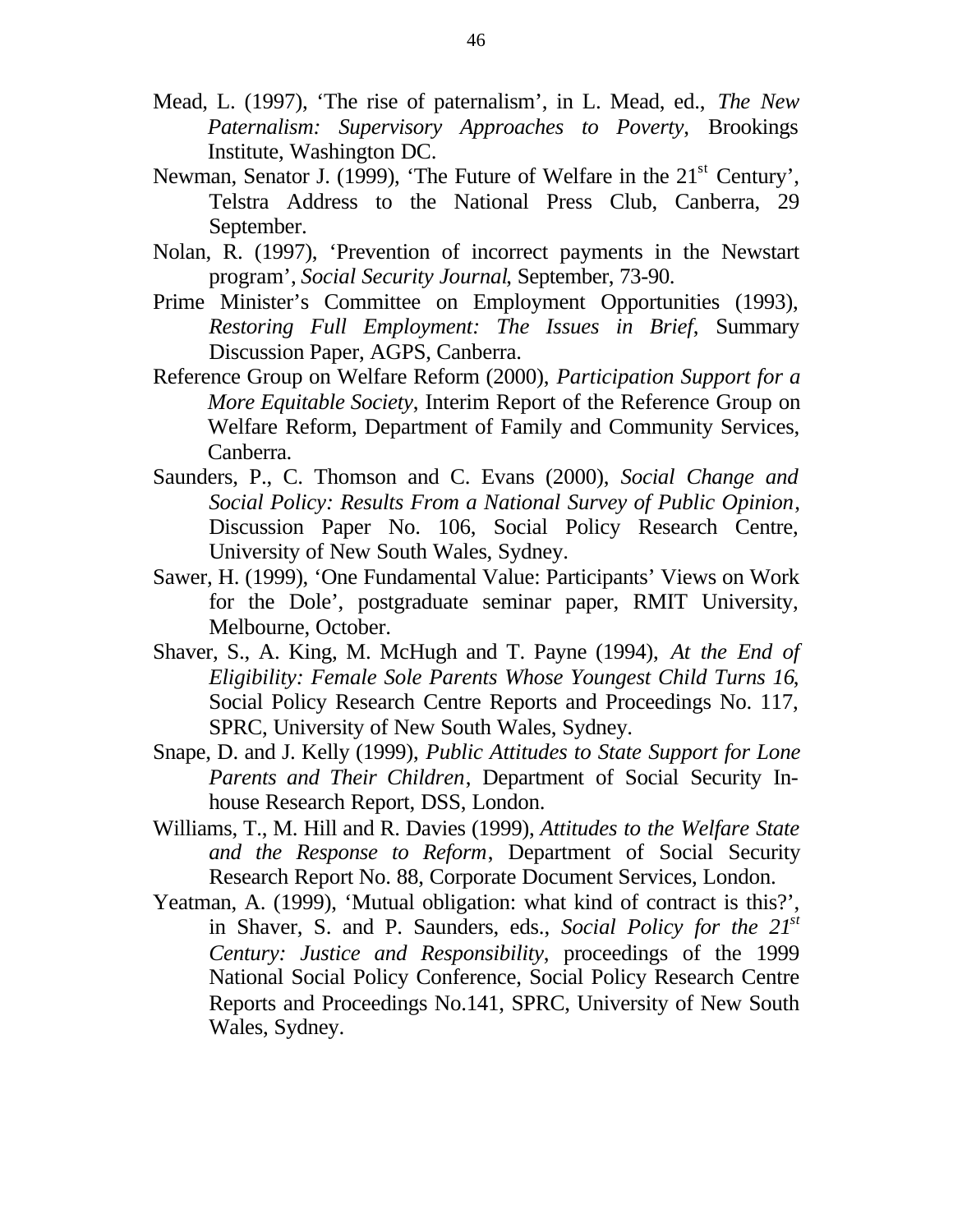### **SOCIAL POLICY RESEARCH CENTRE DISCUSSION PAPERS**

|                             | <u>I domoncu in Journal (not follows)</u>                                                                                        |                                                         |                  |
|-----------------------------|----------------------------------------------------------------------------------------------------------------------------------|---------------------------------------------------------|------------------|
|                             | 1. <sup>◆◇</sup> The Labour Market Position of Aboriginal<br>People in Non-Metropolitan New South Wales                          | <b>Russell Ross</b>                                     | August 1988      |
| 2.4                         | Welfare Fraud, Work Incentives and Income<br>Support for the Unemployed                                                          | <b>Bruce Bradbury</b>                                   | August 1988      |
|                             | 3. <sup>◆ ◆</sup> Taxation and Social Security: An Overview                                                                      | Peter Whiteford                                         | August 1988      |
|                             | $4.$ $\blacktriangleright$ Income Inequality in Australia in an<br><b>International Comparative Perspective</b>                  | Peter Saunders &<br><b>Garry Hobbes</b>                 | August 1988      |
|                             | 5. $\blacklozenge$ Family Size Equivalence Scales and Survey<br>Evaluations of Income and Well-Being                             | <b>Bruce Bradbury</b>                                   | December 1988    |
|                             | $6.$ $\blacktriangleright$ Income Testing the Tax Threshold                                                                      | Peter Whiteford                                         | December 1988    |
| 7.                          | <b>Workers' Compensation and Social Security</b><br>Expenditure in Australia: Anti-Social<br>Aspects of the 'Social' Wage        | Don Stewart &<br>Jennifer Doyle                         | December 1988    |
| 8.                          | Teenagers in the Labour Market: 1983-1988                                                                                        | <b>Russell Ross</b>                                     | December 1988    |
| 9.                          | A Legacy of Choice: Economic Thought and<br>Social Policy in Australia, the Early Post-War<br>Years                              | Paul Smyth                                              | May 1989         |
|                             | 10. <sup>◆◇</sup> The 'Family Package' and the Cost of Children                                                                  | <b>Bruce Bradbury</b>                                   | May 1989         |
| 11.                         | Towards an Understanding of Commonwealth<br><b>Social Expenditure Trends</b>                                                     | <b>Peter Saunders</b>                                   | May 1989         |
|                             | 12. <sup>◆◇</sup> A Comparative Study of Home and Hospital<br>Births: Scientific and Normative Variables<br>and their Effects    | <b>Cathy Boland</b>                                     | <b>July 1989</b> |
| 13.                         | Adult Goods and the Cost of Children<br>in Australia                                                                             | <b>Bruce Bradbury</b>                                   | <b>July 1989</b> |
|                             | 14. <sup><math>\leftrightarrow</math></sup> Some Australian Evidence on the Consensual<br><b>Approach to Poverty Measurement</b> | Peter Saunders &<br><b>Bruce Bradbury</b>               | <b>July 1989</b> |
| $15^{\text{ }}\diamondsuit$ | Income Inequality in Australia and<br>New Zealand: International Comparisons<br>and Recent Trends                                | Peter Saunders,<br>Garry Hobbes &<br><b>Helen</b> Stott | September 1989   |
|                             | 16. $\blacklozenge$ Trends in the Disposable Incomes of<br>Australian Families, 1982-83 to 1989-90                               | Bruce Bradbury,<br>Jennifer Doyle &<br>Peter Whiteford  | January 1990     |

- $\blacklozenge$  No longer available.
- $\Leftrightarrow$  Published in Journal (list follows)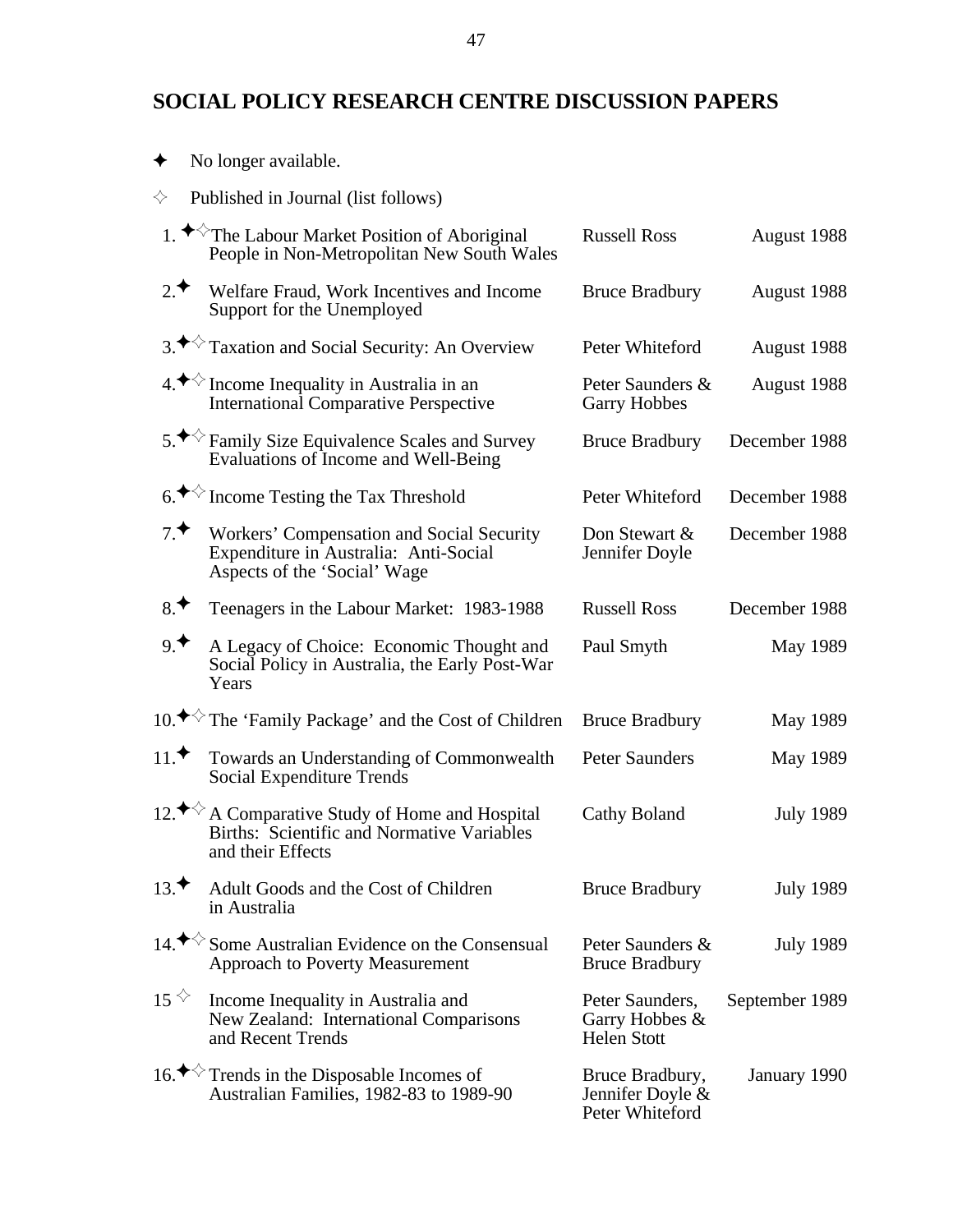| 17. $\diamondsuit$             | Selectivity and Targeting in Income Support:<br>The Australian Experience                                                            | <b>Peter Saunders</b>                      | February 1990    |
|--------------------------------|--------------------------------------------------------------------------------------------------------------------------------------|--------------------------------------------|------------------|
|                                | 18. <sup>◆◇</sup> How Reliable are Estimates of Poverty in<br>Australia? Some Sensitivity Tests for the<br>Period 1981-82 to 1985-86 | Bruce Bradbury &<br><b>Peter Saunders</b>  | February 1990    |
|                                | 19. $\Diamond$ The Labour Supply Behaviour of Single<br>Mothers and Married Mothers in Australia                                     | Russell Ross &<br><b>Peter Saunders</b>    | <b>July 1990</b> |
|                                | 20. <sup>◆◇</sup> Income Poverty Among Aboriginal Families<br>with Children: Estimates from the 1986 Census                          | Russell Ross &<br>Peter Whiteford          | <b>July 1990</b> |
| $21.^\diamondsuit$             | Compensating Low Income Groups for Indirect<br><b>Tax Reforms</b>                                                                    | Peter Saunders &<br><b>Peter Whiteford</b> | August 1990      |
|                                | 22. $\blacklozenge$ Reflections on the Review of the Home and<br><b>Community Care Program</b>                                       | <b>Peter Saunders</b>                      | August 1990      |
|                                | 23. <sup>◆◇</sup> Sole Parent Families in Australia                                                                                  | Peter Saunders &<br><b>George Matheson</b> | September 1990   |
| 24. $\diamondsuit$             | Unemployment, Participation and<br>Family Incomes in the 1980s                                                                       | <b>Bruce Bradbury</b>                      | September 1990   |
| 25. $\blacklozenge \heartsuit$ | <b>Employment Growth and Poverty: An Analysis Peter Saunders</b><br>of Australian Experience, 1983-1990                              |                                            | September 1990   |
| 26.                            | Gender, Social Policy Regimes and the<br><b>Welfare State</b>                                                                        | Sheila Shaver                              | November 1990    |
| 27.                            | A Probit Analysis of the Factors Influencing<br>Labour Market Success of Aborigines in<br><b>New South Wales</b>                     | <b>Russell Ross</b>                        | November 1990    |
|                                | 28. $\blacklozenge$ Efficiency and Effectiveness in Social Policies:<br><b>An International Perspective</b>                          | <b>Peter Saunders</b>                      | December 1990    |
| 29.                            | Take-up of Family Income Supplement in 1986 - Peter Whiteford &<br>A Research Note                                                   | Jennifer Doyle                             | February 1991    |
| 30.                            | An Ever-Rising Tide? Poverty in Australia<br>in the Eighties:                                                                        | Peter Saunders &<br><b>George Matheson</b> | <b>May 1991</b>  |
| $31.^\diamondsuit$             | Are Immigrants Over-Represented in the<br><b>Australian Social Security System?</b>                                                  | Peter Whiteford                            | March 1992       |
| 32.                            | Measuring the Cost of Children                                                                                                       | <b>Bruce Bradbury</b>                      | <b>May 1992</b>  |
| $33.^{\diamondsuit}$           | The Impact of Family Assistance Changes on<br><b>Patterns of Unemployment Benefit Receipt</b>                                        | <b>Bruce Bradbury</b>                      | August 1992      |
| $34.^\diamondsuit$             | Recent Trends in the Size and Growth<br>of Government in OECD Countries                                                              | <b>Peter Saunders</b>                      | September 1992   |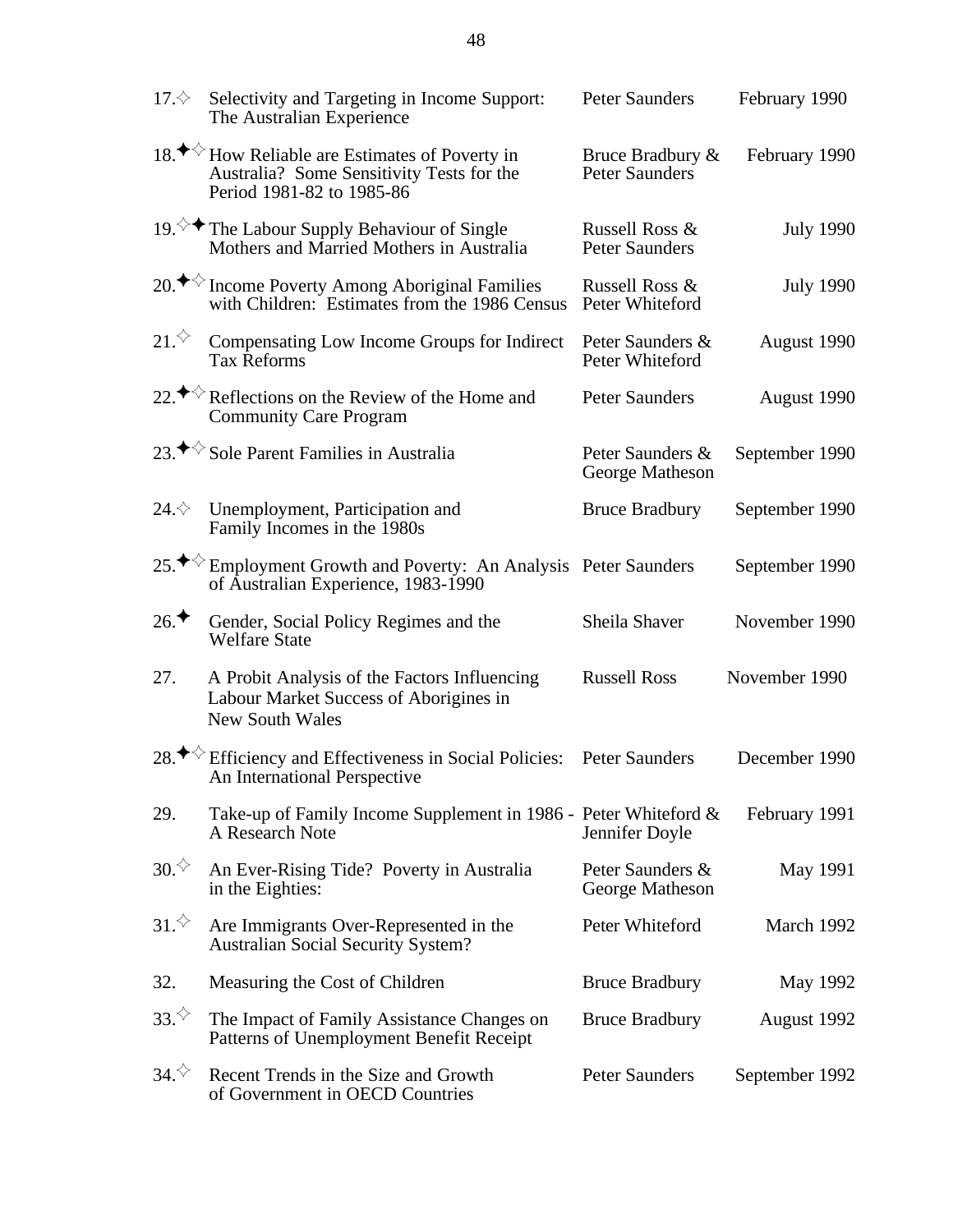| $35.^\diamondsuit$  | Noncash Income, Living Standards, Inequality<br>and Poverty: Evidence from the Luxembourg<br>Income Study                       | <b>Peter Saunders</b><br>et al                                      | November 1992    |
|---------------------|---------------------------------------------------------------------------------------------------------------------------------|---------------------------------------------------------------------|------------------|
|                     | 36. <sup>◆◇</sup> The Mixed Economy of Support for the Aged<br>In Australia: Lesson for Privatisation                           | <b>Peter Saunders</b><br>& Michael Fine                             | November 1992    |
| 37.                 | The Welfare Interpretation of Family Size<br><b>Equivalence Scales</b>                                                          | <b>Bruce Bradbury</b>                                               | November 1992    |
| $38.^\diamondsuit$  | Body Rights, Social Rights and the Liberal<br><b>Welfare State</b>                                                              | <b>Sheila Shaver</b>                                                | December 1992    |
| $39.^\diamondsuit$  | <b>Unemployment and Income Support:</b><br><b>Challenges for the Years Ahead</b>                                                | <b>Bruce Bradbury</b>                                               | May 1993         |
| 40.                 | Married Women's Earnings and Family Income<br>Inequality in the Eighties                                                        | <b>Peter Saunders</b>                                               | May 1993         |
| 41.                 | Women and the Australian Social Security<br><b>System: From Difference Towards Equality</b>                                     | <b>Sheila Shaver</b>                                                | <b>June 1993</b> |
| 42.                 | Male Wage Inequality Before and After Tax:<br>A Six Country Comparison                                                          | <b>Bruce Bradbury</b>                                               | <b>June 1993</b> |
| 43.                 | The Fragmented Structure of Community<br><b>Support Services: A Community Case Study</b>                                        | <b>Michael Fine</b>                                                 | <b>June 1993</b> |
|                     | 44. <sup>◆◇</sup> The Recognition of Wifely Labour by<br><b>Welfare States</b>                                                  | Sheila Shaver &<br>Jonathan Bradshaw                                | August 1993      |
| 45.                 | Postmodernism and Social Policy:<br>A Great Leap Backwards?                                                                     | Peter<br>Taylor-Gooby                                               | September 1993   |
| $46.^\diamondsuit$  | Making Ends Meet in Australia and Sweden:<br>A Comparative Analysis of the Consensual<br><b>Approach to Poverty Measurement</b> | Peter Saunders,<br>Björn Halleröd &<br><b>George Matheson</b>       | October 1993     |
| $47. \triangleleft$ | <b>Economic Adjustment and Distributional</b><br><b>Change: Income Inequality and Poverty</b><br>in Australia in the Eighties   | <b>Peter Saunders</b>                                               | November 1993    |
|                     | 48. $\rightarrow$ + Poverty and Inequality: Social Security<br>in Australia in the 1990s                                        | <b>Peter Saunders</b>                                               | May 1994         |
| 49. $\diamondsuit$  | Rising on the Tasman Tide: Income Inequality<br>in Australia and New Zealand in the 1980s                                       | <b>Peter Saunders</b>                                               | <b>June 1994</b> |
| 50.                 | A New Approach to the Direct Measurement<br>of Consensual Poverty                                                               | Björn Halleröd                                                      | October 1994     |
| 51.                 | The Distribution of Welfare: Inequality,<br><b>Earnings Capacity and Household Production</b><br>in a Comparative Perspective   | <b>Peter Saunders</b><br>Inge O'Connor &<br><b>Timothy Smeeding</b> | November 1994    |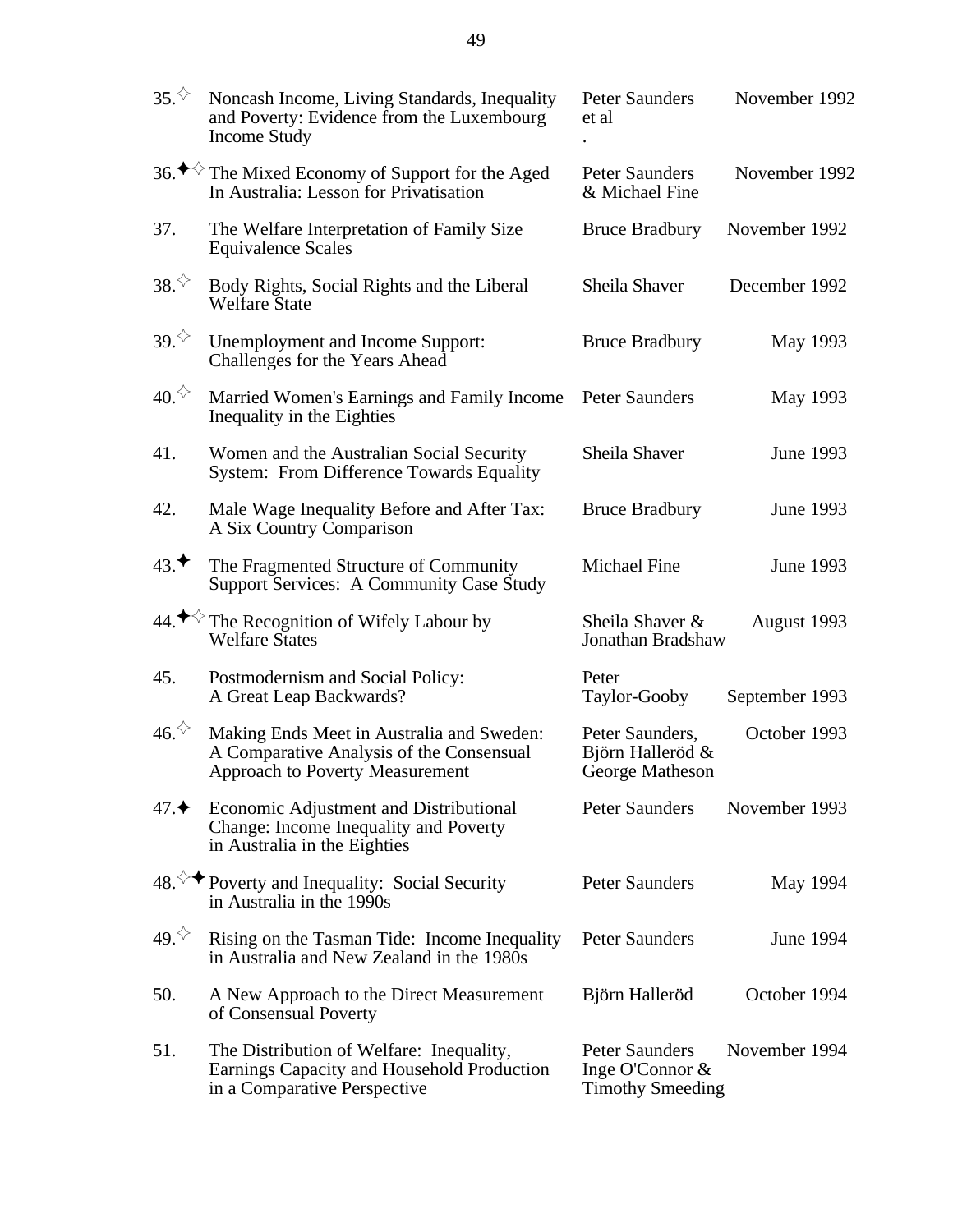| $52.\diamondsuit$ | Immigrants and the Distribution of Income:<br>National and International Comparisons                                                     | <b>Peter Saunders</b>                                | November 1994    |
|-------------------|------------------------------------------------------------------------------------------------------------------------------------------|------------------------------------------------------|------------------|
| $53.\diamondsuit$ | The Role, Value and Limitations of Poverty<br>Research                                                                                   | <b>Peter Saunders</b>                                | November 1994    |
| $54.\diamondsuit$ | The Use of Replacement Rates In International<br><b>Comparisons of Benefit Systems</b>                                                   | Peter Whiteford                                      | February 1995    |
| $55.\diamondsuit$ | Two Papers on Citizenship and the Basic<br>Income                                                                                        | <b>Peter Saunders</b><br>& Sheila Shaver             | April 1995       |
| $56 \diamond$     | Improving Work Incentives in a Means-tested<br>System: The 1994 Australian Social Security<br>Reforms                                    | <b>Peter Saunders</b>                                | <b>May 1995</b>  |
| 57.               | Corporatism in Australia                                                                                                                 | Peter Kriesler &<br>Joseph Halevi                    | May 1995         |
| 58.               | Universality and Selectivity in Income Support:<br>A Comparative Study in Social Citizenship                                             | <b>Sheila Shaver</b>                                 | May 1995         |
| 59.               | Household Semi-public Goods and the<br><b>Estimation of Consumer Equivalence Scales:</b><br><b>Some First Steps</b>                      | <b>Bruce Bradbury</b>                                | May 1995         |
| $60 \diamond$     | Wage and Income Inequality in Two Welfare<br><b>States: Australia and Sweden</b>                                                         | <b>Peter Saunders</b><br>& Johann Fritzell           | August 1995      |
| 61.               | The Changing Mix of Welfare in Health Care<br>and Community Support Services                                                             | <b>Michael Fine</b>                                  | August 1995      |
| $62.\diamondsuit$ | <b>Evaluation and Research in Social Policy</b>                                                                                          | Peter Saunders December 1995<br>& Michael Fine       |                  |
| $63.\diamondsuit$ | Unpacking Inequality: Wage Incomes,<br>Disposable Incomes and Living Standards                                                           | Peter Saunders December 1995                         |                  |
|                   | 64. $\bigstar$ $\Diamond$ A Challenge to Work and Welfare: Poverty<br>in Australia in the 1990s                                          | Peter Saunders December 1995                         |                  |
|                   | 65. $\blacklozenge$ Social Policy and Personal Life: Changes<br>in State, Family and Community in the<br><b>Support of Informal Care</b> | Sheila Shaver & December 1995<br><b>Michael Fine</b> |                  |
| 66.               | Household Income Sharing, Joint<br><b>Consumption and the Expenditure Patterns</b><br>of Australian Couples and Single People            | <b>Bruce Bradbury</b>                                | May 1996         |
| 67.               | <b>Explaining Changes in the Social Structure</b><br>of Employment: The Importance of Geography                                          | <b>Boyd Hunter</b>                                   | <b>June 1996</b> |
| 68.               | Liberalism, Gender and Social Policy                                                                                                     | <b>Sheila Shaver</b>                                 | <b>July 1996</b> |
| 69.               | Redistribution by the State in Austria                                                                                                   | Alois Guger                                          | October 1996     |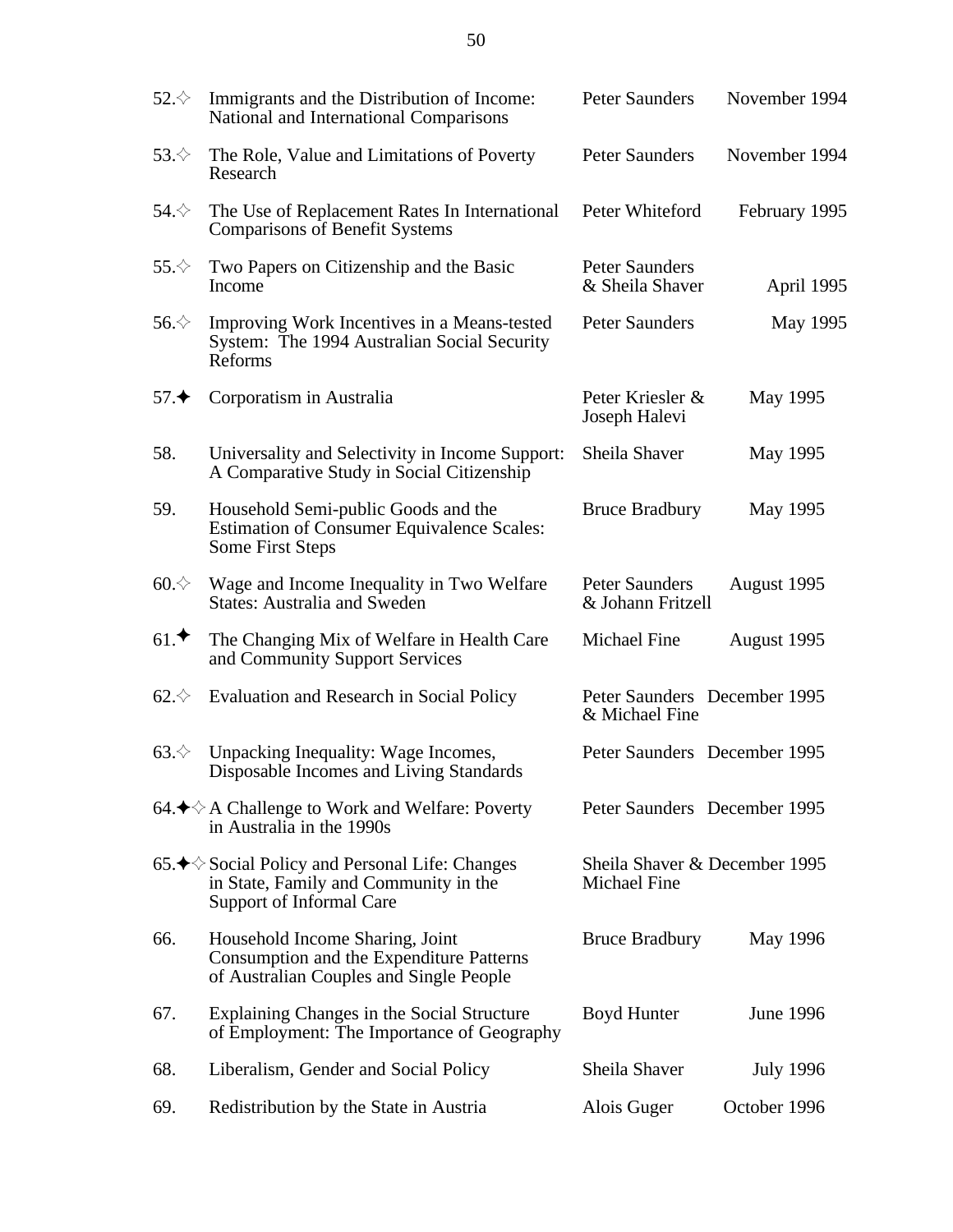| 70. | Economic Crisis and Social Policy in Finland<br>in the 1990s                                                                                | Hannu Uusitalo                             | October 1996     |
|-----|---------------------------------------------------------------------------------------------------------------------------------------------|--------------------------------------------|------------------|
| 71. | Sole Mothers in Australia: Supporting Mothers<br>to Seek Work                                                                               | Marilyn McHugh<br>& Jane Millar            | November 1996    |
| 72. | 'All Else Confusion': What Time Use Surveys<br><b>Show About Changes in Gender Equity</b>                                                   | Michael Bittman<br>& George Matheson       | November 1996    |
| 73. | Are the Low Income Self-employed Poor?                                                                                                      | <b>Bruce Bradbury</b>                      | December 1996    |
| 74. | Social Policy in East Asia and the Pacific<br>Area in the Twenty-First Century:<br><b>Challenges and Responses</b>                          | <b>Peter Saunders</b>                      | December 1996    |
| 75. | Dawning of a New Age? The Extent,<br>Causes and Consequences of Ageing in<br>Australia                                                      | <b>Peter Saunders</b>                      | December 1996    |
| 76. | Poverty, Choice and Legitimacy                                                                                                              | <b>Peter Saunders</b>                      | March 1997       |
| 77. | The Restructuring of the Canadian Welfare<br>State: Ideology and Policy                                                                     | <b>Maureen Baker</b>                       | <b>June 1997</b> |
| 78. | Developing Policy Planning and Research<br>Capabilities in the Asia Pacific                                                                 | <b>Peter Saunders</b>                      | October 1997     |
| 79. | New Relations of Welfare in the Contracting<br>State: The Marketisation of Services for the<br>Unemployed in Australia                      | <b>Tony Eardley</b>                        | October 1997     |
| 80. | Coordinating Health, Extended Care and<br><b>Community Support Services: Issues for Policy</b><br>Makers and Service Providers in Australia | <b>Michael Fine</b>                        | October 1997     |
| 81. | How do the Elderly in Taiwan Fare Cross-<br>Nationally? Evidence from the Luxembourg<br><b>Income Study Project</b>                         | Peter Saunders &<br>Timothy M.<br>Smeeding | April 1998       |
| 82. | An Australian Model for Labour Supply<br>and Welfare Participation in Two-adult<br>Households                                               | Guyonne Kalb                               | <b>June 1998</b> |
| 83. | The Land of the Lost Long Weekend? Trends<br>in Free Time Among Working Age<br>Australians, 1974-1992                                       | Michael Bittman                            | <b>June 1998</b> |
| 84. | Defining Poverty and Identifying the Poor:<br>Reflections on the Australian Experience                                                      | <b>Peter Saunders</b>                      | <b>June 1998</b> |
| 85. | An Equivalence Scale for Time                                                                                                               | Michael Bittman<br>& Robert E.<br>Goodin   | <b>July 1998</b> |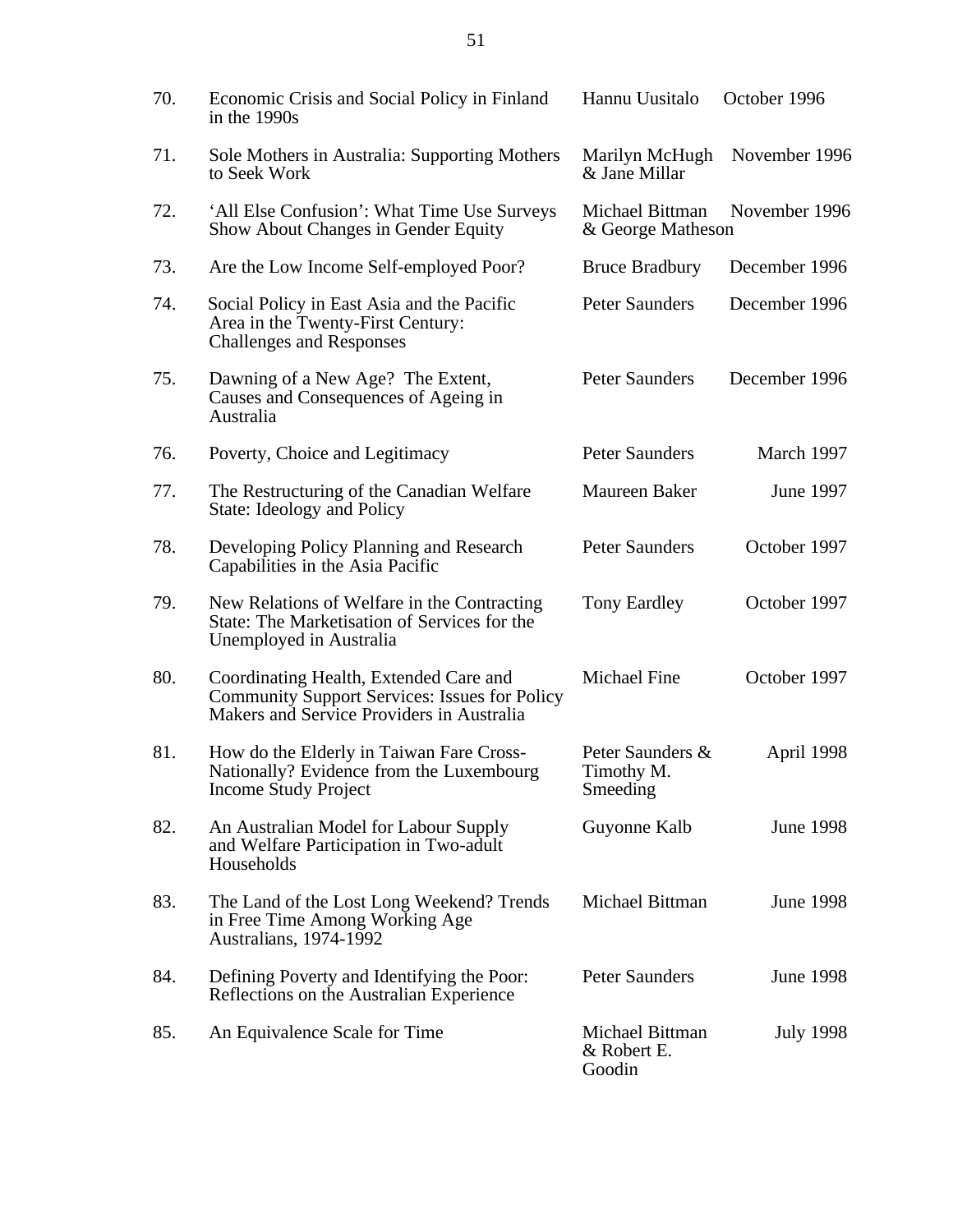| 86.  | The Changing Boundary Between Home<br>and Market: Australian Trends in Outsourcing<br><b>Domestic Labour</b> | Michael Bittman,<br>Gabrielle Meagher<br>& George Matheson | <b>July 1998</b> |
|------|--------------------------------------------------------------------------------------------------------------|------------------------------------------------------------|------------------|
| 87.  | Incomes, Incentives and the Growth of Means                                                                  | <b>Gerry Redmond</b>                                       | August 1998      |
| 88.  | <b>Testing in Hungary</b><br><b>Economic Insecurity</b>                                                      | Lars Osberg                                                | October 1998     |
| 89.  | Household Budgets and Income Distribution<br>Over the Longer Term: Evidence for Australia                    | <b>Peter Saunders</b>                                      | October 1998     |
| 90.  | <b>Global Pressures, National Responses:</b><br>The Australian Welfare State in Context                      | <b>Peter Saunders</b>                                      | October 1998     |
| 91.  | Working But Poor? Low Pay and Poverty<br>in Australia                                                        | <b>Tony Eardley</b>                                        | November 1998    |
| 92.  | <b>Extension Amidst Retrenchment: Gender and</b><br>Welfare State Restructuring in Australia and<br>Sweden   | Sheila Shaver                                              | December 1998    |
| 93.  | Using Budget Standards to Assess the Well-<br><b>Being of Families</b>                                       | <b>Peter Saunders</b>                                      | December 1998    |
| 94.  | Later Life, Gender and Ethnicity: Changing<br><b>Theory for Social Policy Research</b>                       | <b>Gail Wilson</b>                                         | December 1998    |
| 95.  | Social Participation and Family Welfare:<br>The Money and Time Costs of Leisure                              | Michael Bittman                                            | February 1999    |
| 96.  | The Increasing Financial Dependency of<br>Young People on Their Families                                     | <b>Judy Schneider</b>                                      | February 1999    |
| 97.  | The Rush Hour: The Quality of Leisure<br>Time and Gender Equity                                              | Michael Bittman<br>& Judy Wajcman                          | February 1999    |
| 98.  | Women and Retirement Income in Australia:<br>Social Rights, Industrial Rights and Property<br>Rights         | <b>Merrin Thompson</b>                                     | <b>May 1999</b>  |
| 99.  | The 'Dutch Miracle': Employment Growth in<br>a Retrenched but Still Generous Welfare<br><b>System</b>        | <b>Uwe Becker</b>                                          | May 1999         |
| 100. | Tax Theory and Targeting: A Survey                                                                           | <b>Bruce Bradbury</b>                                      | May 1999         |
| 101. | Home and Away: Reflections on Long-term<br>Care in the UK and Australia                                      | Melanie Henwood                                            | <b>June 1999</b> |
| 102. | <b>Australian Attitudes to</b><br><b>Unemployment and Unemployed</b><br>People                               | Tony Eardley and<br>George Matheson                        | <b>June 1999</b> |
| 103. | The Costs of Children: Budget Standards<br><b>Estimates and the Child Support Scheme</b>                     | Marilyn McHugh                                             | <b>July 1999</b> |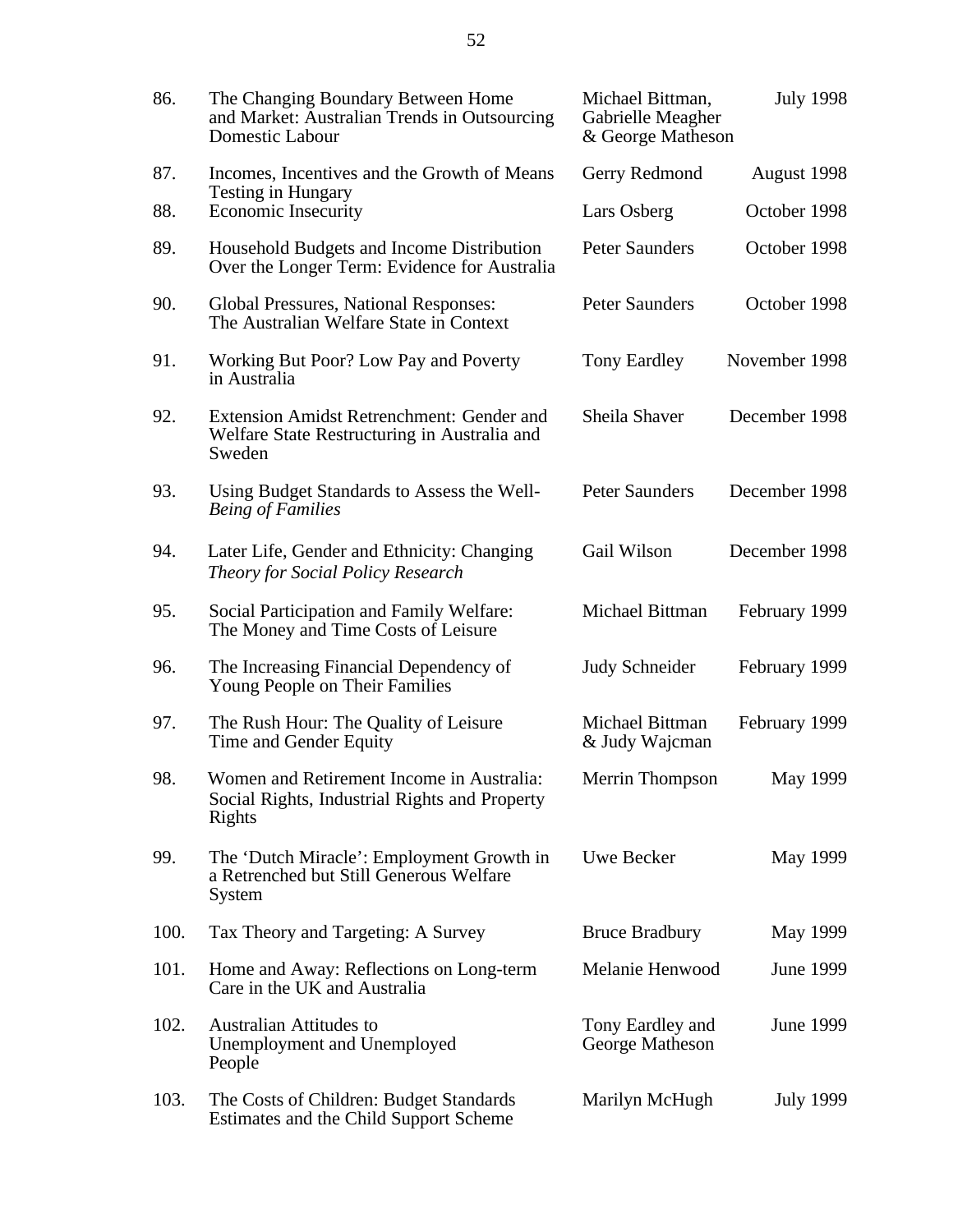| 104. | Tax-benefit Policies and Parents' Incentives<br>to Work: The Case of Australia 1980-1997          | <b>Gerry Redmond</b>                               | <b>July 1999</b> |
|------|---------------------------------------------------------------------------------------------------|----------------------------------------------------|------------------|
| 105. | The Responsibility for Child and Aged Care:<br>Shaping Policies for the Future                    | Michael Fine                                       | August 1999      |
| 106. | Social Change and Social Policy: Results from<br>a Survey of Public Opinion                       | Peter Saunders,<br>Cathy Thomson and<br>Ceri Evans | <b>May 2000</b>  |
| 107. | <b>Community Attitudes Towards Unemployment,</b><br><b>Activity Testing and Mutual Obligation</b> | Tony Eardley,<br>Peter Saunders and<br>Ceri Evans  | <b>May 2000</b>  |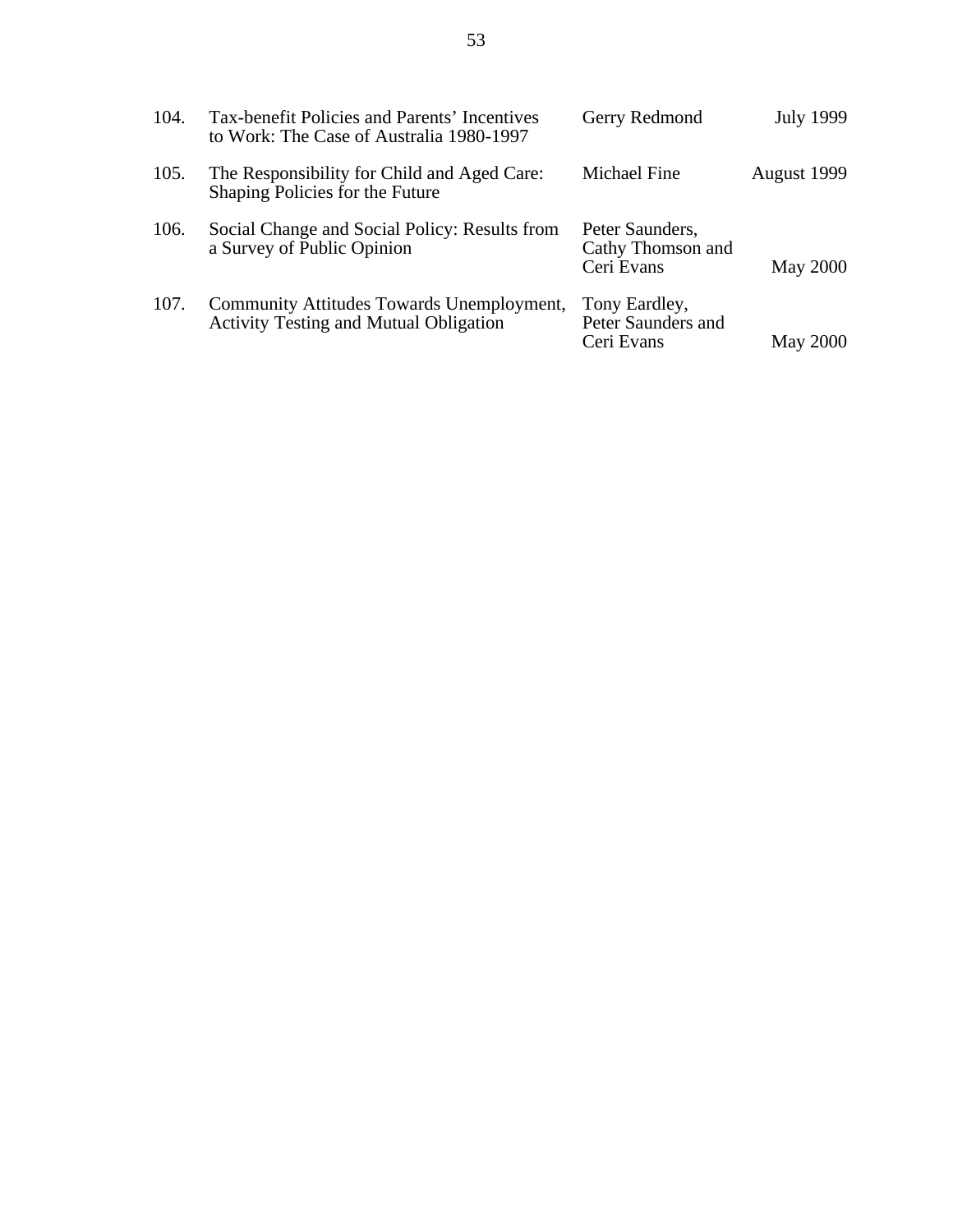#### **SOCIAL POLICY RESEARCH CENTRE REPRINTS**

The following Discussion Papers have been published in journals or books. Where indicated, Reprints of the articles are available from the SPRC at the cost of \$2.00 each. To order reprints, quote the Reprint number and attach a cheque or money order made out to the Social Policy Research Centre. Send orders to:

The Publications Officer Social Policy Research Centre University of New South Wales Sydney NSW 2052 Australia

| DP No. | Published as                                                                                                                                                                                                                                                                                                                              | <b>SPRC</b><br>Reprint No.<br>(if applicable) |
|--------|-------------------------------------------------------------------------------------------------------------------------------------------------------------------------------------------------------------------------------------------------------------------------------------------------------------------------------------------|-----------------------------------------------|
| 1.     | Russell Ross (1988), 'The Labour Market Position of Aboriginal<br>People in Non-metropolitan New South Wales', Australian<br>Bulletin of Labour, 15(1), December, 29-56.                                                                                                                                                                  | 48                                            |
| 3.     | Peter Whiteford (1989), 'Taxation and Social Security: An<br>Overview', Australian Tax Forum, 6(1), 2-39.                                                                                                                                                                                                                                 | 49                                            |
| 4.     | Peter Saunders and Garry Hobbes (1988), 'Income Inequality<br>in an International Comparative Perspective,' Australian<br>Economic Review, 3rd Quarter, 25-34.                                                                                                                                                                            | 47                                            |
| 5.     | Bruce Bradbury (1989), 'Family Size Equivalence Scales and Survey<br>Evaluations of Income and Well-being', Journal of Social Policy,<br>$18(3)$ , July, 383-408.                                                                                                                                                                         | 52                                            |
| 6.     | Peter Whiteford (1989), 'Taxation Reform and the Tax Threshold',<br>in John G. Head, ed., Australian Tax Reform in Retrospect and<br><i>Prospect</i> , papers presented at a conference organised by the Centre<br>of Policy Studies, Monash University, Conferences Series no. 8,<br>Australian Tax Research Foundation, Sydney, 219-47. |                                               |
| 10.    | Bruce Bradbury (1989), 'The "Family Package" and the Cost<br>of Children', Australian Social Policy, 1(12), Winter, 21-51.                                                                                                                                                                                                                | 59                                            |
| 12.    | Cathy Boland (1989), 'A Comparative Study of Home and Hospital<br>Births: Scientific and Normative Variables and Their Effects',<br>in Celebrating a Revolution in Birth: Proceedings of 10th<br>National Homebirth Conference, Sydney, 19-33.                                                                                            |                                               |
| 14.    | Peter Saunders and Bruce Bradbury (1991), 'Some Australian<br>Evidence on the Consensual Approach to Poverty Measurement',<br>Economic Analysis and Policy, 21(1), March, 47-73.                                                                                                                                                          | 62                                            |
| 15.    | Peter Saunders, Helen Stott and Garry Hobbes (1991), 'Income<br>Inequality in Australian and New Zealand: International<br>Comparisons and Recent Trends', Review of Income and Wealth,<br>37(1), March, 63-79.                                                                                                                           | 47                                            |
|        |                                                                                                                                                                                                                                                                                                                                           |                                               |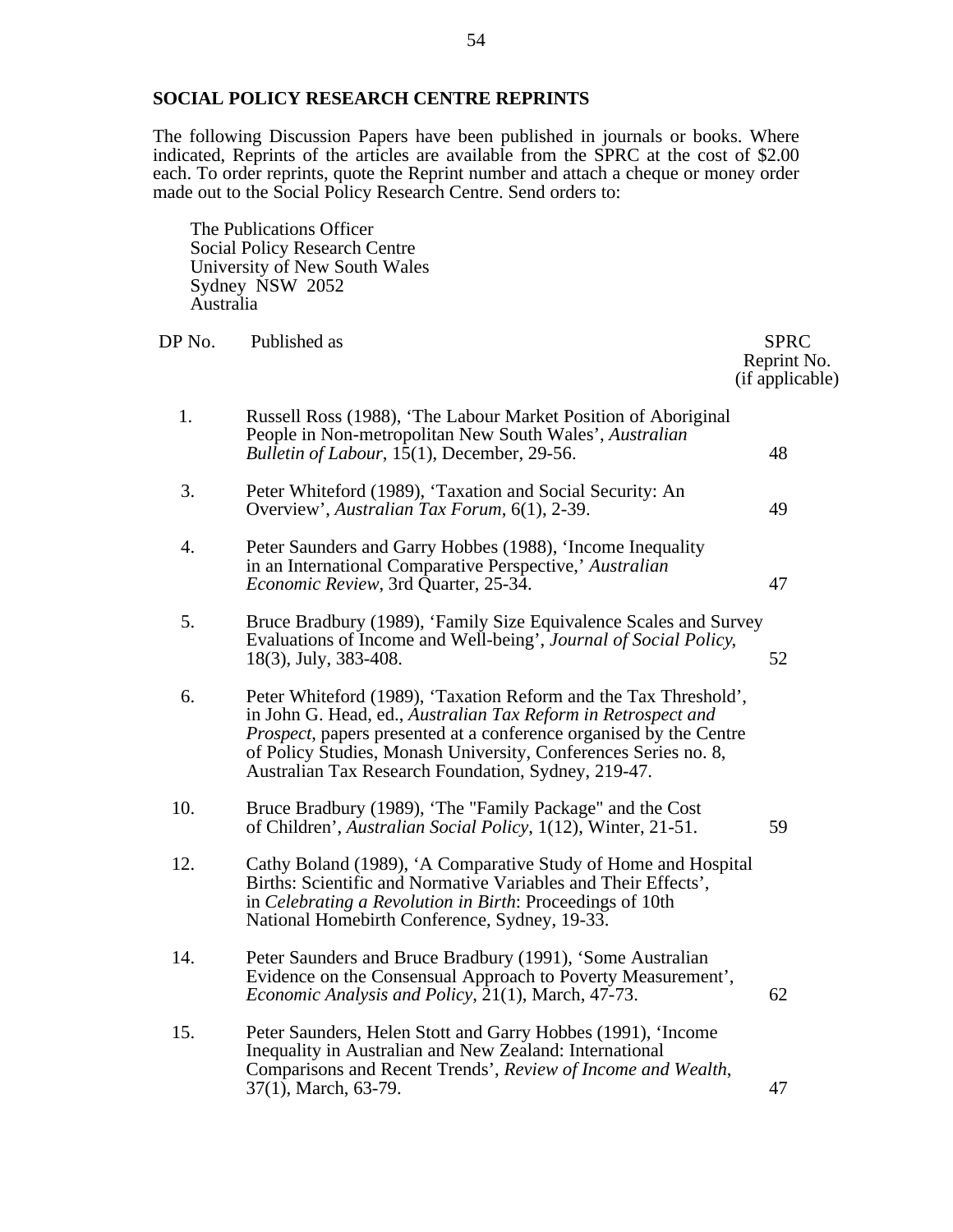| DP No. | Published as                                                                                                                                                                                                                                                                                                                                                     | <b>SPRC</b><br>Reprint No.<br>(if applicable) |
|--------|------------------------------------------------------------------------------------------------------------------------------------------------------------------------------------------------------------------------------------------------------------------------------------------------------------------------------------------------------------------|-----------------------------------------------|
| 16.    | Bruce Bradbury, Jenny Doyle and Peter Whiteford (1993), 'Trends<br>in the Disposable Income and Housing Costs of Australian Families',<br>Greg Mahoney, ed., The Australian Economy under Labor, Allen<br>and Unwin, Sydney, 137-158.                                                                                                                            | 71                                            |
| 17.    | Peter Saunders (1991), 'Selectivity and Targeting in Income<br>Support: The Australian Experience', Journal of Social Policy,<br>$20(3)$ , $299-326$ .                                                                                                                                                                                                           |                                               |
| 18.    | Bruce Bradbury and Peter Saunders (1990), 'How Reliable are<br>Estimates of Poverty in Australia? Some Sensitivity Tests for<br>the Period 1981-82 to 1985-86', Australian Economic Papers,<br>29(55), December 154-81.                                                                                                                                          | 60                                            |
| 19.    | Russell Ross and Peter Saunders (1993), 'The Labour Supply of<br>Sole Mothers and Married Mothers in Australia: Evidence from<br>the 1986 Income Distribution Survey', Australian Economic Papers,<br>Vol. 32, June, 116-133.                                                                                                                                    |                                               |
| 20.    | Russell Ross and Peter Whiteford (1992), 'Poverty in 1986:<br>Aboriginal Families with Children', Australian Journal of<br><i>Social Issues, 27(2), May, 92-111.</i>                                                                                                                                                                                             | 61                                            |
| 21.    | Peter Saunders and Peter Whiteford (1990), 'Compensating<br>Low Income Groups for Indirect Taxes', Australian Tax Forum,<br>$7(4)$ , 443-64.                                                                                                                                                                                                                     |                                               |
| 22.    | Peter Saunders (1990), 'Reflections on the Review of the HACC<br>Program', in A. Howe, E. Ozanne and C. Selby Smith, eds,<br>Community Care Policy and Practice: New Directions in<br>Australia, Public Sector Management Institute, Monash<br>University, Victoria, 201-12.                                                                                     | 63                                            |
| 23.    | Peter Saunders and George Matheson (1991), 'Sole Parent<br>Families in Australia', International Social Security Review,<br>$44(3), 51-75.$                                                                                                                                                                                                                      |                                               |
| 24.    | Bruce Bradbury (1992), 'Unemployment, Participation and<br>Family Incomes in the 1980s', Economic Record, 68(203),<br>December, 328-42.                                                                                                                                                                                                                          | 73                                            |
| 25.    | Peter Saunders (1991), 'Employment Growth and Poverty: An<br>Analysis of the Australian Experience 1982-1990', in Michael<br>Johnson, Peter Kriesler and Anthony D. Owen, eds, Contemporary<br>Issues in Australian Economics, The Economic Society of Australia,<br>Macmillan, Australia, 105-33. (Also excerpts in <i>ACTCOSS News</i> ,<br>5 October, 12-14.) |                                               |
| 28.    | Peter Saunders (1991), 'Efficiency and Effectiveness in Social<br>Policies: an International Perspective', in T. P. Hardiman and<br>Michael Mulreany, eds, Efficiency and Effectiveness in the<br><i>Public Domain, Institute of Public Administration, Dublin, 78-117.</i>                                                                                      |                                               |
|        |                                                                                                                                                                                                                                                                                                                                                                  |                                               |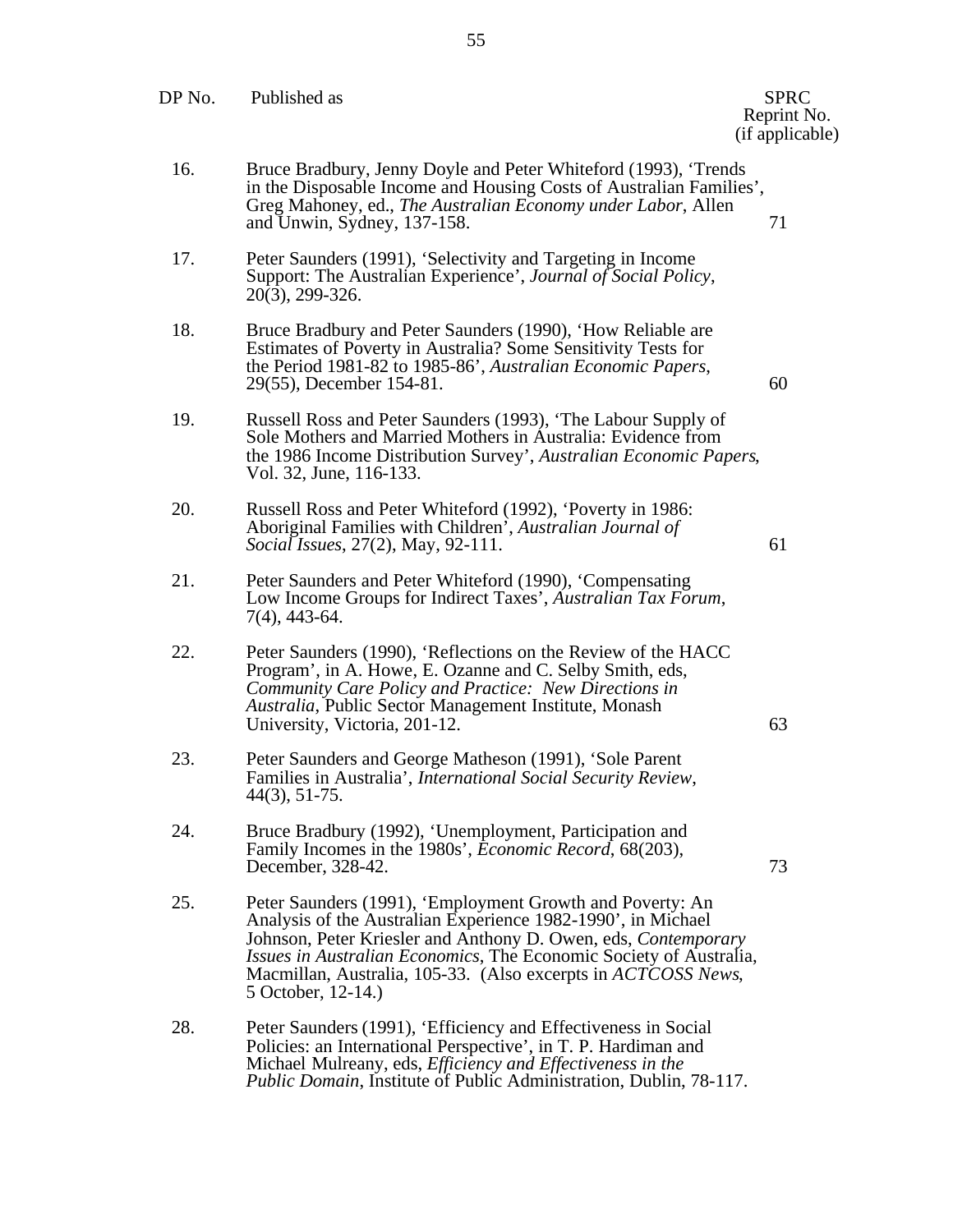| DP No. | Published as                                                                                                                                                                                                                                                                                                                                                                                   | <b>SPRC</b><br>Reprint No.<br>(if applicable) |
|--------|------------------------------------------------------------------------------------------------------------------------------------------------------------------------------------------------------------------------------------------------------------------------------------------------------------------------------------------------------------------------------------------------|-----------------------------------------------|
| 30.    | Peter Saunders and George Matheson (1991), 'An Ever Rising Tide?:<br>Poverty in Australia in the Eighties', Economic and Labour<br>Relations Review, 2(2), December, 142-71.                                                                                                                                                                                                                   | 67                                            |
| 31.    | Peter Whiteford (1991), 'Are immigrants over-represented in the<br>Australian social security system?', Journal of the Australian<br><i>Population Association, 8(2), November, 93-109.</i>                                                                                                                                                                                                    |                                               |
| 33.    | Bruce Bradbury (1993), 'Family Assistance and the Incomes of<br>Low Wage Families', Social Security Journal, March, 1-18.<br>and<br>Bruce Bradbury (1993), 'Family Assistance, Replacement Rates<br>and the Unemployment of Married Men', Australian Bulletin of<br>Labour, Vol. 19, No. 2, June, 114-132.                                                                                     | 70                                            |
| 34.    | Peter Saunders (1993), 'Recent Trends in the Size and Growth of<br>Government in OECD Countries', in Normal Gemmell, ed., The<br>Growth of the Public Sector: Theories and International<br>Evidence, Edward Elgar, Aldershot, 17-33.                                                                                                                                                          |                                               |
| 35.    | Timothy M. Smeeding, Peter Saunders, John Coder, Stephen<br>Jenkins, Johan Fritzell, Aldi J. M. Hagenaars, Richard<br>Hauser and Michael Wolfson (1993), Poverty, Inequality and<br>Family Living Standards Impacts Across Seven Nations: The<br>Effects of Noncash Subsidies for Health, Education and Housing',<br>The Review of Income and Wealth, Series 39, No. 3, September,<br>229-256. |                                               |
| 36.    | Peter Saunders and Michael Fine (1992), 'The Mixed Economy of<br>Support for the Aged in Australia: Lessons for Privatisation',<br>Economic and Labour Relations Review, 3(2), December, 18-42.                                                                                                                                                                                                | 69                                            |
| 38.    | Sheila Shaver (1993), 'Body Rights, Social Rights and the<br>Liberal Welfare State', Critical Social Policy, Issue 39,<br>Winter 1993/94, 66-93.                                                                                                                                                                                                                                               | 72                                            |
| 39.    | Bruce Bradbury (1993), 'Unemployment, and Income Support:<br>Challenges for the Years Ahead', <i>Economic Papers</i> , Vol. 12,<br>No. 2, June, 14-31.                                                                                                                                                                                                                                         |                                               |
| 40.    | Peter Saunders (1993), 'Married Women's Earnings and Family<br>Income Inequality in the Eighties', Australian Bulletin of Labour,<br>Vol. 19, No. 3, 3-22.                                                                                                                                                                                                                                     |                                               |
| 44.    | Sheila Shaver and Jonathan Bradshaw (1995), 'The Recognition of<br>Wifely Labour by Welfare States', Social Policy and Administration,<br>Vol. 29, No.1, March, 10-25.                                                                                                                                                                                                                         |                                               |
| 46.    | Peter Saunders, Björn Halleröd and George Matheson (1994),<br>'Making Ends Meet in Australia and Sweden: A Comparative<br>Analysis Using the Subjective Poverty Line Methodology',<br>Acta Sociologica, Vol. 37, No. 3, 3-22.                                                                                                                                                                  |                                               |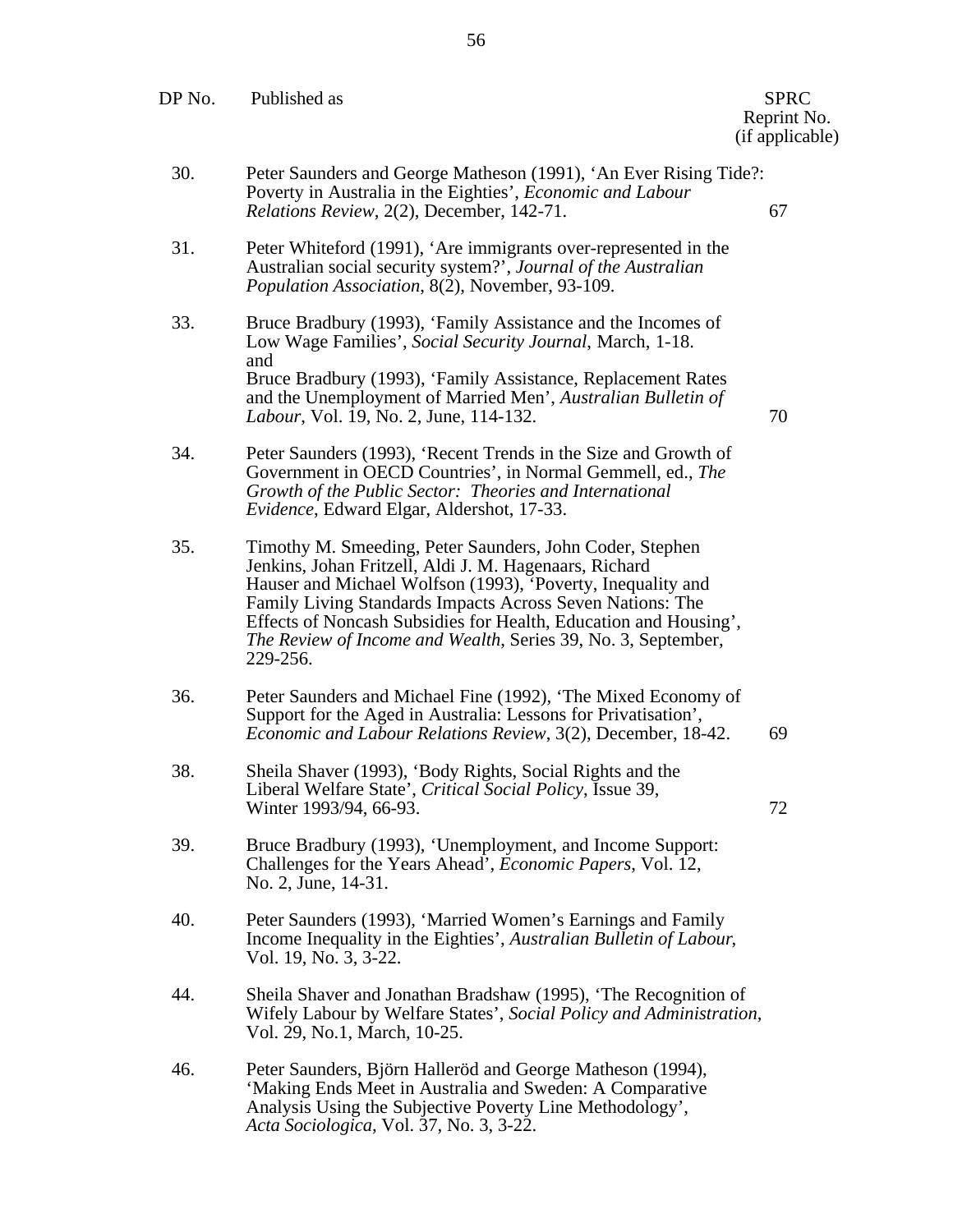DP No. Published as SPRC

Reprint No. (if applicable)

- 48. Peter Saunders (1993), 'Poverty and Inequality: Social Security in the 1990s', in J. Disney and L. Briggs, eds, *Social Security Policy: Issues and Options*, papers from the Conference, 'Social Security Policy: The Future', November, AGPS 29-48.
- 49. Peter Saunders (1994), 'Rising on the Tasman Tide: Income Inequality in Australia and New Zealand', *Social Policy Journal of New Zealand*, Issue 2, July, 97-114.
- 52. Peter Saunders, 'The Immigrant Dimension of Income Inequality' in J. Neville, ed., As the Rich Get Richer: Changes in Income Distribution, Committee for the Economic Development of Australia (CEDA), Sydney, 66-86.
- 53. Peter Saunders (1995), 'In Defence of a Poverty Line', *Just Policy*, No. 4, September, 9-16.
- 54. Peter Whiteford (1995), 'The Use of Replacement Rates in International Comparisons of Benefit Systems', *International Social Security Review*, Vol. 48, No.2/95, 3-30.
- 55. Peter Saunders (1995), 'Conditionality and Transition as Issues in the Basic Income Debate', in Income Support in an Open Economy: Basic Income Seminar, Victorian Council of Social Service and the Good Shepherd Youth and Family Services, Melbourne, 51-62.
- 56. Peter Saunders (1995), 'Improving Work Incentives in a Means-Tested Welfare System: The 1994 Australian Social Security Reforms, *Fiscal Studies*, Vol. 16, No. 2, May, 145-70.
- 60. Johan Fritzell and Peter Saunders (1995), 'Wage and Income Inequality in Two Welfare States: Australia and Sweden', in F. Engelstad, R. Kalleberg, A. Lura and L. MjØset, eds, *Comparative Social Research, Volume 15: Institutional Aspects of Work and Wage Determination,* JAI Press, Greenwich, CT, 187-229. Also in *Comparative Social Research Yearbook*
- 62. Peter Saunders and Michael Fine (1997), 'Evaluation and Research in Social Policy', *Australian Journal of Social Research*, Vol. 3, No. 1, January, 75-94.
- 63. Peter Saunders (1996), 'Unpacking Inequality: Wage Incomes, Disposable Incomes and Living Standards', in *The Industry Commission Conference on Equity, Efficiency and Welfare, Conference Proceedings*, AGPS, Canberra, 225-55.
- 64. Peter Saunders (1996), 'Poverty in the 1990s: A Challenge to Work and Welfare', in P. Sheehan, B. Grewal and M. Kumnick, eds, *Dialogues in Australia's Future: In Honour of the Late Professor Ronald Henderson*, Centre for Strategic Economic Studies, Victoria University of Technology, Melbourne, 325-50.